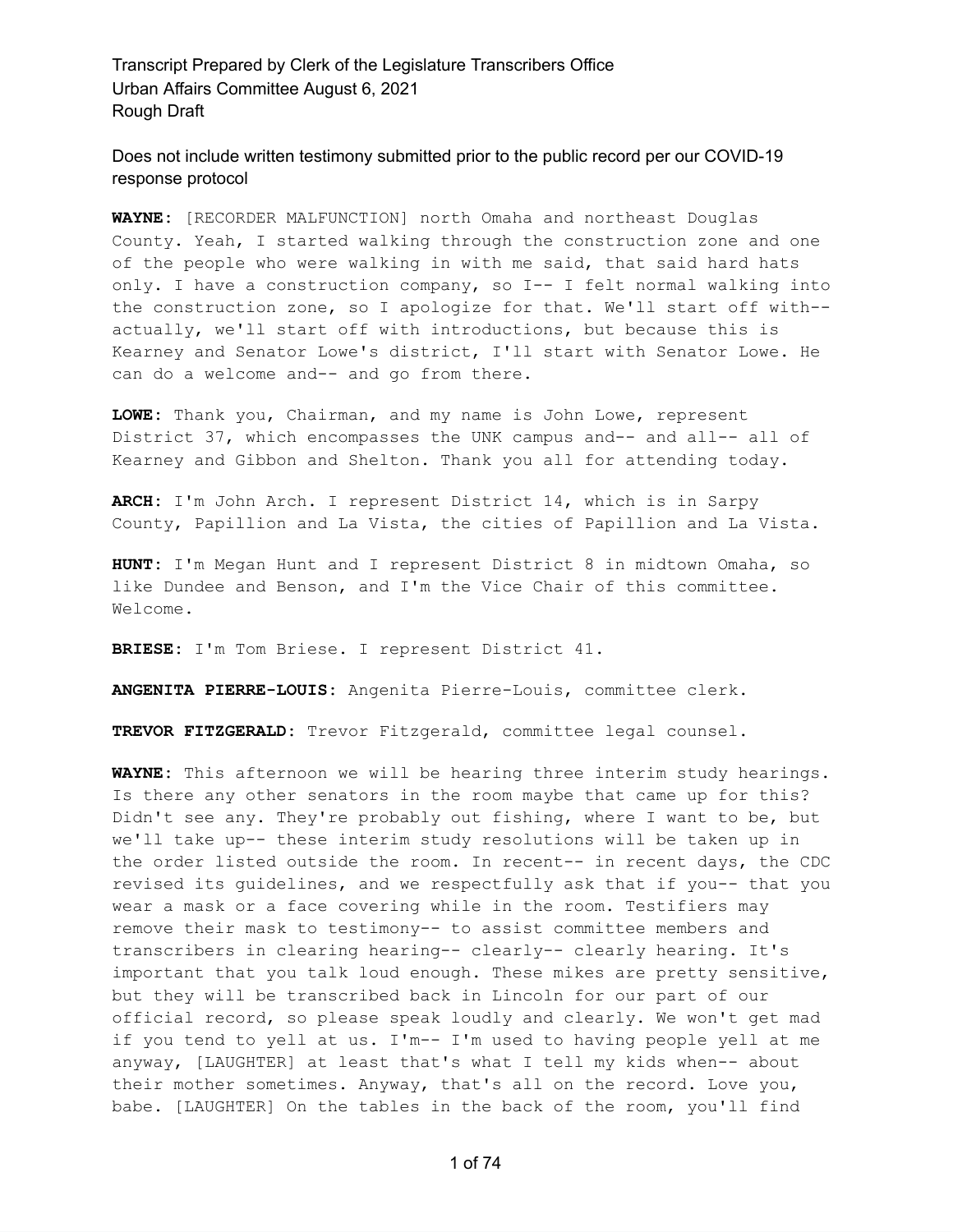# Does not include written testimony submitted prior to the public record per our COVID-19 response protocol

blue testifier sheets. If you are planning to testify today, please fill out and hand a blue testifier seat to the committee clerk, Ms. Angenita, when you come up. This will help us keep accurate records for the hearing to make sure your names are spelled-- spelled correctly. If you wish to testify, please-- if you do not wish to testify but would like to record your presence at the hearing, please fill out the gold sheets in the back of the room. And I would also note that it's the legislative policy that all letters for the record must be submitted to the committee by 5:00 p.m. the day prior to the hearing. Again, we're-- it's-- it's an interim study, so we'll be a little flexible with that. If you have stuff, you know, like handouts, please make sure you include ten copies. If you don't have ten copies, please hand it to the committee clerk and we'll provide copies to the-- to the committee. Testimony for each of the interim studies will begin with the introducer's opening statement, followed by invited testifiers which we'll take, and then we'll take testimonies from the public. Since this is an interim study hearing, there are actually no proponents or opponents. We ask that you begin your testimony by spelling your first and last name for the record. We ordi-- ordinarily used the four-light-- minute system, but our remote system does not come-- come with the four-- four-minute light. So I'll-- I'm reading what he thinks is-- so what I'll do is probably like wave and say like one minute. Just look at me and we'll try to wrap things up. I'm not in the habit of cutting off people, but if it gets a little long, I'll ask you to wrap things up. I would remind everyone, including the senators, to please turn off your cell phones or put them on vibrate. With that, we will begin. Oh, Senator Hansen, joined us. It was not Senator Hansen's fault. We had lunch and they gave him the wrong sandwich and he was adamant about getting his right burger, so [LAUGHTER] I will--

**M. HANSEN:** Senator Matt Hansen, District 26, northeast Lincoln.

**WAYNE:** He had this great hamburger. So we will start today with LB- or LR69, which is mine. I normally come down and testify, but due to some of the restrictions, I'm going to try to limit some of the movement that I can, so I will testify from here. What I won't do is ask too many probing questions because we normally don't allow the testi-- the opener to ask questions, and then we will go from there. So we will begin this hearing. It's going to sound weird for me saying this, but we-- because this is being transcribed, every opener will say who they are, what-- who they represent, and kind of go through an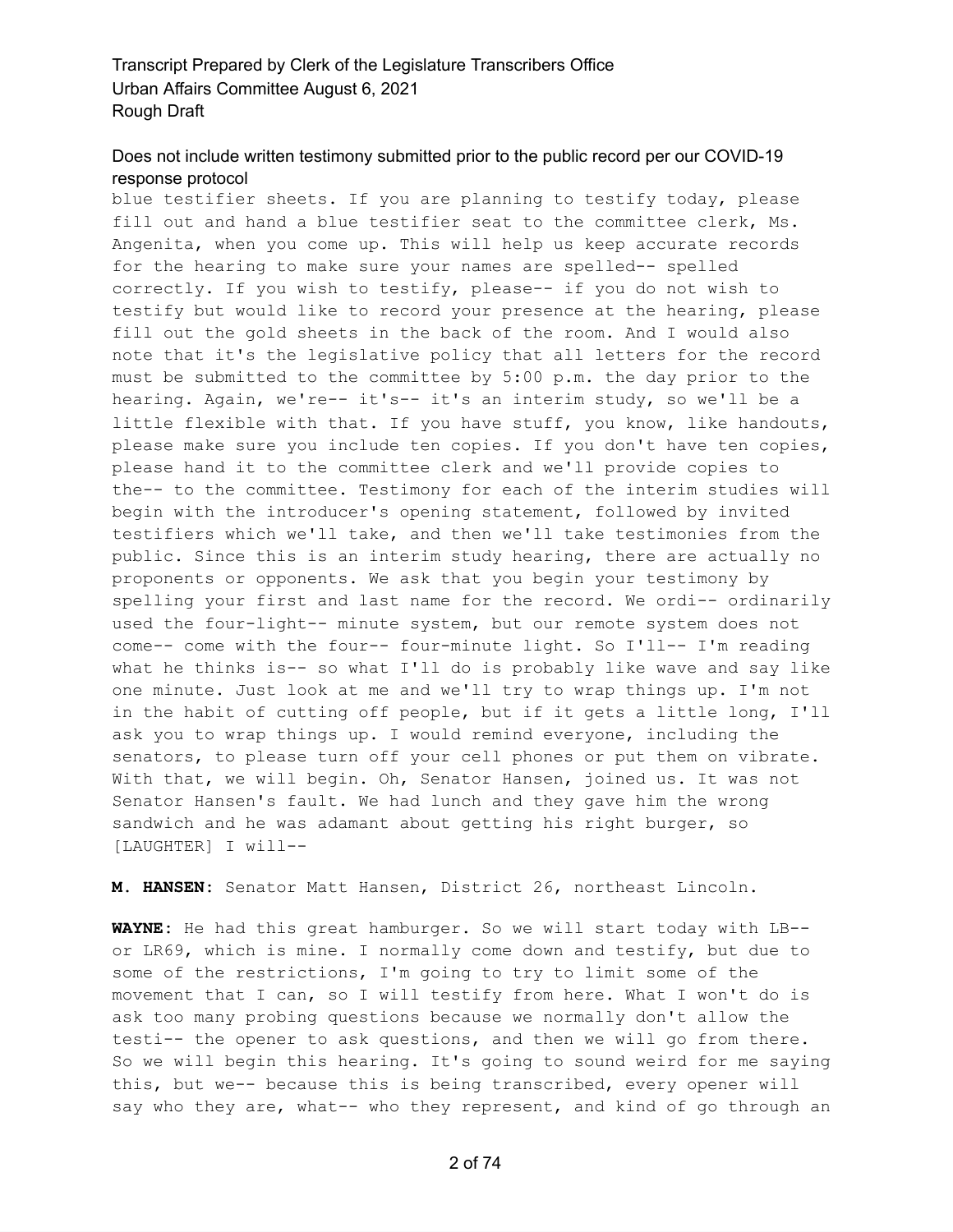# Does not include written testimony submitted prior to the public record per our COVID-19 response protocol

introduction. So I'm going to actually turn this over to Chairman-- Chairwoman Hunt and members of the Urban Affairs Committee. Thank you. My name is Justin Wayne, J-u-s-t-i-n W-a-y-n-e, and I represent Legislative District 13, which is north Omaha and northeast Douglas County. In 2020, the Legislature passed LB866, which adopted the Municipal Density and Middle-- Missing Middle Housing Act. Among the requirements in the act was a requirement that on or before July 1 of this year and every two years after, each city of the metropolitan class, city of the primary class, and city of the first class with a population over 20,000, must submit a report to the Urban Affairs Committee regarding its current effort to address the availability of and incentives for affordable housing. Since this was done for the first time, cities have filed their reports. I have introduced LR69 to provide a forum for the committee to hear firsthand from the cities the challenges they face in addressing the shortage of affordable housing. The broader purpose behind-- behind LB866 was to explore the role that municipal zoning requirements play in making it more difficult to build affordable housing when-- and examining the way the Legislature can continue to provide tools to the locals to help them with affordable housing development. At today's hearing, the committee will receive invited testimony from five cities: Grand Island, Hastings, Kearney, Norfolk, and North Platte, and we'll open it up to public comment. I look forward to the presentation and I'll be happy to answer any questions from the committee.

**HUNT:** Thank you, Chairman Wayne. Are there any questions from the committee? Seeing none, we have some invited testimony and we can start with Brenda Jensen from the city of Kearney. Welcome to your Urban Affairs Committee. And I can kind of watch the time for you.

**BRENDA JENSEN:** OK. Thank you. Can you guys hear me OK?

#### **HUNT:** Yeah.

**BRENDA JENSEN:** OK. My name is Brenda Jensen, B-r-e-n-d-a J-e-n-s-e-n. I am the director of development services for the city of Kearney. And I'm really here-- obviously you received our report, but I'm here to just give you a couple of the key takeaways from our report. I'm going to first start with the zoning aspect. We have 17 different zoning districts within the city of Kearney. Eleven of those 17 do allow for middle housing types. We do feel like we have a very inclusive zoning district which allows for a variety of residential and commercial-use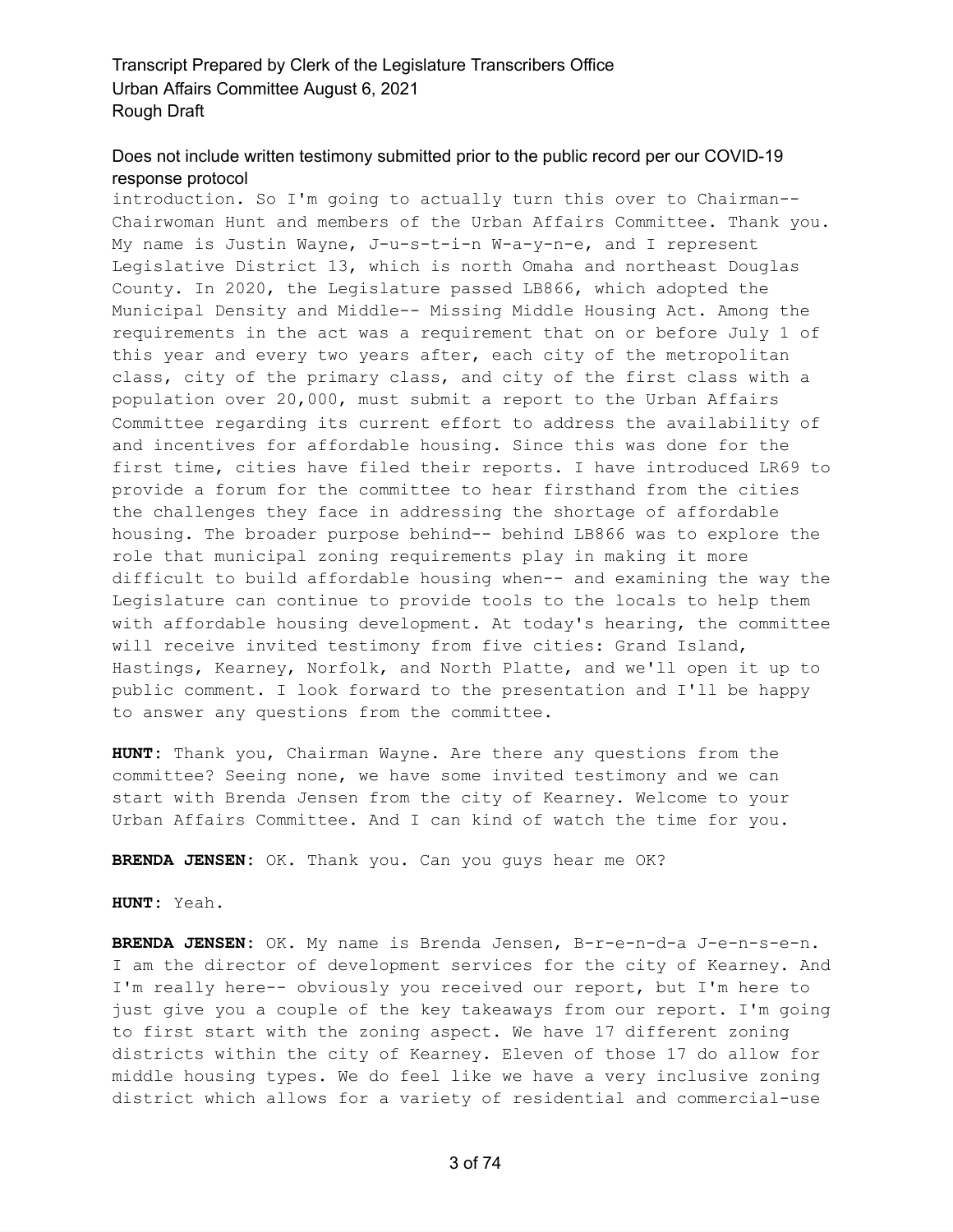# Does not include written testimony submitted prior to the public record per our COVID-19 response protocol

types to be permitted within the same zoning districts. In Kearney, middle housing types would include duplexes all the way through six-unit townhouses. Almost 35 percent of Kearney that is zoned allows for middle and-- middle housing and multifamily housing types, so out of all of our corporate limits, 35 percent of the zoned areas would allow for these housing types to be constructed, which we feel is a pretty good statistic. Moving onto the back side of the re-- the handout that I provided, for building permits over the last five years, so we're looking at total year, so 2016 through 2020, in regards to new construction, we've seen 37 percent of middle housing types built within Kearney. Twenty-two percent was for multifamily and then 41 percent was for single family detached. We had a total of 901 new housing units built within that five-year time period. I do believe that these building permit-- or the building permit data helps show that our current zoning has not hindered middle housing-type or multifamily housing construction within our community. And we really have seen a very good balance of construction from the private sector in Kearney of single-family all the way through higher density, you know, three-story apartment complexes, which, for in Kearney, is very good, so-- and then looking at the per-unit cost, we have seen estimates increase over the five-year period, so again 2016 to 200- or to 2020. That's to be expected in the construction world. But what we do show is in the middle housing types, it is approximately half of the cost for a per-unit estimate at \$185,000 versus the single family per-unit cost of just under \$340,000. So this does help show that middle housing, and then also multifamily housing, is-- would be considered more affordable than single-family housing within Kearney. So some of the next steps that we see over the next few years, first and foremost, with community planning, we expect to get new census data in the next couple of weeks, which we're very excited about. In our world, that's a very big deal, so getting-- anytime we can get new census data to help evaluate our community is important. So we will, as soon as get-- we get that data, take a look at that and-- and analyze that. Additionally, over the next several months, our city manager is conducting several town hall sessions throughout our community. That's going to range in a variety of topics, really anything within Kearney. But I'll be excited to see what input, if any, from the housing side would come from those town hall sessions. And then we will continue to assess our zoning regulations and options for allowing for flexible development. And then by January 1, per the legislative bill, we will have our affordable housing action plan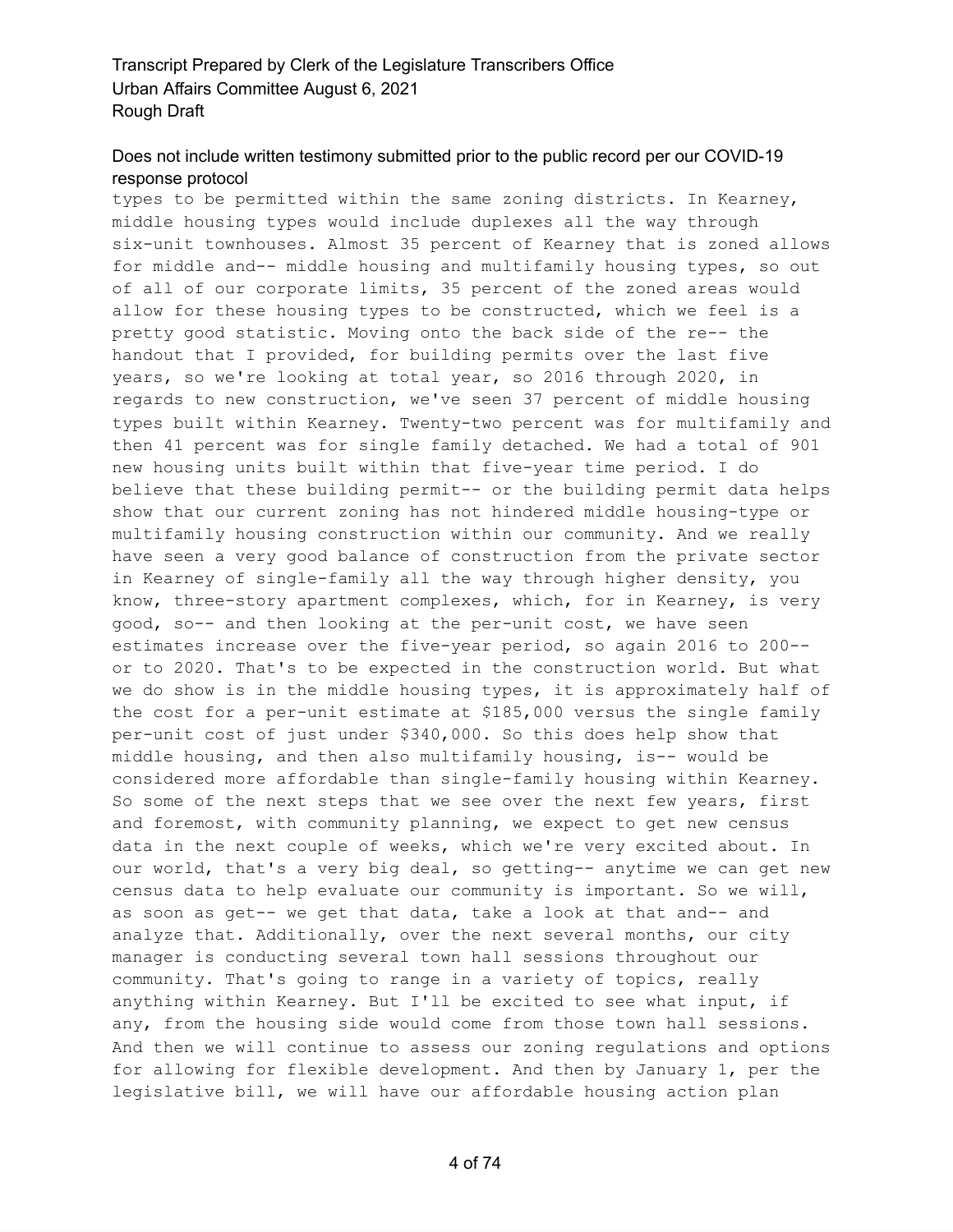Does not include written testimony submitted prior to the public record per our COVID-19 response protocol

submitted. So I just want to thank you guys for your time and would entertain any questions if you have any.

**HUNT:** Thank you so much, Brenda. Are there any questions from the committee? Senator Lowe.

**LOWE:** Thank you, Brenda, for coming today. What would the infrastructure cost be for an average lot in-- in Kearney?

**BRENDA JENSEN:** For an average lot? So if we're looking at paving, water, sewer and storm sewer, it's going to be about \$40,000 for a traditional single-family lot, so single family detached, and I'm going to say that's about a 75-foot-wide lot, which is pretty typical.

**HUNT:** Any other questions? Senator Wayne.

**WAYNE:** Sorry. I'm not supposed to ask questions, but I'm kind of really interested in this. So-- so in your new family housing, you said \$45,000-- \$40,000 roughly for your sewer utilities basically?

**BRENDA JENSEN:** Yes, and paving.

**WAYNE:** What-- what has been the-- the bigger driving force for your- your rise over the last four, five years of cost?

**BRENDA JENSEN:** Construction materials is going to be a very large factor.

**WAYNE:** And did you all apply for the rural workforce housing grants or anything like that?

**BRENDA JENSEN:** Through our economic development, so as countywide, our Buffalo County Economic Development did apply for the LB840 funds. I would say that primarily those were focused in some of the smaller communities within Buffalo County but, yes, Buffalo County was a recipient of those funds.

**WAYNE:** If there was one thing we could do to help you or tools that we could help you, what would those be?

**BRENDA JENSEN:** From the state side?

**WAYNE:** From the state side.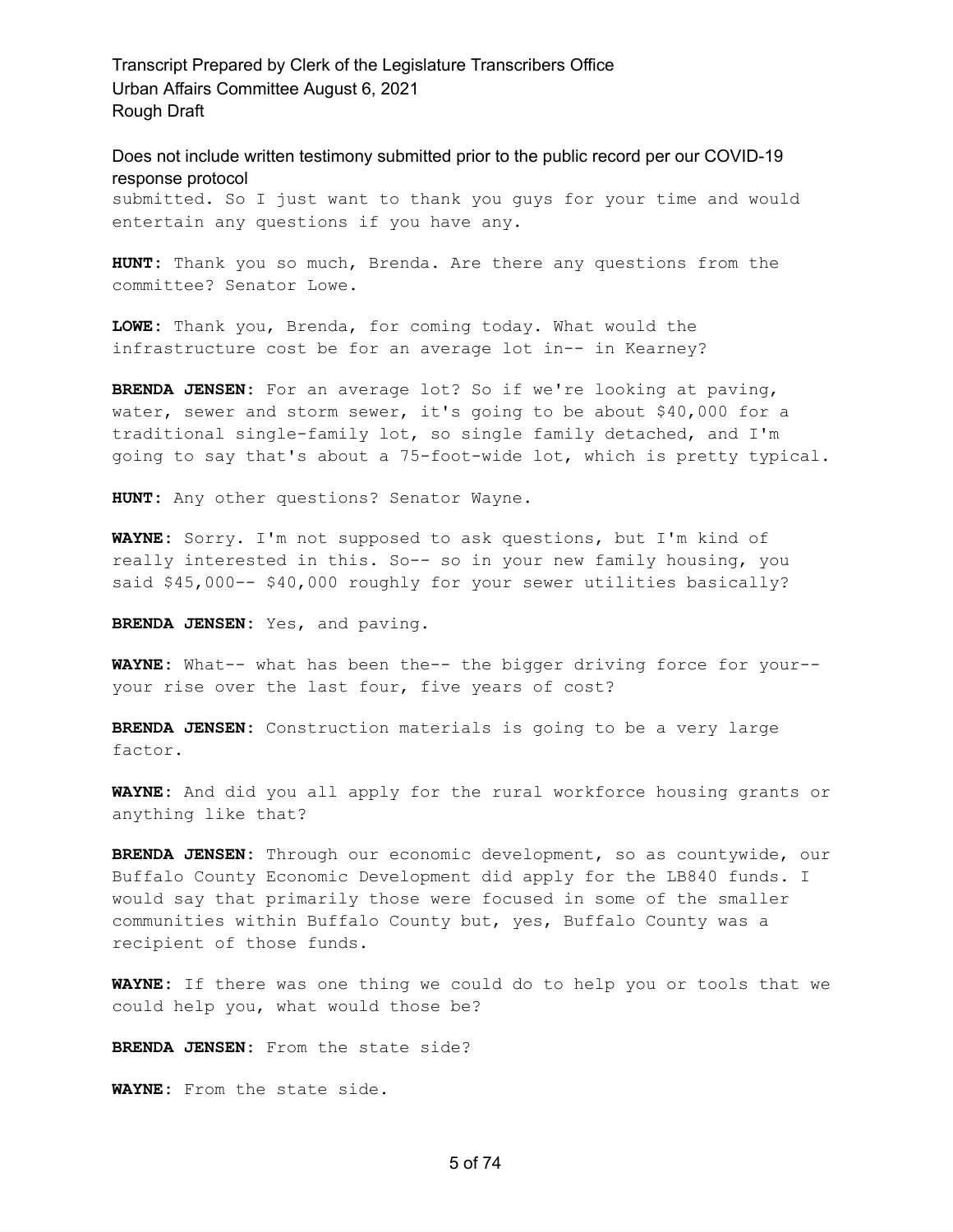Does not include written testimony submitted prior to the public record per our COVID-19 response protocol

**BRENDA JENSEN:** One thing I feel like-- our-- our zoning regulations, I feel very comfortable with what it does and helps-- it fits our community, so I think that's important, is maintaining local control for zoning regulations on that aspect of it. On the flip side, costs are what costs are, so I don't know if there is any way that you can help lower building material cost, but that would be-- or help offset. If there's some way to offset some of those construction costs, that would be I think the biggest factor.

**WAYNE:** This is an unfair question, but what is your-- what are you projecting right now to be your waiting list for single-family home or multifamily home?

**BRENDA JENSEN:** Mean for people who are looking to move to Kearney or just buy new houses in Kearney?

**WAYNE:** Correct.

**BRENDA JENSEN:** I think we-- I actually heard someone say-- and I try to keep a pulse on it, but it fluctuates. I think we have 18 homes for sale in Kearney right now, which for a healthy housing market we should have approximately 150, probably even a little bit more than that, so we have a very, very tight housing market in our community and that is very challenging.

**WAYNE:** Thank you.

**HUNT:** Thank you, Senator Wayne. Are there any other questions from the committee? I have a question.

**BRENDA JENSEN:** Yep.

**HUNT:** So I'm looking at Figure 2, which shows the zoning districts, and a lot of these districts are commercial zoning districts, so like office, limited commercial, community commercial, general commercial. What kinds of middle housing is built in these commercial districts?

**BRENDA JENSEN:** Honestly, any-- any are permitted.

**HUNT:** OK.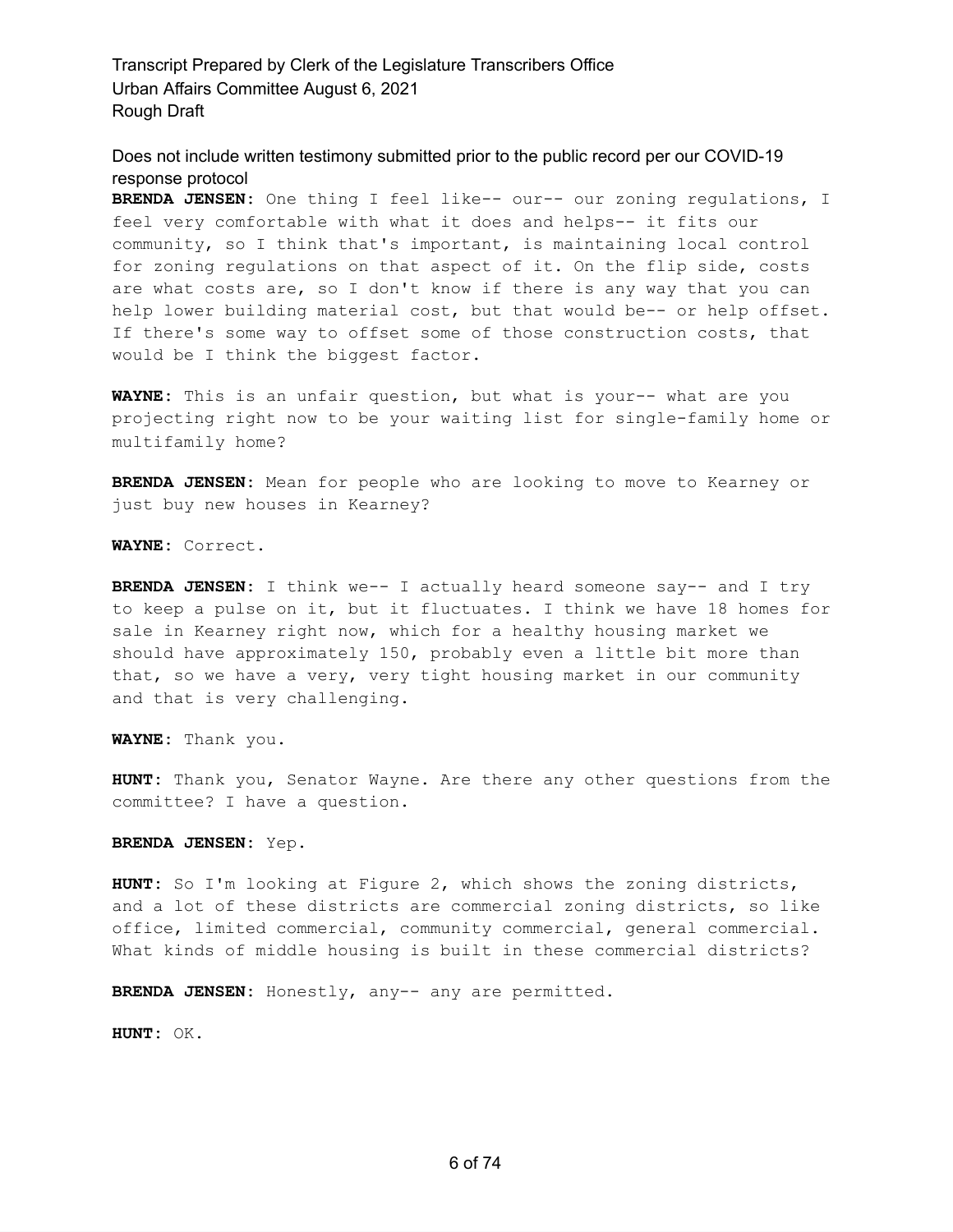Does not include written testimony submitted prior to the public record per our COVID-19 response protocol **BRENDA JENSEN:** So it's up to the property owner on what they want to build, what they see, what fits compatible with the adjacent land uses. But it could be all the way down to a duplex--

**HUNT:** OK.

**BRENDA JENSEN:** --next to a commercial office.

**HUNT:** Is that common?

**BRENDA JENSEN:** Yeah.

**HUNT:** OK, great.

**BRENDA JENSEN:** It is, yep.

**HUNT:** Thank you, Brenda. Any other questions? Seeing none, thanks for your--

**BRENDA JENSEN:** Yeah, thank you.

**HUNT:** --testimony today. Next I'll invite up Andy Colvin from the City of Norfolk. Welcome.

**ANDREW COLVIN:** Thank you, Chairman Wayne. Members of the Urban Affairs Committee, my name is Andrew Colvin, A-n-d-r-e-w C-o-l-v-i-n, and I am the city administrator for the city of Norfolk and I'm here representing the city in my capacity as administrator. What I handed out to you is five, six pages of some slides that I printed it out in summarizing our study or-- or brief responses that we did for your- your questions you were asking us, so very similar to what-- what Kearney was just reporting in some ways, but I'll just kind of run through this. So our zoning as a whole for the city does make considerations for smaller, older, existing lots for infill rehab. We felt that that's a pretty important component to try to redeveloping our neighborhoods and-- and to provide some of those affordable lots and also help redevelop our neighborhoods. Sixteen percent of the city limits zoned for multifamily and middle housing right now. And just in-- in comparison, 40-- almost 48 percent is zoned for single-family, so those are the two percentages total within the city. So well over half of our-- our total area is zoned for residential. Three zoning districts may permit accessory dwelling units within a detached accessory structure. So over the last five years, it's been very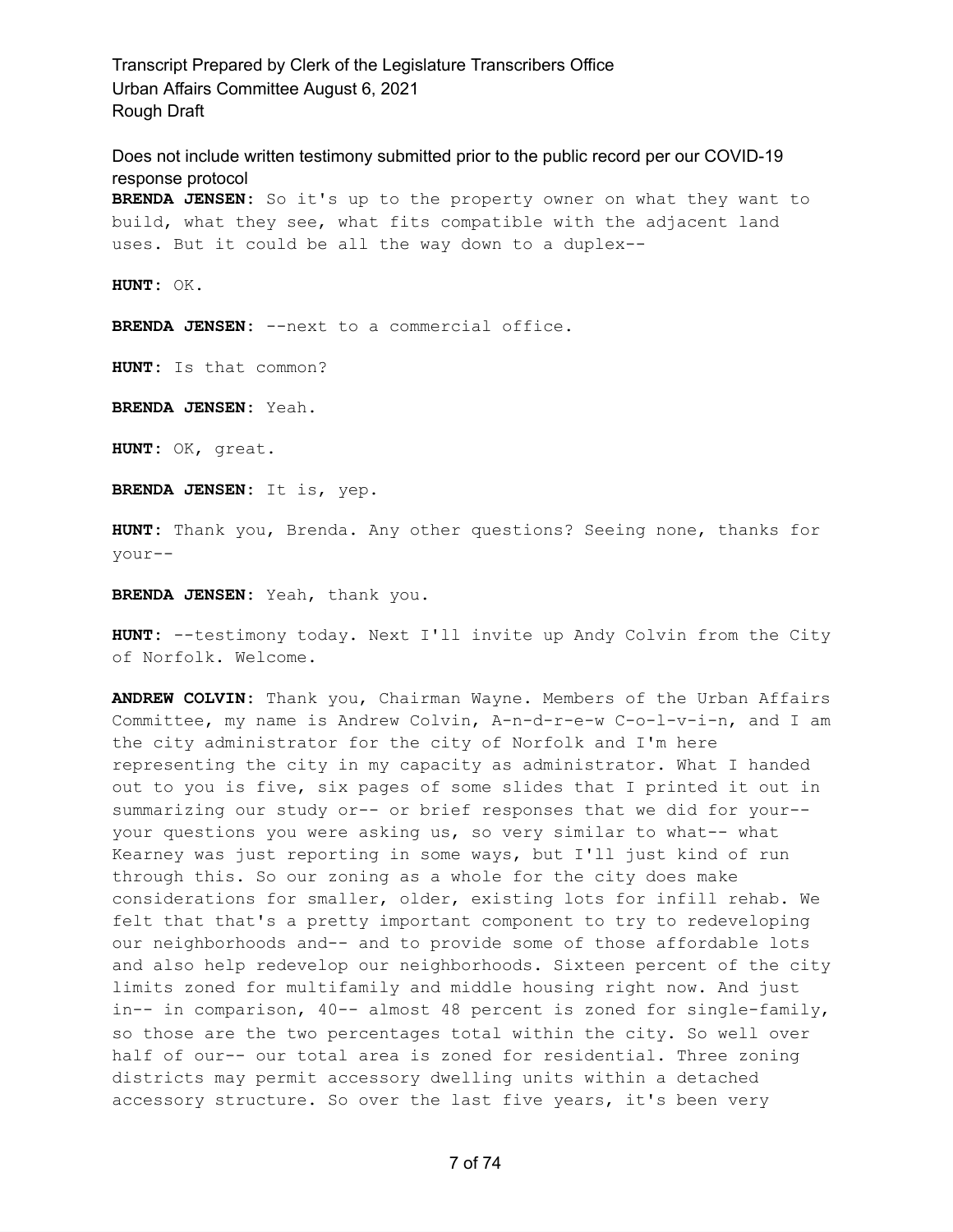## Does not include written testimony submitted prior to the public record per our COVID-19 response protocol

interesting in Norfolk. We-- the housing study was completed in 2016 that identified several needs. From that study, multifamily was-- was a big one, which I think surprised a lot of-- lot of folks in Norfolk. But as far as residential construction goes, 11 percent middle, 63 percent multifamily, and 26 percent single-family, so as you can see, the multifamily, the volume of that might skew the numbers a little bit, just because that volume has been pretty significant and-- and we're seeing that continue for demand in Norfolk. The construction cost estimated per unit is around \$136,000 for middle, \$79,000 for multifamily per unit, and \$241,682 for single-family. So we-- we do have that affordable missing middle, similar to what you've seen from Kearney. We have six new residential developments that have used TIF- have used TIF for financing, and we have had annexation take place for new and residential housing. We haven't annexed units as a city recently, so most of the land we have annexed has been just bare land within our-- our growth area to accommodate new housing. So again, I'll just kind of summarize here: In 2016 our housing study identified 762 total units, our '19 housing study revision identified 596 total units, and in 2021, we do have a housing study in progress right now, so we'll see where we're at. So in Norfolk, we have a subcommittee of our city council. It's called the economic development subcommittee. And we often talk about how we can do better with housing, how is our zoning, how is our codes, you know, what kind of flexibility can we offer for residential housing specifically and commercial and all businesses. Some of the ideas we've had is, of course, finding room for tiny houses and how we can accommodate those. We've talked about reducing parking to help accommodate some of those arrangements for dwellings. I know that can get pretty spending and-- and-- for-- for your-- your builders. And, you know, cities can do infrastructure well. That's-- that's what we do. That's all we do, essentially, in development. So looking at things how we can help reduce those development costs on lots, reducing the width of streets-- I-- I live on a street right now that it-- it-- it's built like a freeway, it feels like, even though it's a residential street, a lot of concrete. And I think fixing those-- those kinds of things can help reduce that, that per-lot cost, and so also allowing accessory dwelling units and more residential districts and really trying to be creative and hearing from our developers in town and hearing from what they're trying to tell us for what they need to try to drive down some of those costs. So I guess with that, I'll-- I'll-- I'll try to keep it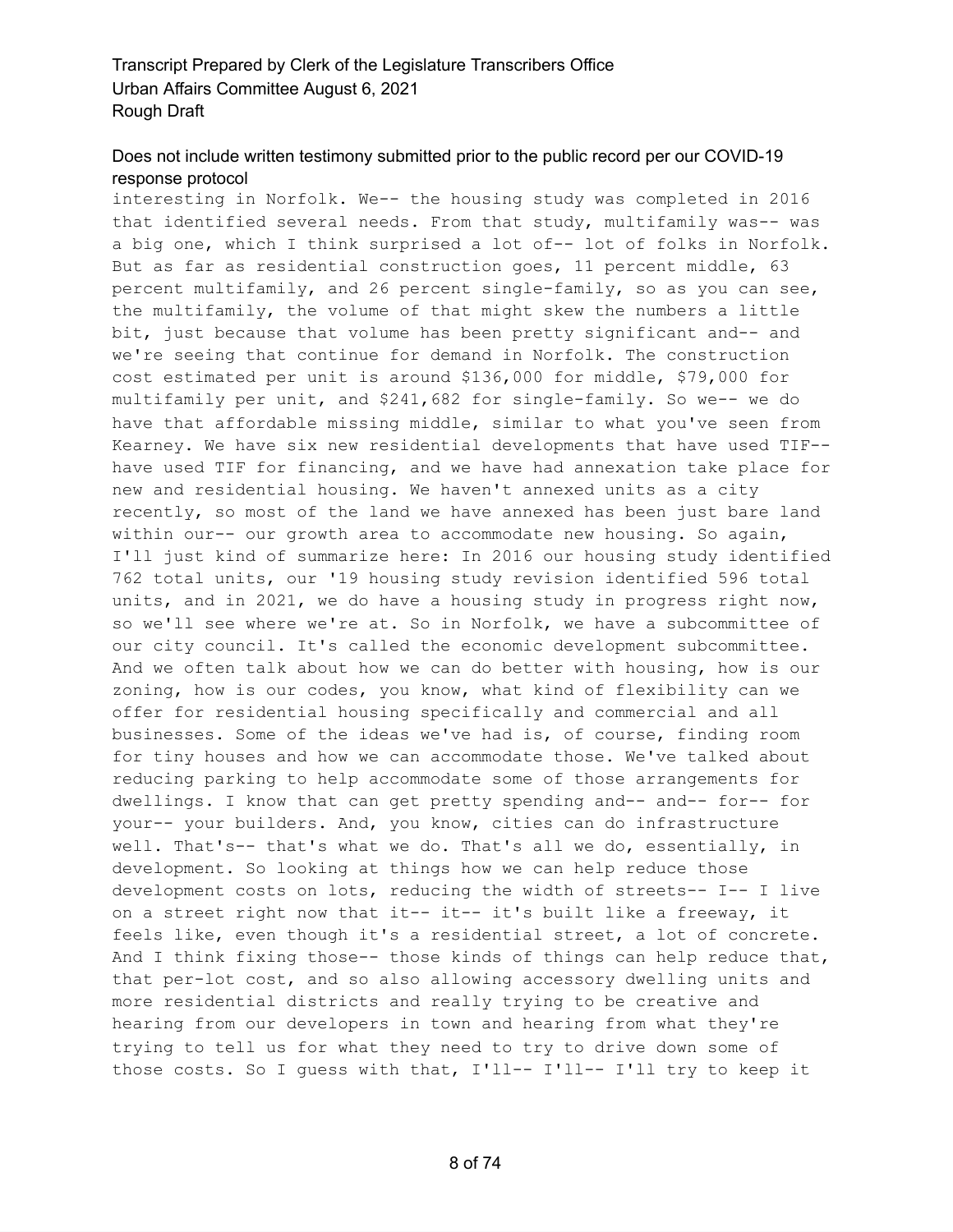Does not include written testimony submitted prior to the public record per our COVID-19 response protocol

short and sweet. I'd love to answer any questions that you might have for me.

**HUNT:** Thank you, Andy. Any questions from the committee? Senator Hansen.

**M. HANSEN:** Thank you, Vice Chair Hunt. And thank you for being here, Mr. Colvin. So question for you-- you said you don't annex any-- you haven't annexed any kind of built structures, so I presume that means you don't use sanitary improvement districts?

**ANDREW COLVIN:** The-- the city does not.

**M. HANSEN:** Yeah. So what-- what is kind of the primary like financing mechanism that developers in Norfolk use to build new neighborhoods and subdivisions?

**ANDREW COLVIN:** Well, tax increment financing has been one that's been used in Norfolk now, particularly within the last five to six years--

#### **M. HANSEN:** OK.

**ANDREW COLVIN:** --I'd say pretty heavily, is maybe what you've seen in Norfolk in the past. Not all areas-- we've had some requests that- for the type of housing and-- and the home values, we've had inquiries for the possibility of using TIF, blighting the land, and-- and they were nonstarters from the beginning. So, no, they-- they never really made it across to a preliminary conversation, so we-- we try to look at areas and-- and developers that want to come in and try to build a product that is really-- is in that middle and offers a variety of housing types. The more variety that we see and the-- the more income levels that they can meet, the better, is how we've looked at it.

**M. HANSEN:** Thank you. And-- and just touching upon the other thing you said is you mentioned you have the zoning for accessory dwelling units?

**ANDREW COLVIN:** [INAUDIBLE]

**M. HANSEN:** Have you actually had many of those built in the last few years?

**ANDREW COLVIN:** No.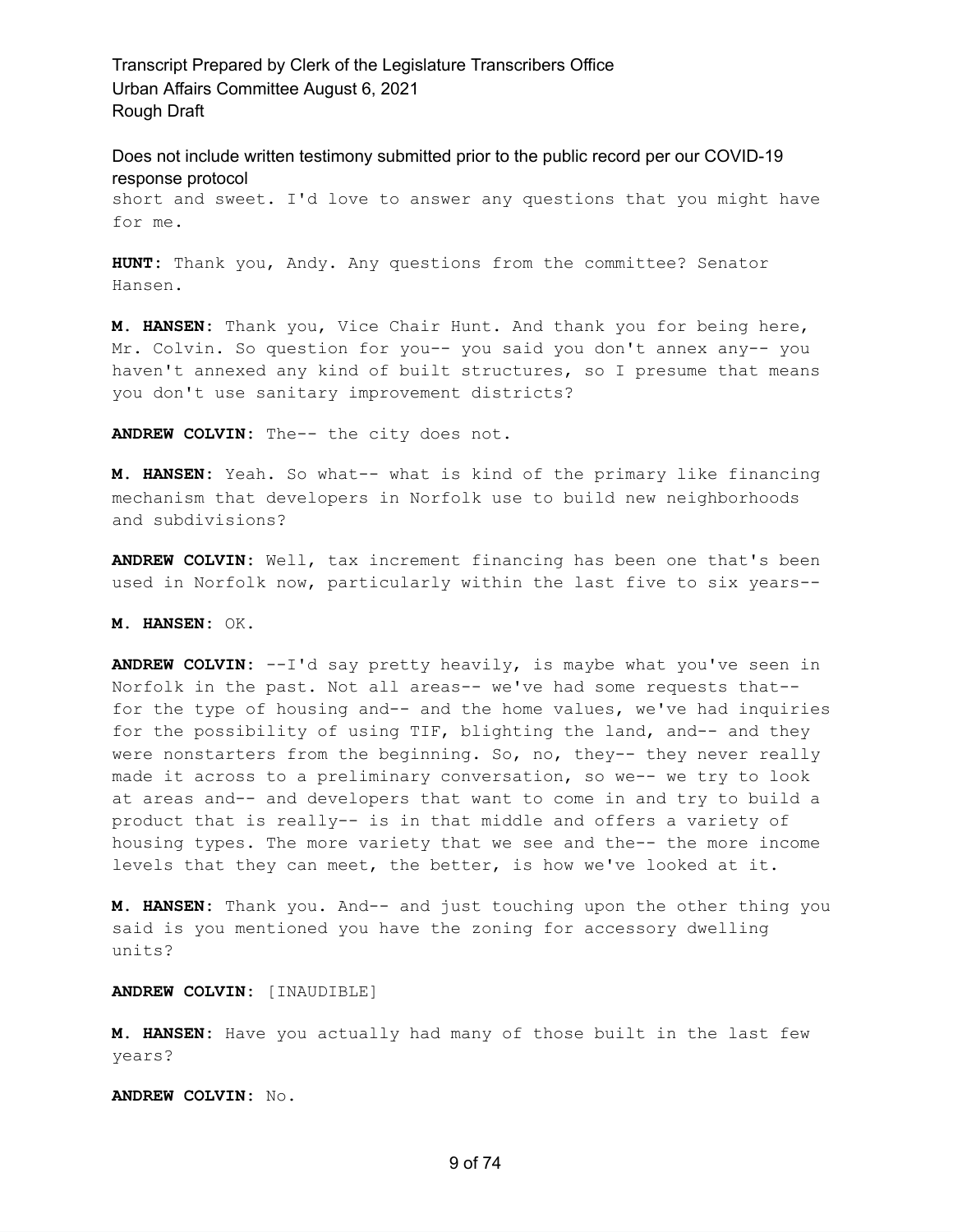Does not include written testimony submitted prior to the public record per our COVID-19 response protocol **M. HANSEN:** OK.

**ANDREW COLVIN:** Not as-- not as much, no.

**M. HANSEN:** All right. Thank you.

**HUNT:** Thank you, Senator Hansen. Any other questions? Senator Arch.

**ARCH:** I noticed that in your last page you mentioned tiny houses. Have you-- have you explored that further?

**ANDREW COLVIN:** Not officially. I've-- I've heard some discussions of a potential project that might be wanting to-- to start that would incorporate some tiny homes. You know, one of the-- you know, one- one of the things going on in Norfolk is, you know, I'm sure everybody's heard about the riverfront development happening and just a lot of different things happening with their downtown. And from what I've heard, there's-- there's some interest in possibly incorporating that-- tiny home concepts into that. I can't tell you where. I can't tell you any of those things right now. But-- but somewhere around the central part of our town, I foresee that becoming an option and-- and mixed in with-- with-- with townhomes and-- and apartments and-- and everything. So I think all those things do create that kind of environment that-- that I think we want and we need. Yep.

**ARCH:** Thank you.

**HUNT:** Thank you. Senator Lowe.

**LOWE:** Thank you, Vice Chair. What is the cost of infrastructure per lot, if you--

**ANDREW COLVIN:** You know--

**LOWE:** Would you have any idea?

**ANDREW COLVIN:** --I would say it's pretty close to Kearney's.

**LOWE:** OK.

**ANDREW COLVIN:** You know, I think you're ranging from in the-- in the \$30,000 to \$50,000 per-- per lot.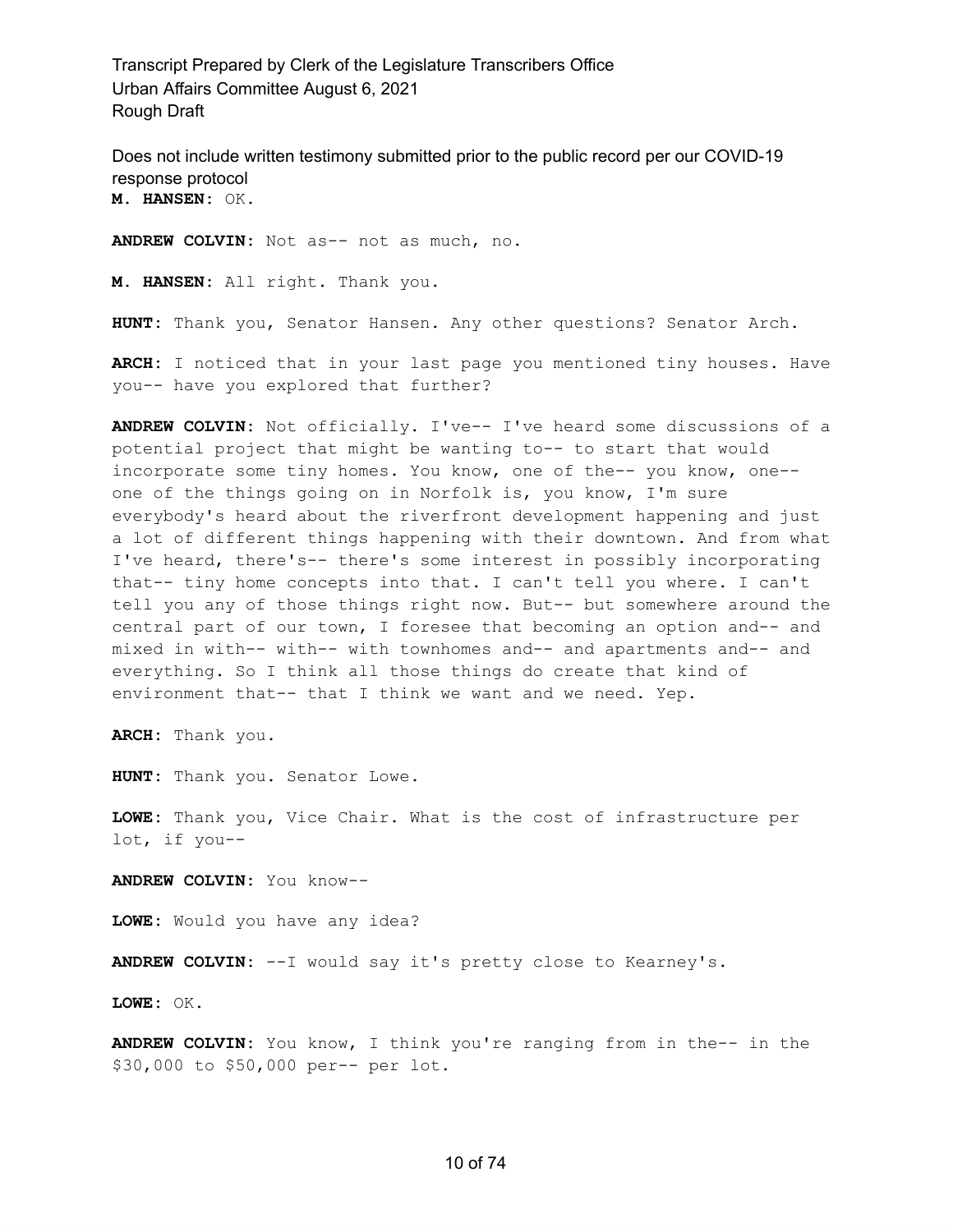Does not include written testimony submitted prior to the public record per our COVID-19 response protocol

**LOWE:** OK. And along with the tiny home option here, mobile home parks or modular home parks, I-- I know I was just out in Utah this last week and I checked the price of a brand-new, small two-bedroom mobile home, and it was right at \$48,000. It seemed to be a good option. What are the city's views on modular home parks or mobile home parks?

**ANDREW COLVIN:** Sure. We do have a zoning category for that. We have- just have not had any requests or really any discussions or inquiries about it. If that was something that a developer or somebody was interested in doing, we'd certainly sit down and have a conversation and find out where-- where they want to-- want to build that, where they want to have it. And it would-- it would go through, just like any other project would, through that review process. But we just haven't had any inquiries for that.

**LOWE:** Thank you.

**HUNT:** Senator Briese.

**BRIESE:** Thank you, Vice Chair Hunt. And thank you for your testimony here today. How many homes are for sale in Norfolk at this point?

**ANDREW COLVIN:** You know, those numbers have been fluctuating. I know there's some folks from Norfolk here today that might know that answer. Just in my-- my looks, I've seen anywhere in the last number of weeks from 40 or 50 down to 20. I mean, it's just-- it's-- I really can't answer that question for you. That might be better for a builder or a realtor that might be here today, but it's-- it's nowhere near what I think we should have in a community the size of Norfolk.

**BRIESE:** Fair to say that you may have a substantial number of vacant properties that aren't really in the inventory because the owner chooses to-- not to lease them or sell them?

**ANDREW COLVIN:** That-- that could be a possibility. I-- I can't tell you what number that would be--

**BRIESE:** OK.

**ANDREW COLVIN:** --but certainly those do exist.

**BRIESE:** Has Norfolk adopted a vacant property registration ordinance?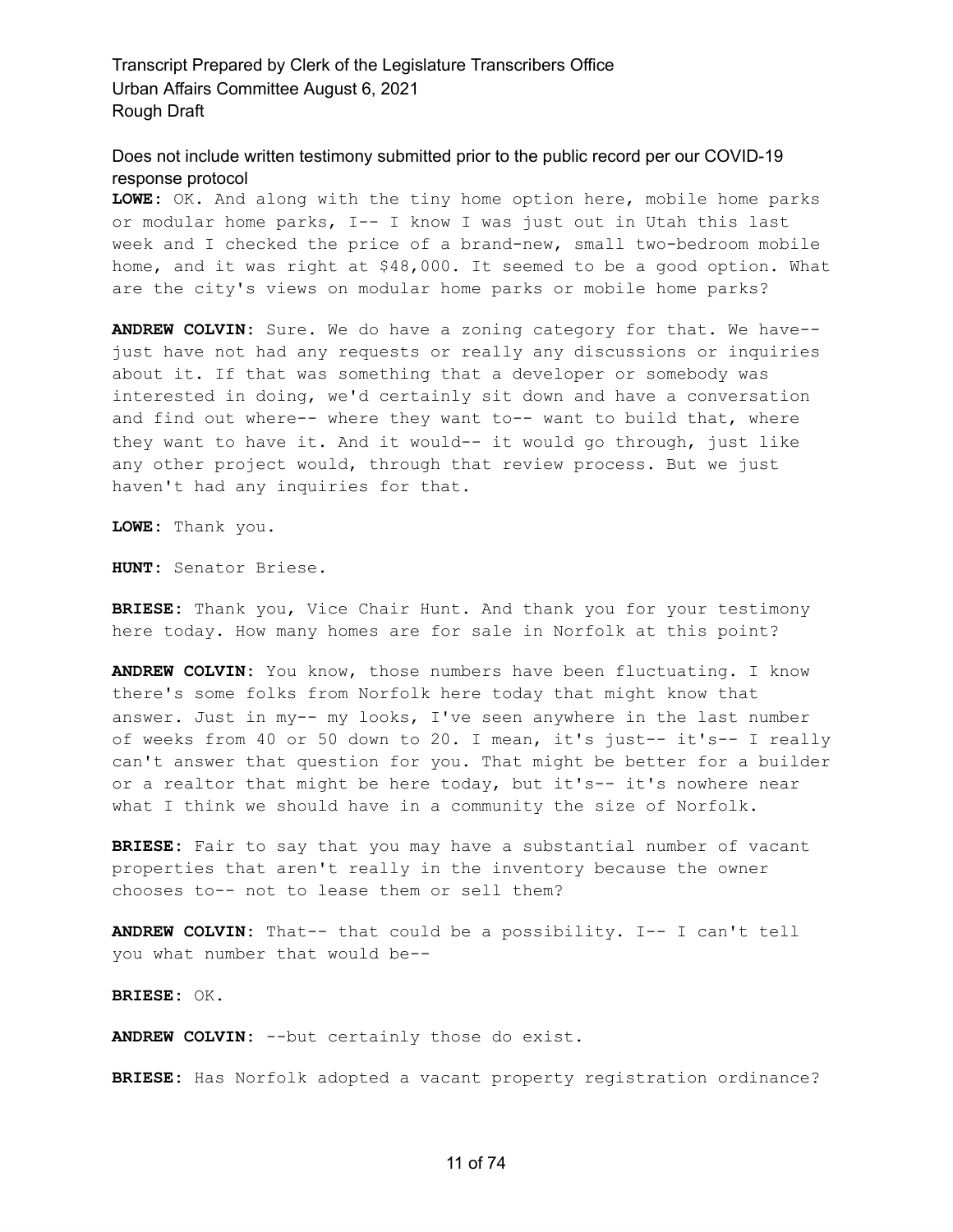Does not include written testimony submitted prior to the public record per our COVID-19 response protocol **ANDREW COLVIN:** We have not yet.

**BRIESE:** Are you-- are you considering that?

**ANDREW COLVIN:** Those-- that is on my to do list as-- as something that I think we need to look at with our partners, so yes.

**BRIESE:** OK, very good. Thank you.

**HUNT:** Thank you. Any other questions? Seeing none, thank you for coming today--

**ANDREW COLVIN:** Thank you.

**HUNT:** --Mr. Colvin. Our next invited testifier is Judy Clark from North Platte. And just so you know, next we have-- after that, we have Lisa Parnell-Rowe and then Chad Nabity, so those are invited testifiers for LR69. Welcome, Ms. Clark.

**JUDY CLARK:** Good afternoon, Judy Clark. I'm the city planning administrator for the city of North Platte and also for Lincoln County, so I kind of wear two hats. But I'm here today on behalf of the city of North Platte, and what I have in front of you is just kind of an over-- overview of the submitted report that you received. And I kind of went at this maybe a little bit differently than the first two communities. So that first chart that you see there is our different residential districts and what is allowed by right, which is basically they would come in and get a per-- building permit, and what is allowed by conditional use. So North Platte does a pretty good job with middle housing, but it does--they do have to jump through a couple of different hoops. Some of the middle housing in some of the residential districts takes special use permits in order to get there. And I highlighted the percentage of acreage in the city of North Platte that is only by right, again, missing middle housing allowed by right. That gets the city of North Platte up to about 17.5 percent of the residential-zoned property where all missing middle types are allowed directly by right. The next thing that I highlighted was just building construction when it comes to single-family, multifamily missing middle housing, mobile home, which would be set-down permits, between the years of 2016 and 2020. So we had 133 single-family homes built, 34 units of missing middle-type housing, which was about 14 buildings, 48 units of multifamily housing, and then 49 mobile homes.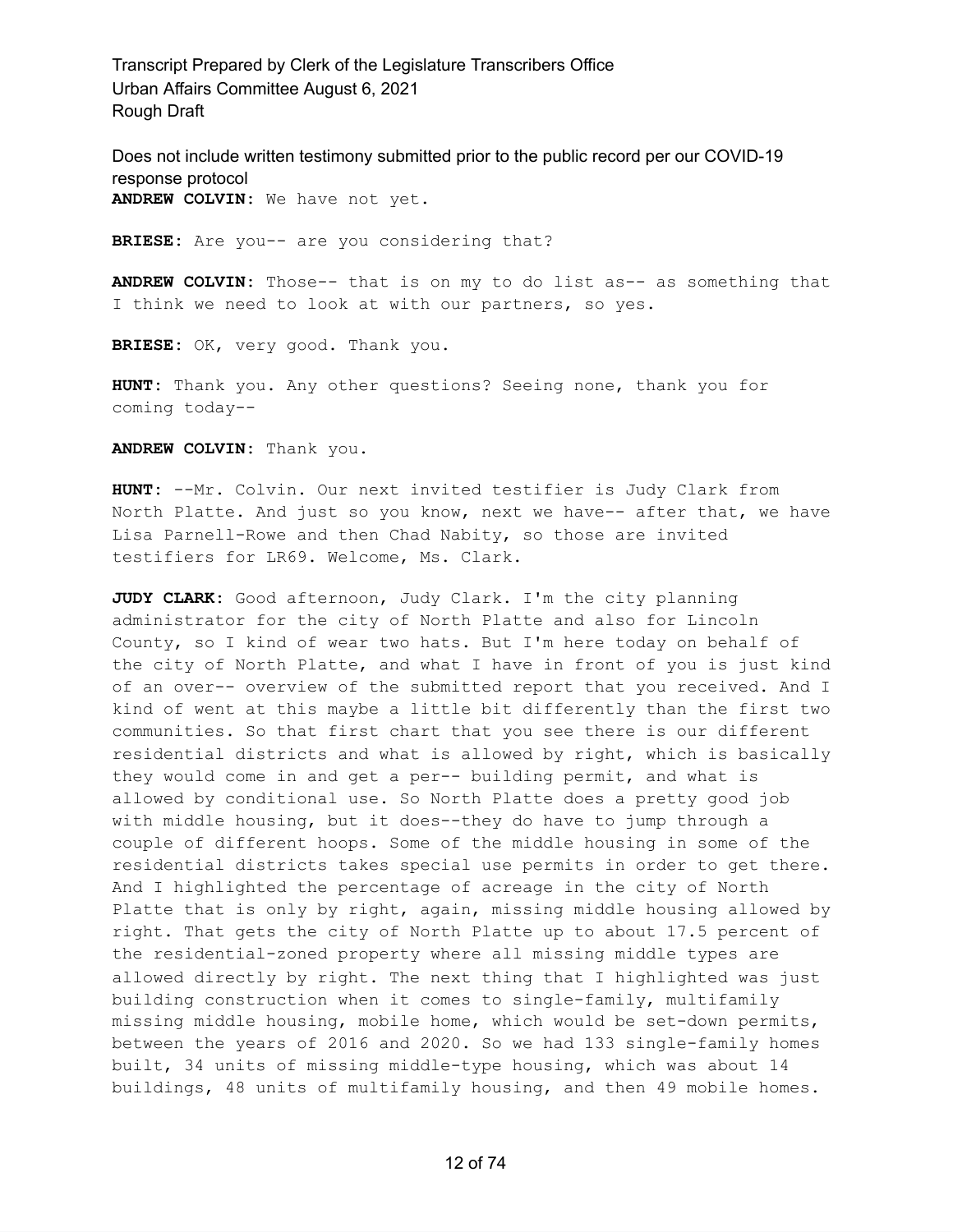#### Does not include written testimony submitted prior to the public record per our COVID-19 response protocol

Then this was not included in the original report, the 2021 statistics when it came to building. So this is just from January 1 to August 6, just gives you a highlight of where we're at right now: 10 single family homes. Right at the present moment, we really don't have any missing middle other than the multifamily, which we're currently under construction of 10 different buildings with 80 additional multifamily dwelling units, and then so far this year, 24 mobile home units. Those mobile home units could just be moving maybe across town to a different mobile home park or it could be new set-downs. And North Platte, I think, does a really good job with providing incentives. Sometimes we struggle with getting some construction going out there, so we use a lot of different methods for incentivizing some building construction. Tax increment financing is a big one that we use. Our local economic development corporation did apply for workforce housing, and so we have some funds there, plus we have a couple of organizations that work really good. Lincoln County CDC, which is our local home, affordable housing nonprofit organization, and the city of North Platte always partners with them to try and help them buy some infill lots, clear some infill lots. We work a lot with the demolition with them and also with Habitat for Humanity trying to help with some infrastructure improvements to get those affordable housing-- housing units going in North Platte. I guess that's it. Recently, we do-- I guess I can go into the zoning area of it. We do have a little bit of work to do, I think, getting more things allowed by right instead of having to go through conditional use permit processes to do that. We've already started that process. Anticipating LB866 being approved, we have already amended our comprehensive plan, which is going to allow for more of that rezoning and-- and zoning changes to allow for more of that missing middle housing. But I'll open it up to questions at that point.

**HUNT:** Thank you very much.

**JUDY CLARK:** Yep.

**HUNT:** Any questions?

**WAYNE:** I just want to say thank you for your report. It was really detailed and very well done.

**JUDY CLARK:** Thank you.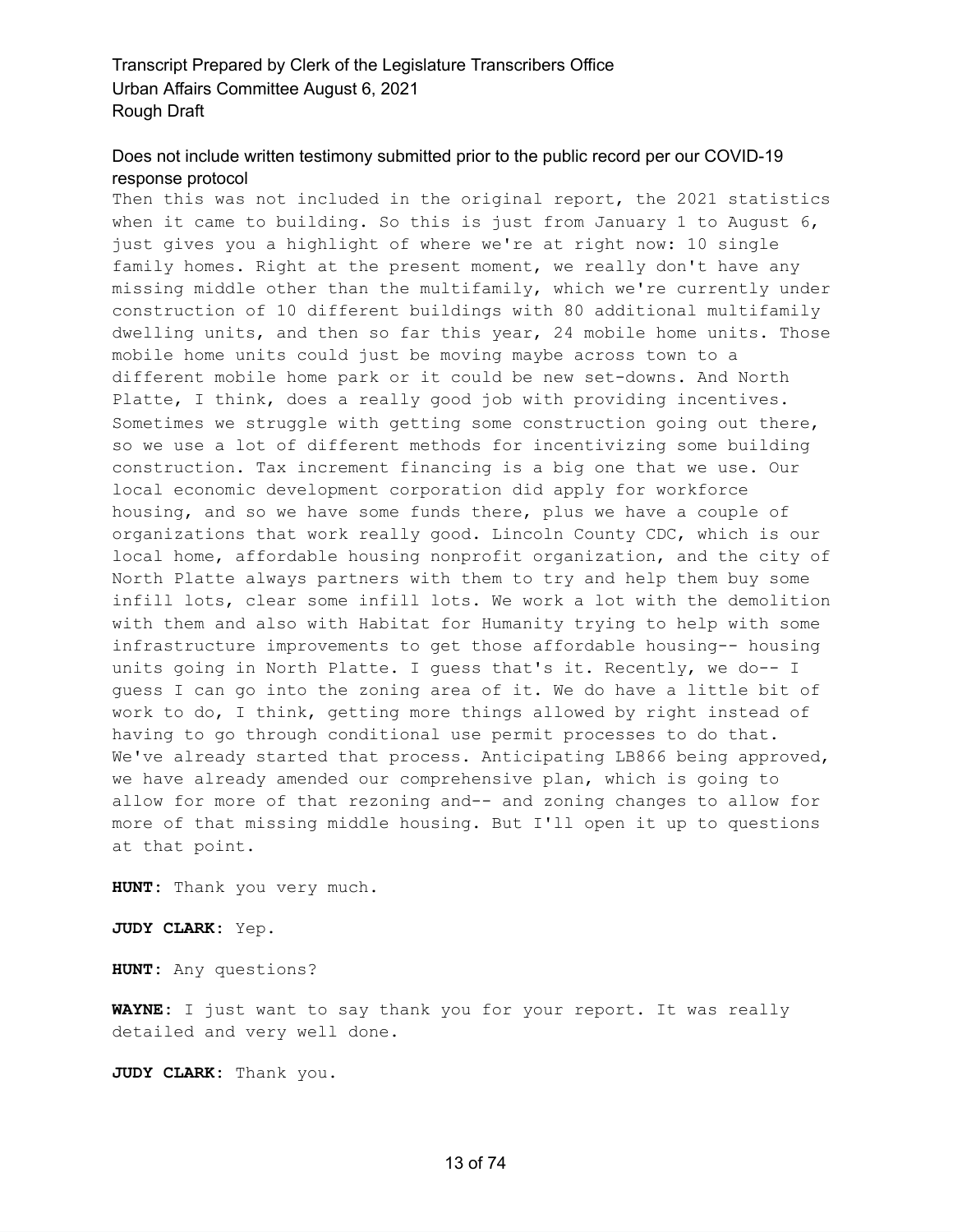Does not include written testimony submitted prior to the public record per our COVID-19 response protocol **WAYNE:** I really appreciate it.

**JUDY CLARK:** Thank you, appreciate it.

**HUNT:** All right. Seeing no other questions, thank you for coming today.

**JUDY CLARK:** Yep.

**WAYNE:** Thank you.

**HUNT:** We appreciate it. The next invited testifier is Lisa Parnelle-Rowe from the city of Hastings. Welcome.

**LISA PARNELL-ROWE:** It's nice to take the mask off. So I'm Lisa Parnell-Rowe, director of development services, L-i-s-a P-a-r-n-e-l-l, hyphen, R-o-w-e. I want to start by saying thank you. Thank you for inviting all of the municipalities to take part in this and giving us all an opportunity. I think it's pretty obvious each, you know, municipality has-- each community has a different set of strengths and needs, and so I think it's very important, you know, that we all have a plan of our own based on what our communities' needs are, and each recipe is going to be a little different. So I thank you for your time. We are very similar to some that have spoke. I would say that a lot of our zoning code is outdated. We're in the midst of getting ready to update our-- our zoning code ordinance and our comprehensive plan that sets us back a little bit. On the first four pages, you'll see our residential zoning. I did just include the residential zoning because of the applicability here, but really there are seven of them. We have four of them that are for single-family housing only. We have two of them that are roughly for the multifamily, and that encompasses everything from townhomes, condos, duplexes. And, you know, if you have two-- two families, there is one zone that allows for that. That's our R2 zone, along with single-family homes. I would say that there's a few of them that probably-- in fact, you'll see on the fourth slide-- that we don't really use at all. I think the R4 zone is one that we're hopeful that we'll use as we grow and be-- become more urban. But at the same time, I would also offer that Hastings, one of the things that our community says, as we found in community engagement on various long-term plans and whatnot, is that they really relish the small-town charm that we have. And when you look at the housing, when you come in off of Burlington, whether you're coming in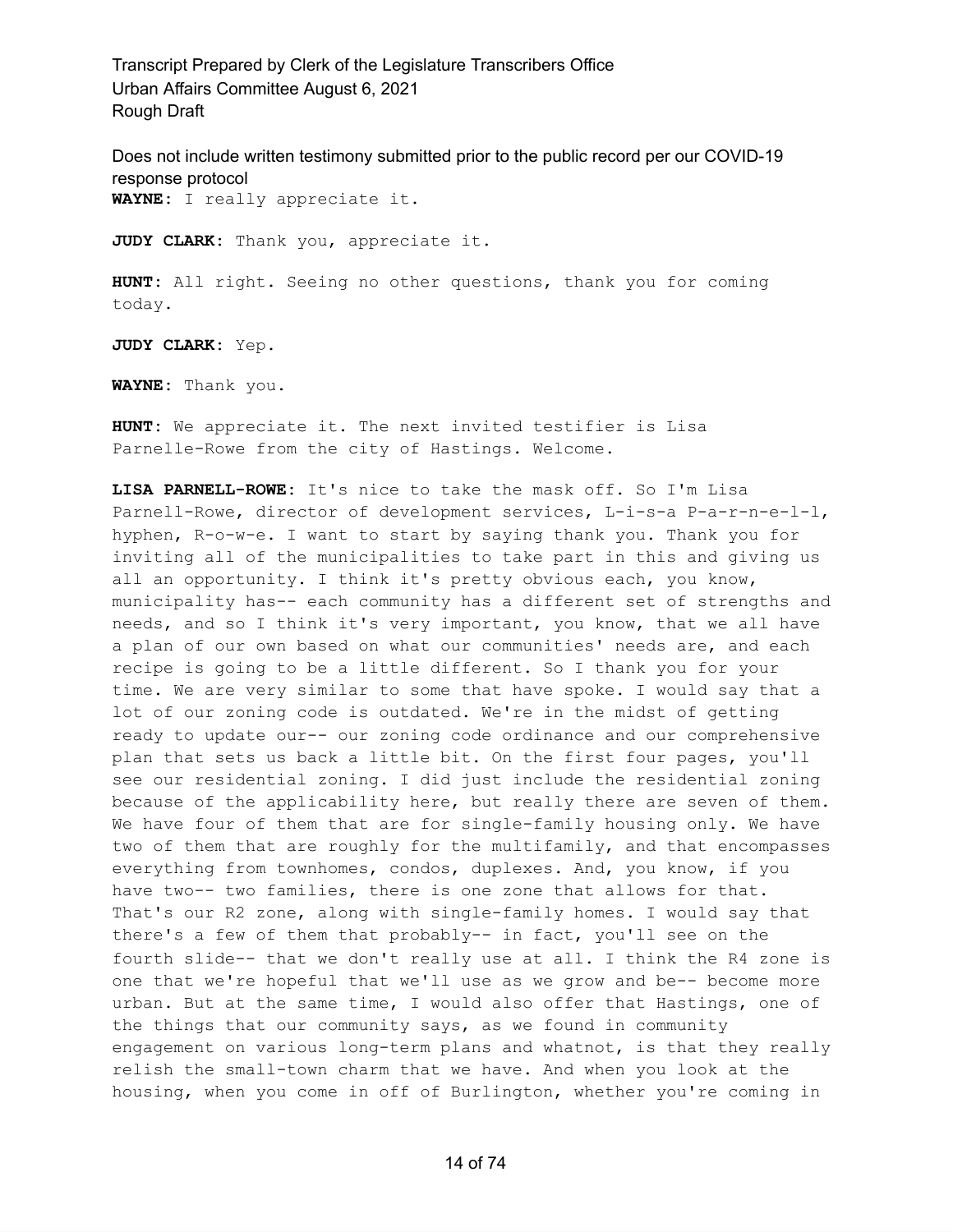## Does not include written testimony submitted prior to the public record per our COVID-19 response protocol

north or south, we get-- especially towards the north end near the museum, you see all the nice homes, the older homes that are nice and charming. One of the things that, you know, we want to do is sort of preserve that, so our look at, you know, middle-income housing and providing that opportunity, really, our focus is to revitalize a lot of the houses. We have a lot of homes that have some conditions to them that need updated. I'll go into that in my report. I'll do my best to glean through this as quickly as I can. I tend to be very comprehensive and sometimes a little overelaborative. So, you know, we did a housing study in 2019. We were lucky enough to get an award from NIFA, a grant to help us. And then several of us went in on that, so HEDC, CRA, city of Hastings, Chamber of Commerce, and then we hired- we hired the Marvin Planning Consultants to help us with that. We're lucky in that because what that's done is it's-- it's really given us a clear map on the overall annual household income for everyone in the city of Hastings. And in doing that, we know that 50 percent-- the lower 50 percent make less than \$50,000, so that's about our halfway mark. So we know that if you were to map that to the standard that most lending agencies do, with a ratio of 3:1, that really our middle-income housing starts at about \$150,000, the valuation that they can afford, going up to around \$83,000, which is their annual income top sort of level, which maps to \$250,000 as the top end of that, so \$150,000 to \$250,000, so that study was very helpful in allowing us to map that. We know this also because they did a quantitative data, but they also did a qualitative survey, and one of the questions in that survey was what was the most they could afford for a home, and 51.6 percent of them were right in that-- that ball range, as well as much of the focus feedback. Mary Lanning [INAUDIBLE] as part of that had said the 20 percent of the workforce lives in Hall County and further north than Hastings. And so when you talk about that, there's a large amount of people that work in Hastings that are actually commuting, and I know it goes back and forth between Grand Island and Hastings quite a bit. Another thing you asked about was housing types. When it's focused into middle-income, I really don't have that, but I do know from two survey questions that we asked, what type of home are you looking for, single family homes is right up there in the 60th percentile. Townhomes and duplexes were about 7 percent, and then acreages for houses was 11 percent, condos 5 percent, and then 8 percent seeking 55-plus housing, as well as senior living complexes. And so we know that-- you know, what they can afford also from the question that we asked, housing needs by price range.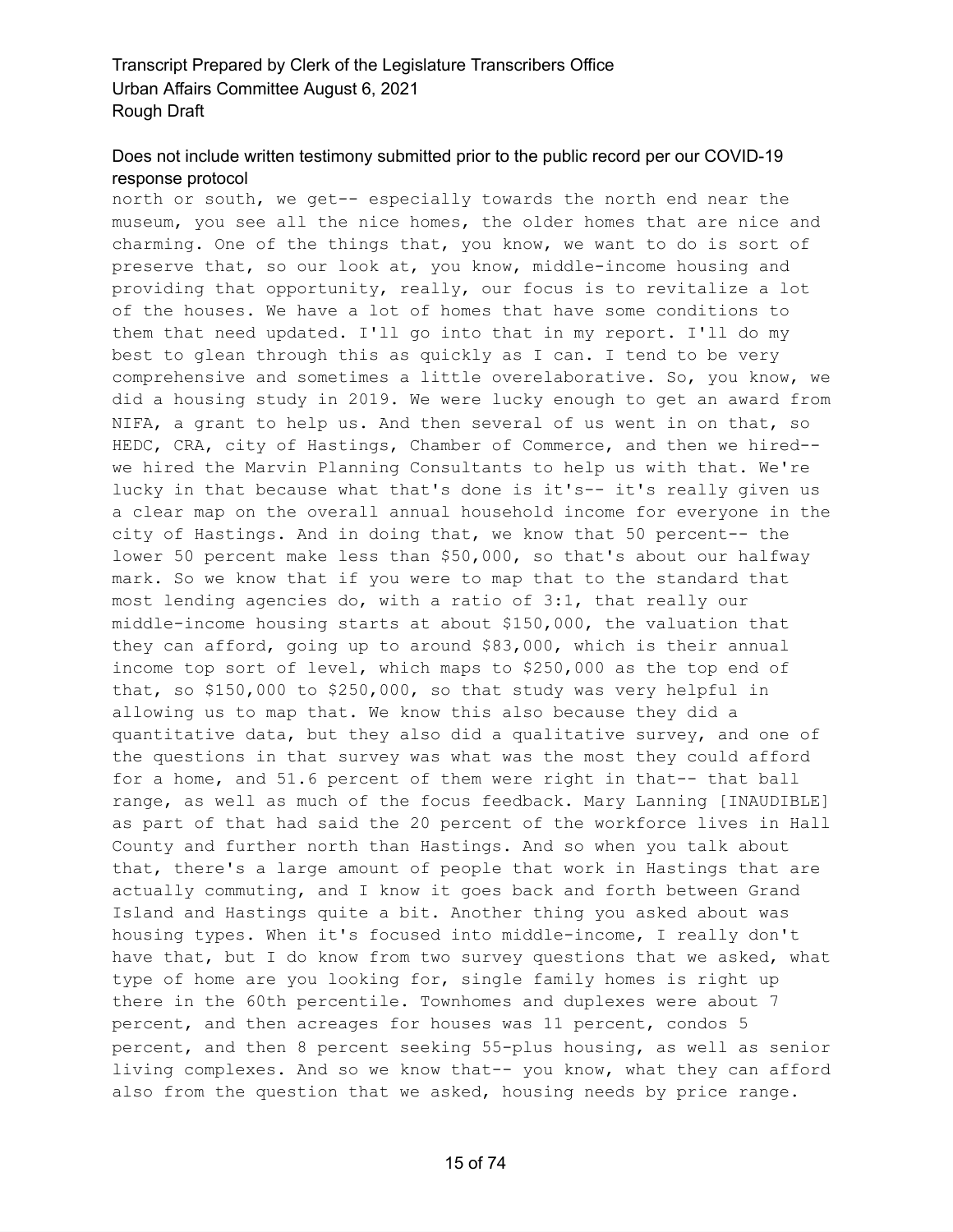#### Does not include written testimony submitted prior to the public record per our COVID-19 response protocol

Again, this was about 336 people answered, so, you know, this is pretty small based, but when that question is answered, 15 percent said they could afford \$136,000 to \$175,000; 14 percent said \$176,000 to \$225,000 and 10 percent went up from there.

**HUNT:** Thank you, Lisa. I'm going to ask you to wrap it up [INAUDIBLE]

**LISA PARNELL-ROWE:** Oh, sure. Some of the things that are really important is our conditions. We have 1,500-- nearly 1,600 structures that are falling apart and dilapidated. One of the things that we've done is to hire a code enforcement administrator so that we can focus on the property maintenance issues. I really feel like land banking is very important for us. We have 400 vacant lots that if we could clear up those loans-- those liens against the property so that developers are encouraged to-- to do that, that would be great. We do expect in the future to have-- our theater development district is bringing us two apartment complexes with 78 units each, and those are going to be geared at 55-plus. So we do have lots of great things in the future, but I would say if there's one thing that our developers are complaining most about, it's probably the infrastructure costs. And one thing that I do see with our specific developers is a lot of them are farmers that are taking that land and redeveloping it, and they're wanting to do it in small, incremental plats. And so we end up doing a lot of very small plats, and the reason for that is because once they-- once they say that they're going to develop that and they replat it and rezone it to do so, then they have to pay the taxes for that. And so you see that's discouraging, so then we end up doing, you know, 22 replats. It's-- it's sort of dysfunctional. If there were some sort of an incentive that I could suggest to you it would be maybe the taxes against property for zoning. If it falls into middle-income housing and they promise to do that, I think that might be a good proposition.

**HUNT:** Thank you for your testimony.

**LISA PARNELL-ROWE:** Yeah.

**HUNT:** Are there any questions from the committee?

**LISA PARNELL-ROWE:** Feel free to--

**HUNT:** [INAUDIBLE]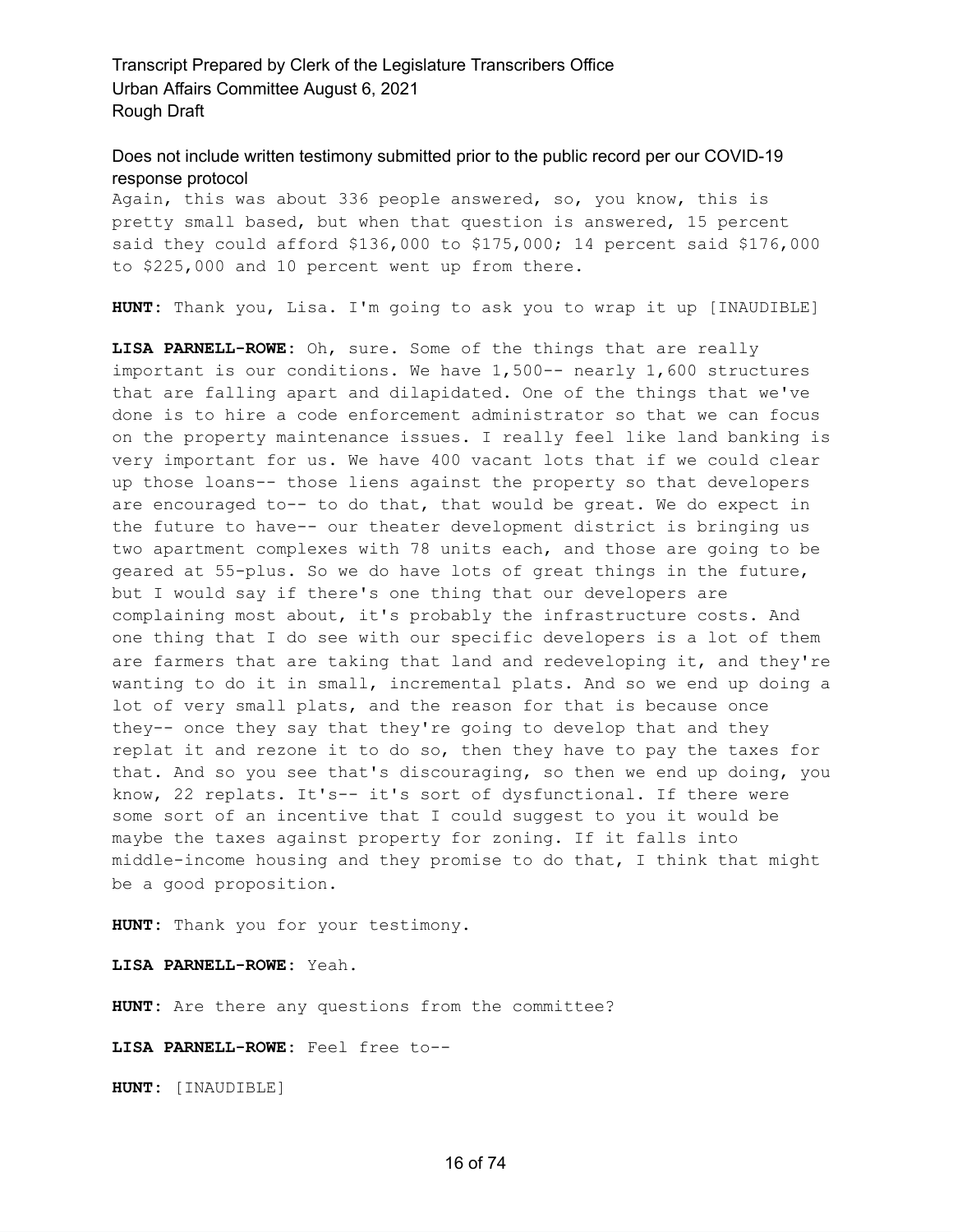Does not include written testimony submitted prior to the public record per our COVID-19 response protocol

**LISA PARNELL-ROWE:** I gave you the link to our housing study. If you have any questions for me, please feel free to reach out to me via email or give me a call.

**HUNT:** OK. Thank you very much for being here today.

**LISA PARNELL-ROWE:** You're welcome.

**HUNT:** Next I'll invite Chad Nabity from Grand Island.

**CHAD NABITY:** Thank you very much. My name is Chad Nabity, C-h-a-d N-a-b-, as in "boy,"  $-i-t-$ , as in "tom,"  $-y$ , and I am the planning director for the city of Grand Island and Hall County and have been for the last 21 years. I do have prepared comments and you have a copy of my prepared comments in front of you so you can kind of follow along, and I'll be happy to take any questions when we-- when I'm done. Thank you for the opportunity to testify and represent the city of Grand Island. I know that you have all had the opportunity to review the report submitted to the committee on July 1 of this year. I'd like to take some time to point out what I believe to be salient points from our report, as well as a review of our housing needs, recent changes to our zoning and subdivision regulations, and how those relate to the history of housing development in Grand Island. I'm not sure what the correct mix of housing types is, but what I do know and would like to point out is that in the last five years, prior to the passage of the Municipal Density and Missing Middle Housing Act, one in five housing units built in Grand Island meet the statutory definition of missing middle, and that is fourplex or less, attached single family. So we did use fourplex as opposed to sixplex, which I think some of the others used, and that may be something that you would want to clarify so that you're comparing apples to apples. 20.751 percent have been townhomes, duplexes, or three- or fourplex buildings; 38.76 percent have been detached single-family dwell- homes; and 37.1 percent were apartment buildings with five or more units. We also have issued permits for 31 mobile homes, or 3.43 percent of the new units in Grand Island between 2016 and 2020. Even without mandates from the state to mix the housing-- to-- the mix of housing is spread among all types. Another part of the study asked the city to identify zoning districts within the city that allow missing middle housing as a matter of right. In the study, and within this testimony, I have included a map-- it's on page 3-- showing the-- I've included a map showing the areas that allow missing middle housing as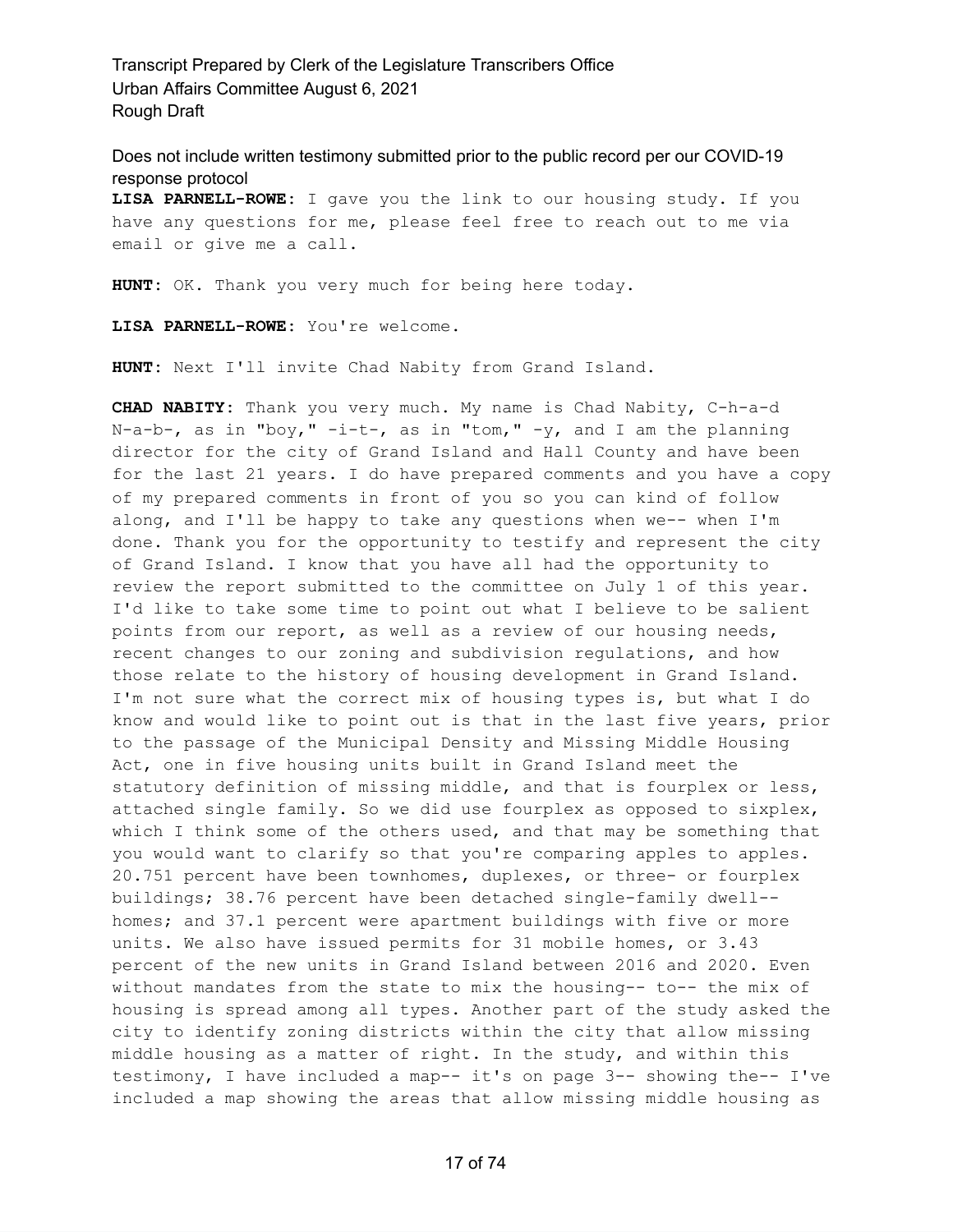#### Does not include written testimony submitted prior to the public record per our COVID-19 response protocol

a matter of right. Grand Island has 24 zoning districts and housing of any type is permitted in 15 of those districts. I do need to correct that. Mobile homes-- single-wide mobile homes are not permitted in all of those districts. But other than single-wide mobile homes, housing of any type, whether apartments, missing middle, or single-family, are permitted in 15 of those districts. Missing middle housing is permitted by right in 12 of those 15 districts that allow for any type of residential construction. The three districts that only allow single-family development are our AG1, AG2, and transitional agriculture zones located in the two-mile extraterritorial jurisdiction of-- of the city. We do allow farmer-owners to build a house on their farm. The other nine districts are commercial and industrial districts. Grant Island regulates the density of housing in our residential districts. In some districts, the minimum lot size allowed would permit only a single-family home to be built. In other districts, the minimum lot size would permit a duplex, triplex, quadplex, or even a multistory apartment building. We have two districts that allow unlimited density and buildings up to 165 foot tall. In those cases, the only real limitation to density is our requirement for two parking spaces to be provided for each dwelling unit, and even that can be reduced for apartments that are meant for se-- for senior living. The city of Grand Island has recognized for years that housing and housing development of all types is an issue within the community. Every 5 years we do an extensive housing study, and for the 20 plus years that I have been with the city of Grand Island we have always had a deficit in the number of housing units. With vacancy rates across the city that have not exceeded 3 percent for both rental and owner-occupied units during that 20-year period, it is extremely difficult to catch up. Our developers, contractors, and citizens never manage to build as many units during that-- those five-year periods as the plan predicts are needed. To address the need for more and more affordable housing, the city of Grand Island has made numerous changes to our regulations to encourage new and different types of development and to lower the cost of development. We created and approved a new zoning district, the R3-SL medium-density small lot district, that has a minimum lot size of 3,000 square feet for single-family homes and as low as 2,100 square feet for row houses. We have also changed our street width standards to allow development of narrower streets in certain circumstances. The first lots plotted in Grand Island by the railroad and early city fathers were all grid-pattern blocks with standard lots of 66-foot by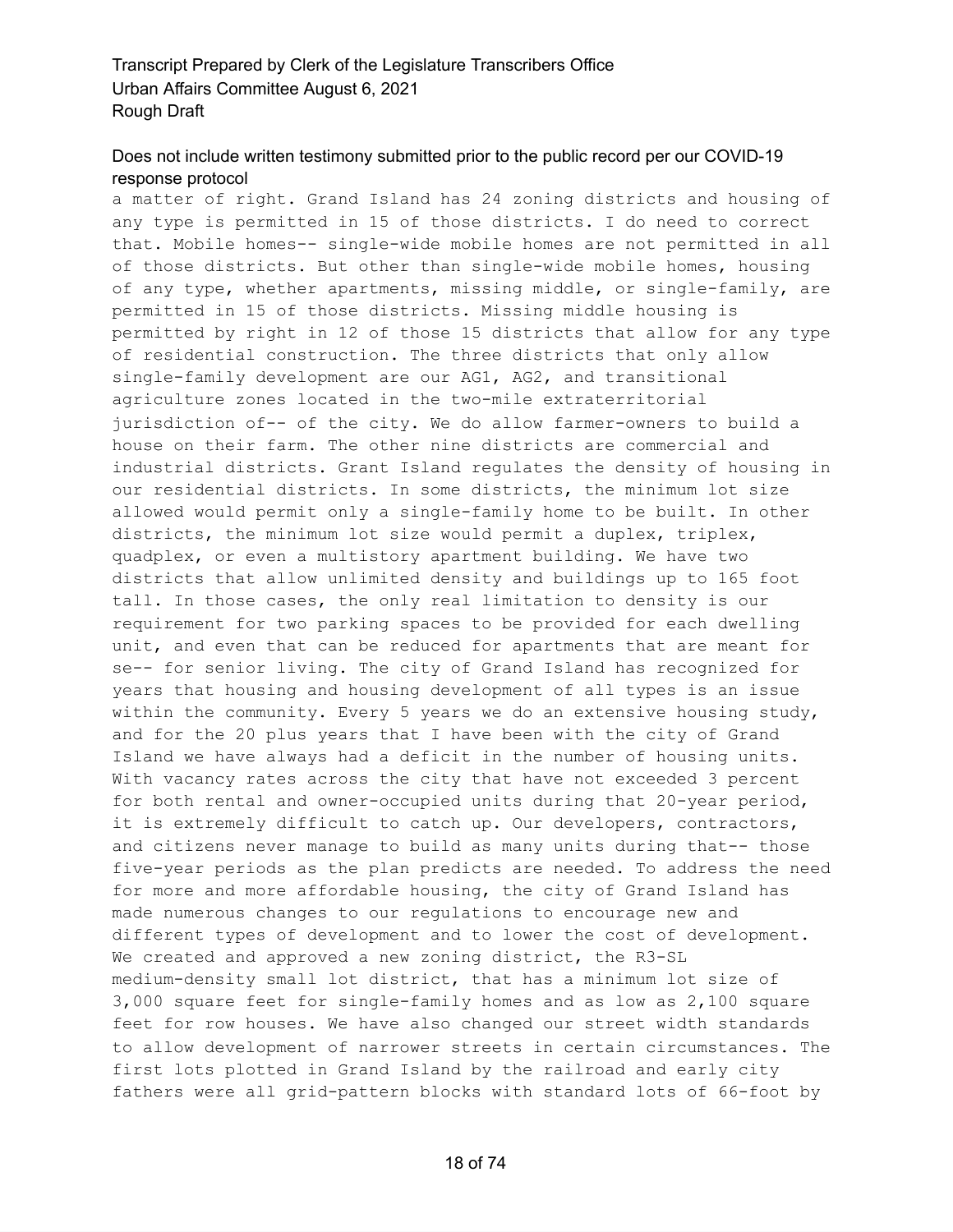#### Does not include written testimony submitted prior to the public record per our COVID-19 response protocol

132, with a 16-foot alley between the lots and 80 foot of right-of0way around each block. Each block plotted in early Grand Island occupied a rectangle of 344 feet by 360 feet with eight lots and adjoining right-of-way. That is 2.84 acres, more than three football fields. For eight lots, that would typically have provided space for eight housing units. The streets that were built in that 80-foot right-of-way were almost always 37 foot wide, curb and gutter. They did not start out that way, but when the improvements were made, that is what city officials, citizens, and property owners chose to pay for. Much of that development occurred more than 80 years ago. I checked the 1938 photographs of my childhood neighborhood, and it had paved curb-and-gutter streets with sidewalks in front of the house on the property I grew up on in 1938. There are many challenges to the issue of increasing the number of housing units in the city of Grand Island and every community across the state of Nebraska. These challenges relate to the economics of housing, including the cost of materials and property to build, on the prevailing wage of workers in the community, the expectation of both new and long-term residents of the city regarding what development should look like, and the history of the community. Despite the long-term investment in and defined community character that traditional development patterns provide, the city of Grand Island is open to and is making changes in what is allowed in an attempt to close the gap between the number of housing units that we have and the number of housing units that we need. It is in the best interest of the city to encourage diverse development strategies and types. We don't need just missing middle housing, but all types of housing. And I believe that the actions of the Grand Island city staff, and especially the elected officials, demonstrate our commitment to encouraging and enabling the private market to meet those needs. Thank you for the invitation and the time to present. As many of you know, I've spoken before you on this topic previously and am a strong advocate of local control. If you would like, I'm happy to volunteer to assist as needed if you choose to consider changes to the current Municipal Density and Missing Middle Housing Act. What questions do you have regarding my testimony or housing in Grand Island?

**HUNT:** Thank you for your testimony, Mr. Nabity. Any questions from the committee? Senator Lowe.

**LOWE:** Thank you, Vice Chair. And thank you, Mr. Nabity, for coming to Kearney today.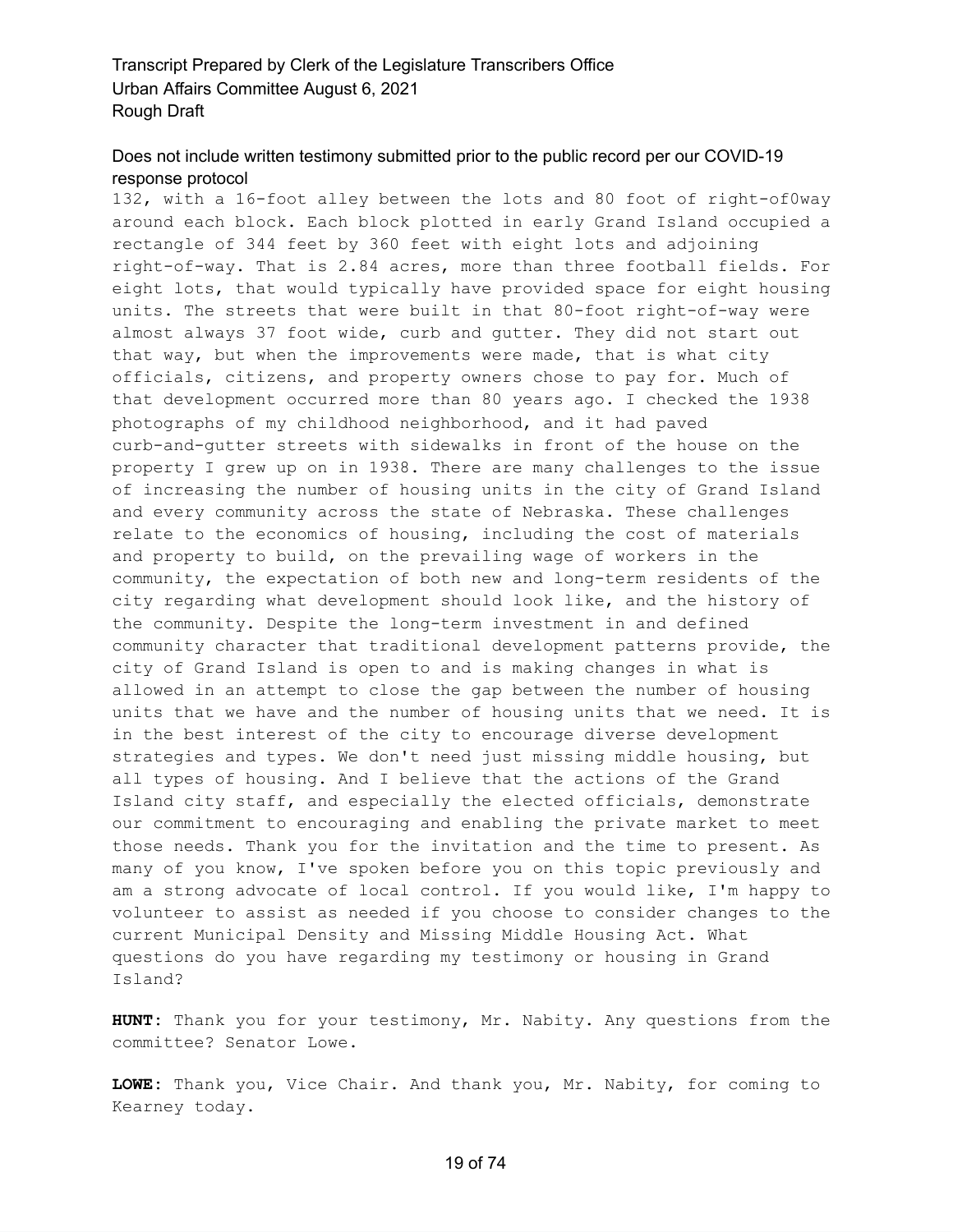Does not include written testimony submitted prior to the public record per our COVID-19 response protocol **CHAD NABITY:** Certainly.

**LOWE:** You had stated that single-wide mobile homes were not permitted in those 15 districts.

**CHAD NABITY:** They-- correct, they are permitted in a mobile home--

**LOWE:** In a mobile home--

**CHAD NABITY:** --in a mobile home park, mobile home overlay district, yes.

**LOWE:** OK. Are-- are double-wide or double-wide modular homes permitted  $in--$ 

**CHAD NABITY:** A manufactured home that meets the standards as defined by statute: 18 foot wide, 900 square foot, two-and-a-ha-lf 12-pitch roof on a permanent foundation is considered a house.

**LOWE:** A house, OK. All right, thank you.

**HUNT:** Thank you, Senator Lowe. Senator Briese.

**BRIESE:** Thank you, Vice Chairman Hunt. Thank you for your testimony here today. I-- I assume that Grand Island has a percentage of-- an amount of vacant properties, developed and undeveloped. Have they- has Grand Island adopted a vacant property registration ordinance?

**CHAD NABITY:** We have not. Two years ago, we did do an extensive survey of our utility records and had our meter readers identify houses that were not drawing electricity, and so we knew what those vacant houses were. There are approximately 20,000-- little over 20,000 dwelling units in the city of Grand Island, and there were under 300 that met that criteria. And some of those certainly are people that are in nursing homes and the family is just not ready to--

**BRIESE:** OK.

**CHAD NABITY:** --move on with that property yet.

**BRIESE:** Has Grand Island considered adopting a vacant property registration [INAUDIBLE]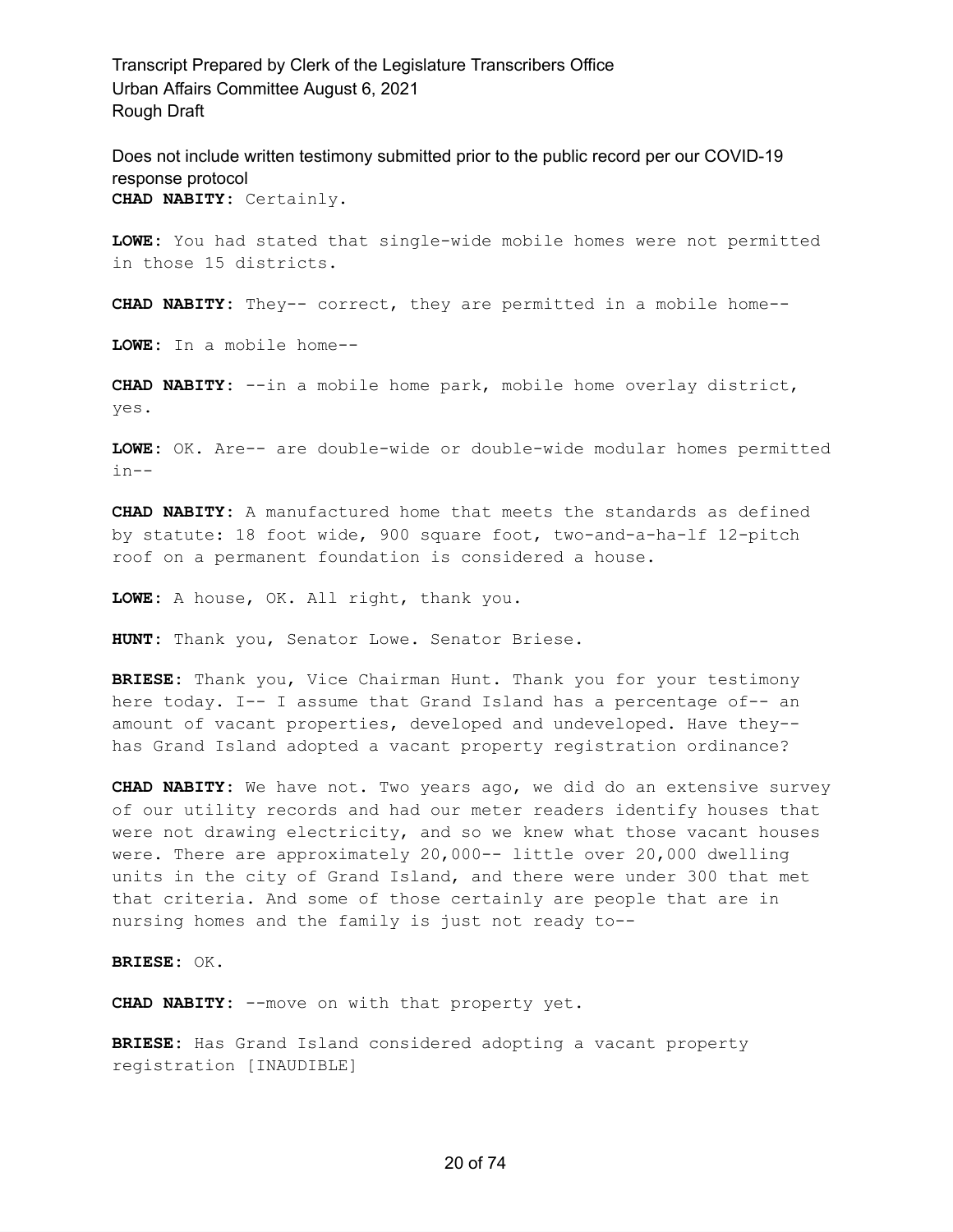Does not include written testimony submitted prior to the public record per our COVID-19 response protocol **CHAD NABITY:** We've looked at it, but we're not sure if it's really solving a problem that we have.

**BRIESE:** OK.

**CHAD NABITY:** And that's really the position that we've taken at this point--

**BRIESE:** Fair-- fair.

**CHAD NABITY:** --is, does it add more bureaucratic overlays into the issue when less than-- you know, right at 1 percent of our properties potentially fall into that?

**BRIESE:** OK, fair-- fair enough. Thank you.

**HUNT:** Thank you. Any other questions? Senator Wayne.

**WAYNE:** So we're hearing about \$40,000 a lot to develop basically the sewer, utilities, infrastructure. I'm assuming that's probably around the same for you. And for those who were testifying earlier, if you could find me aft-- afterwards and give me an answer on this, that'd be great too. Is that one of the bigger hindrance-- it can't be for infill, so we got to be talking outside the site--

**CHAD NABITY:** Right.

**WAYNE:** --because infill, it's kind of already there. If that's one of the bigger hinderance, is there a way for you to pinpoint those exact costs? Let's say in a hypothetical world, there's a whole bunch of federal dollars coming to Nebraska and we were to create a grant for cities just for that purpose.

**CHAD NABITY:** If you were to create a grant for cities to extend sewer and water infrastructure throughout those developments, that would cut a significant cost off of the cost of the lots if that would not need to be repaid. But the cost of that infrastructure-- and we do have some areas inside the city of Grand Island that do not have sewer or water at this point because they were annexed 30 years ago and the people that live there have not approved an assessment district to actually pay for those things. And they point to the older areas of town and say, well, they didn't pay, they just bought that house, they didn't pay for sewer and water. Somebody did. The city didn't pay for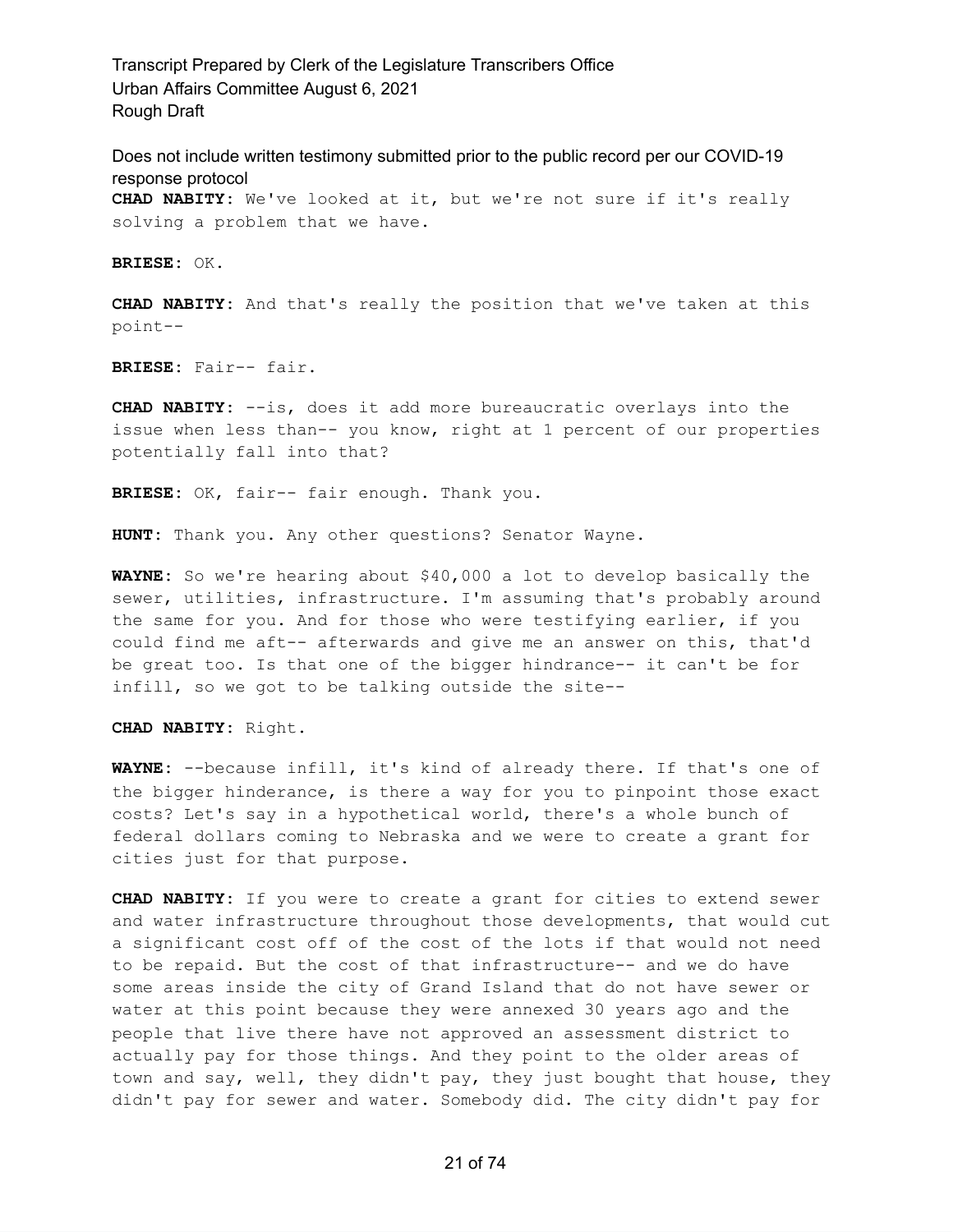#### Does not include written testimony submitted prior to the public record per our COVID-19 response protocol

the sewer and water that's in-- on an 80-year-old lot. The developer paid for it and sold it or the property owner paid for it and sold it with those improvements in place, and they're still there. That investment was made a long time ago, so that would certainly help and would be one of the things that could be done to help lower the cost of housing and properties. I'll get to this in my next testimony, but when I was doing housing research for the Department of Economic Development back in 1997, I had a banker tell me that, yeah, lots are selling for \$25,000 and we won't let you put a \$60,000 house on a \$25,000 lot, the idea being that they want a house that is worth four to five times the cost of the property to go on that lot. If the residential lot cost \$50,000, that puts the minimum house that a bank is willing to finance at \$250,000 to \$300,000. So it's a numbers game and if you can lower those costs, that certainly helps.

**WAYNE:** It wouldn't be too burdensome, that type of grant, would it be? Because that's going to be the argument that I hear.

**CHAD NABITY:** It depends on how it's done. I mean, we do grants all the time. Depending on what the reporting-- reporting requirements are, depending on what the-- what the strings attached are, maybe it would be too burdensome.

**WAYNE:** I just want it to go to the lower cost.

**CHAD NABITY:** If it goes to lower the cost, I think there's some ways that we could make that work.

**WAYNE:** Thank you.

**HUNT:** Thank you, Chairman Wayne. Any other questions from the committee? Seeing none, thanks for your testimony today.

**CHAD NABITY:** Thank you.

**HUNT:** Does anybody else want to testify on LR69? Seeing nobody-- oh, you, Miss? Come on up. Welcome.

**SADIE BRANDT:** Hi. My name is Sadie Brandt, S-a-d-i-e B-r-a-n-d-t. I'm a program specialist and certified public housing manager for Kearney Housing Agency. We have eight different programs between two counties, both Kearney and Buffalo, and we have programs for elderly, disabled, and for multifamily. We have 455 subsidized units and/or vouchers and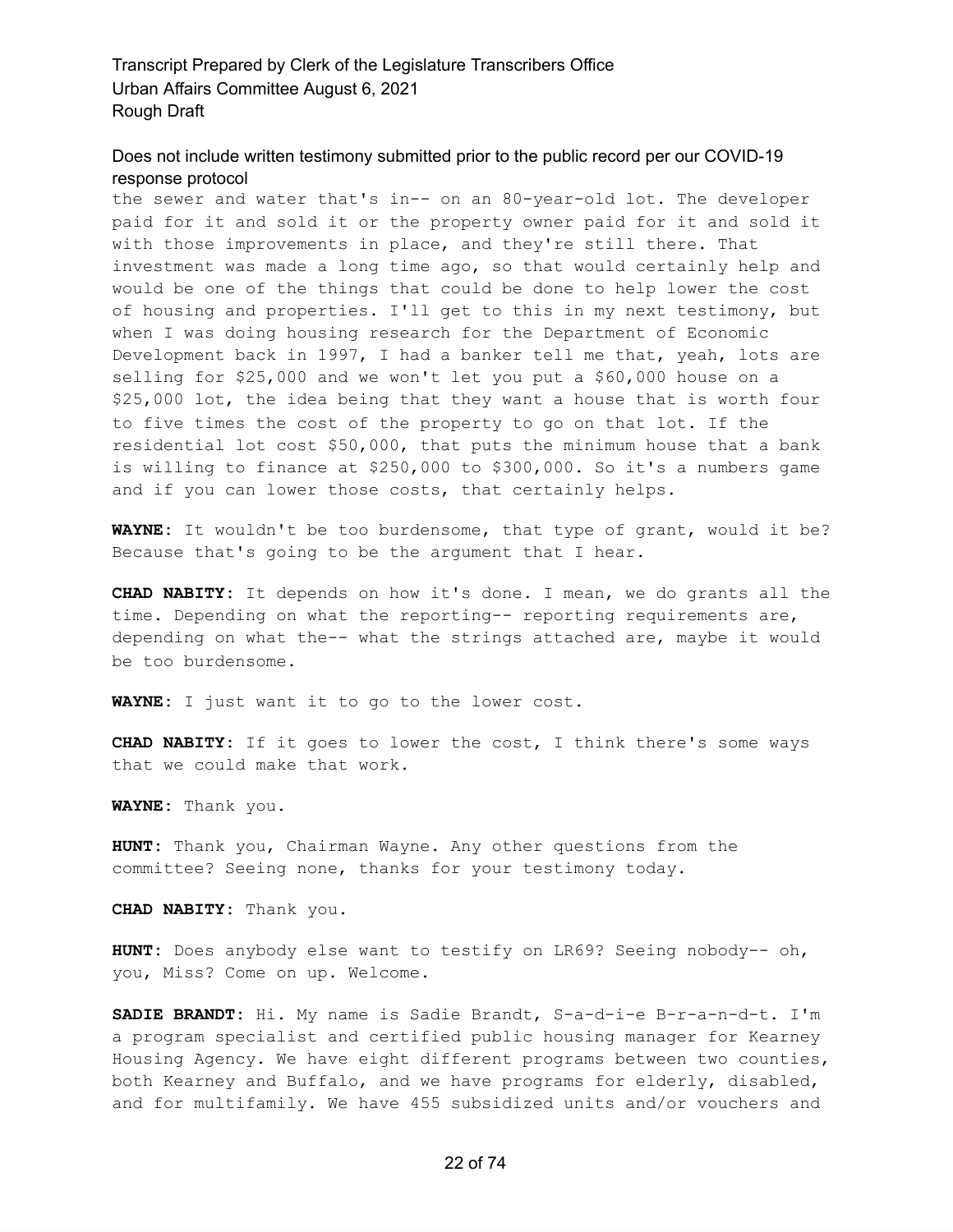## Does not include written testimony submitted prior to the public record per our COVID-19 response protocol

461 units total. According to the National Low Income Housing Coalition, housing is the key to reducing intergenerational poverty and increasing economic mobility. Research shows that increasing access to affordable housing is the most cost-effective strategy for reducing childhood poverty and increasing economic mobility in the United States. It's also found that about 31 percent living in neighborhoods with lower poverty-- poverty have a lower like- likelihood of becoming single parents and for living in not low-income neighborhoods as adults. Across all of our programs, it has been common during the pandemic for our one-bedroom waitlist to grow exponentially while our two-bedroom waitlists have dwindled and shrunk. One of our biggest obstacles at this time are our single, nonelderly, nondisabled households. Not only do we not have the available units to house these individuals in a timely fashion, but with the Section 8 housing choice voucher program, many of them are not able to find one-bedroom units. They will then attempt to find a two-bedroom household and the prices are above their budget to receive a voucher. I personally manage two programs, the Plaza Boulevard apartments here in Kearney, which is subsidized by the USDA, and the scattered site homes, which is HUD public housing. Since the start of COVID, we closed our office in March of last year, and so our paperwork and our procedures have been different. We've done a lot of it by mail and we have found that a lot of our families have difficulty getting us the information that we need. With Plaza Boulevard, I only have 12 one-bedroom apartments, so the elderly, the disabled, or the single-family homes, nobody has moved, but we find it difficult keeping two-bedroom apartments filled. I did include some of the numbers of what we have on our waitlists. Currently, my one-bedroom for Plaza Boulevard has 116 applicants and the first applicant that applied was back in September 26 of 2019, so we are sitting at almost two years out on our one-bedrooms. The scattered site program, we have both two-, three-, and four-bedroom houses. These lists move a little bit quicker. However, our four-bedroom homes, which is for the larger size families, is a three-plus year wait. However, in my experience, most of our four-bedroom people are housed after they've been in the three-bedroom for three years. Our housing choice voucher, we have 242 people on our waitlist right now with a one-year wait. And then I also included the other-- the other programs we have: Kearney Manor, Minden, Gibbon, Axtell and Autumn Village, which is frail, elderly. All of this information suggests that there is a housing need, especially for low-income individuals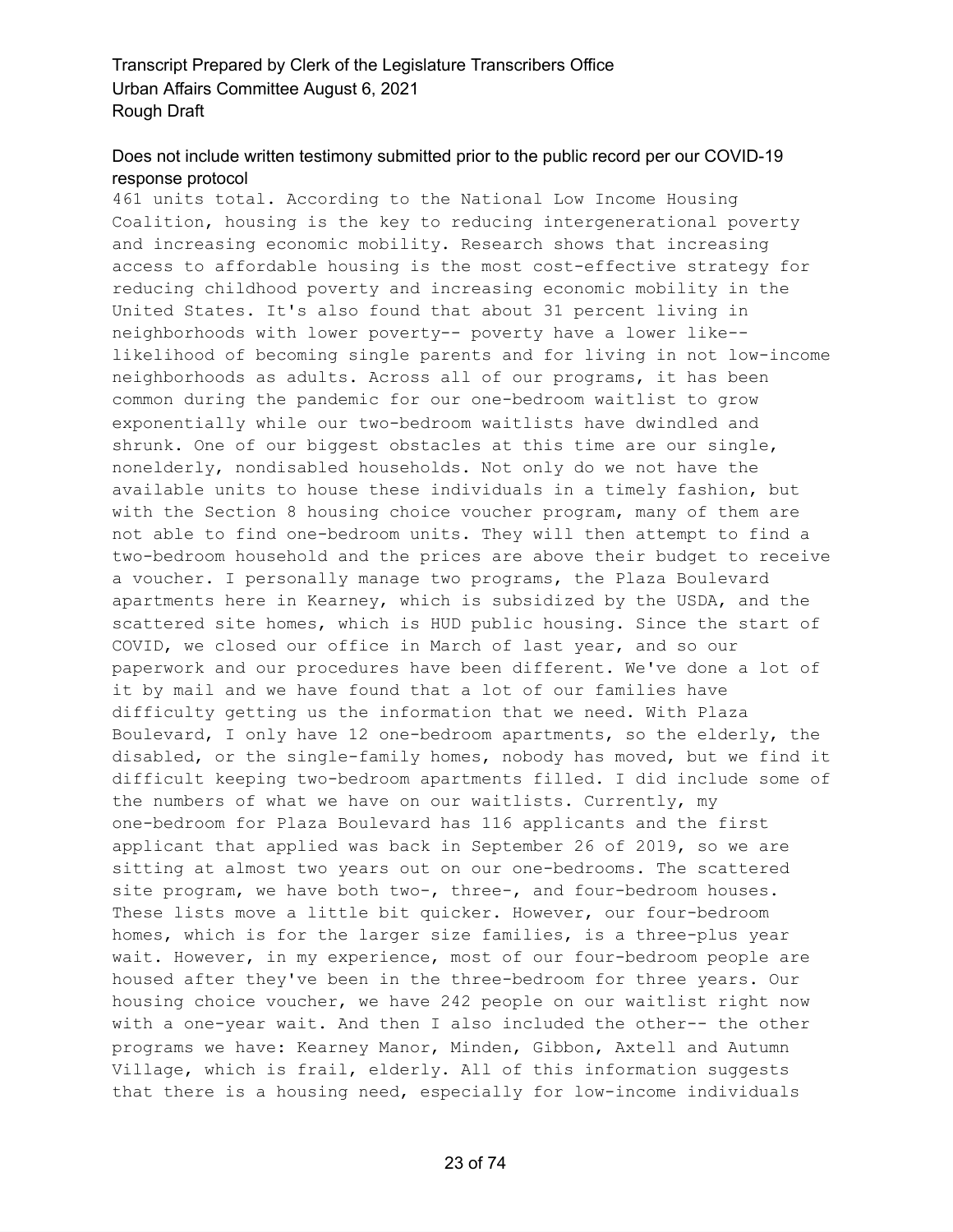#### Does not include written testimony submitted prior to the public record per our COVID-19 response protocol

and families in and around the Kearney area. Housing prices in this locality are not conducive to our low-income population and the need is high, as evidenced upon our waitlist numbers and the amount of time each waitlist takes before approval of applicants or before a unit becomes available. I would be glad to answer any questions.

**HUNT:** This is great information and really, really interesting to me. Being an urban senator, you know, I'm familiar with the housing problems in midtown Omaha, for example, but it's pretty similar in Kearney.

**SADIE BRANDT:** Yes, yes.

**HUNT:** So thank you. Are there any questions from the committee? Seeing none, we appreciate you being here today.

**SADIE BRANDT:** OK. Thank you.

**HUNT:** Thank you, Sadie. Anyone else wishing to testify on LR69? Come on up. Welcome to your Urban Affairs Committee.

**JUDI SICKLER:** Thank you. I'll be brief. My name is Judi Sickler. I'm the president and CEO of the Kearney Area Community Foundation.

**HUNT:** Would you spell your name for me?

**JUDI SICKLER:** Sure. Judi, J-u-d-i, Sickler, S-i-c-k-l-e-r.

**HUNT:** Thank you.

**JUDI SICKLER:** Recently I served as the Kearney area disaster relief group chair after the 2019 devastating floods. I have been very aware of the housing situation because of that position in our community. I also serve as the Kearney works chair and also serve on the Buffalo County Community Response Team, and several of our members are here today to testify. I'll be brief, because they're the folks that are on the front line, but I wanted to raise awareness with the lens of the folks that need this housing. We are neutral. We are not political, but we do want to make sure you hear the voice of the folks that do need housing in our community. Part of the mission of the Kearney Area Community Foundation is to effectively respond to our community's needs, and we feel like housing is one of them. And one of the handouts I gave you today is from the Kearney Area Disaster Recovery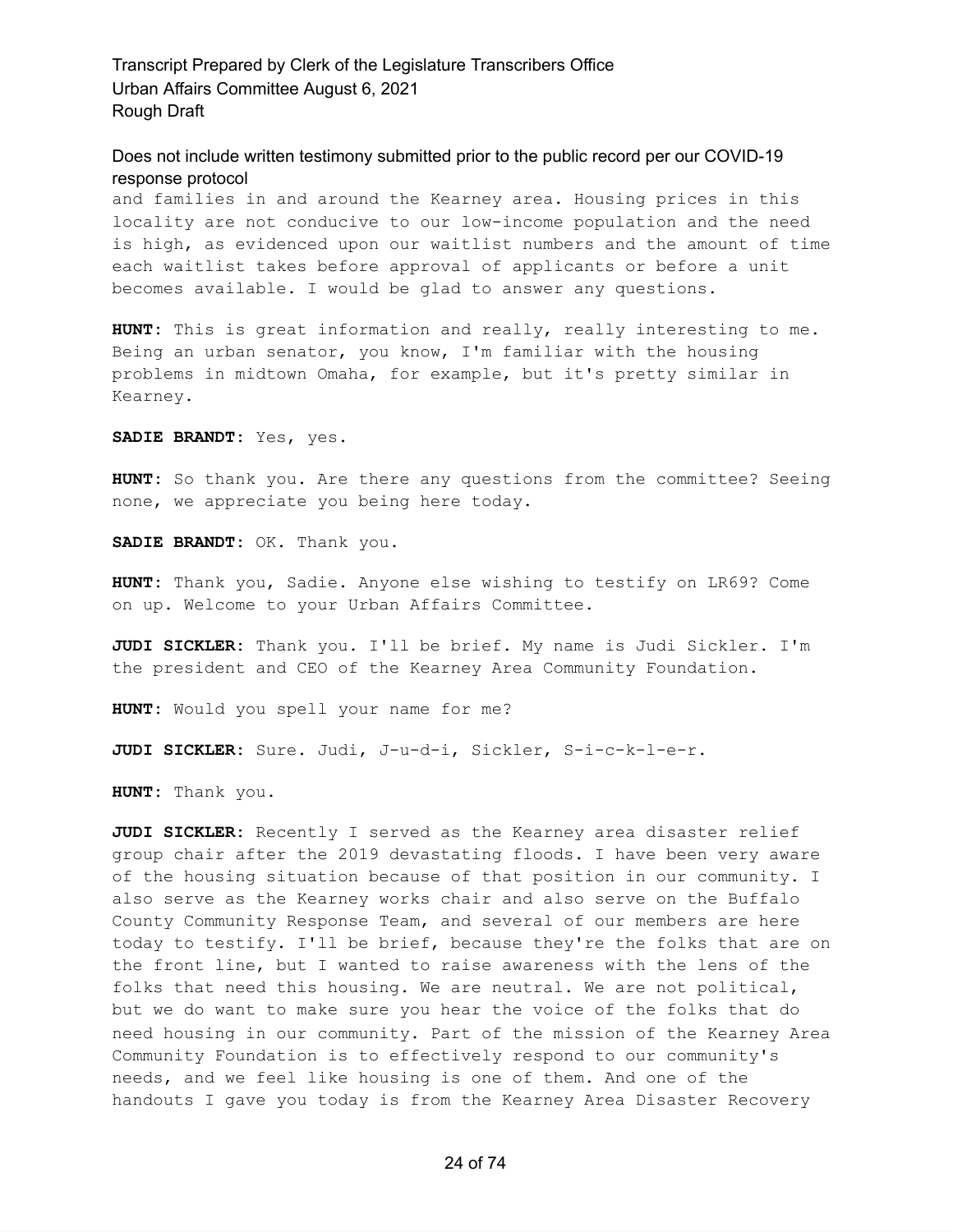## Does not include written testimony submitted prior to the public record per our COVID-19 response protocol

Group. And just to be brief, it just talks about the affordable housing and how it's defined with housing cost being only 30 percent of the household's monthly gross income. In 2021, the fair market rent in Buffalo County for a one-bedroom was \$631; two-bedroom, \$832; and for three-bedroom, \$1,136. The examples of how there's a lack of affordable housing for two populations that I want to raise today is- one is for those living on Supplemental Security Income, SSI. If their benefits pay no more than \$794 per month, which equals \$9,528 a year, if you take 30 percent of that and divide that by 12 months, that gives them \$238 per month for housing. For a single parent of one child working 40 hours a week at \$13 an hour, that equals \$27,000 per year. Thirty percent of that annual salary is \$8,111. You divide that by 12 months, that's \$676 per month for rent. The second handout I have for you today is from the S.A.F.E. Center, which is our local spouse abuse-- I'm probably saying the acronym wrong because she's not here today to present that, but they take care of folks that have- survivors of domestic violence and sexual assault. Housing also is a safety issue, and for many victims that stay in abusive relationships because they're not able to find any housing or they're on these waiting lists that the lady before we spoke about. Sometimes those waiting lists or several months or years, so they stay in a domestic situation that's not helping. Victims also-- often experience financial abuse, so their controlling spouse or partner controls access to their money. Filling out housing applications can be problematic. They have no rental history, no credit history, bad credit history, etcetera. Survivors with children who can find housing may have trouble maintaining their situation due to child-- childcare cost, lack of reliable transportation, cost of utilities, and other unforeseen expenses, and large families have trouble finding suitable and affordable housing. And then sometimes, unfortunately, landlords may be reluctant, and I understand why, that they don't want that violence potentially coming to their property. I just am one of many voices here in the community to hope to raise voices for those that can't be here today to speak on their behalf. Did you have any questions?

**HUNT:** Thank you so much for your testimony, Judi Sickler. Are there any questions from the committee? Seeing none, thank you for--

**JUDI SICKLER:** Thank you.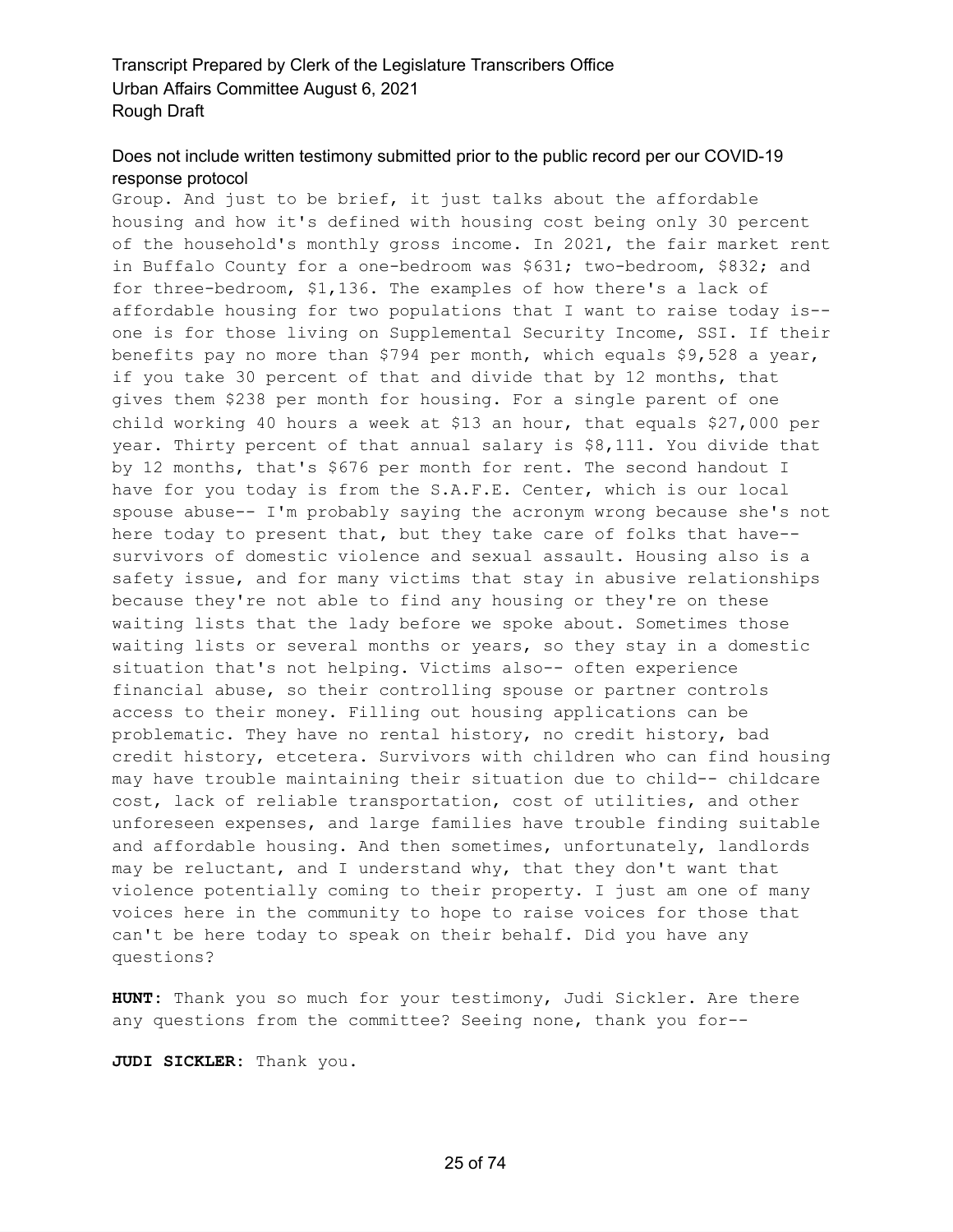Does not include written testimony submitted prior to the public record per our COVID-19 response protocol

**HUNT:** ----coming here today. Anyone else here to testify for LR69? Welcome.

**MARTHA MARFILENO:** Good afternoon. My name is Martha Marfileno, spelled M-a-r-t-h-a M-a-r-f-i-l-e-n-o, and I am representing Buffalo County Community Response. The sheets that are being handed out are examples of the amount of the cost for the hotel stays that we've been providing to temporarily shelter people who have been evicted, people who have experienced homelessness. We've also assisted with these funds to help with rental deposits and one-time expenses for their rent. I'm just going to share what I had typed up here. I didn't get a chance to print it. [INAUDIBLE] I'll just share. So workforce housing and adequate, affordable rentals are issues that low-income and minority households have faced even before the pandemic hit. It's hit those with various immigration statuses the hardest. In Nebraska, the homeownership rate for Latinos and Hispanic residents is 42 percent, compared to the 70 percent for non-Hispanic/Latino white residents. There is a need for housing options. Buffalo County Community Partners is working with other nonprofits to coordinate and serve very distressed populations, but there are a few-- there are very few housing options available for these populations in our community. I would like to ask that, as you discuss, as you plan and strategize, studies, funding programs and other solutions towards housing, that it be anchored in equitable and fair access to housing opportunities for all residents in Nebraska. I also had typed up that a lot of the times that residents have difficulty with housing is because of the lack of affordable day care, because of their wages, different reasons like that, and so I just wanted to bring these information to your attention. And if there's any questions that you guys would have, I'd be happy to answer.

**HUNT:** Thank you, Martha. Are there any questions? Seeing none, thank you so much for the work that you do, and thanks for coming today.

#### **MARTHA MARFILENO:** Thank you.

**HUNT:** Anyone else here for LR69? Seeing none, we have a letter for the record from Jamie Berglund at Spark CDI. Senator Wayne isn't here, so he's going to waive close, and next we can move to LR131, introduced by Senator Matt Hansen.

**M. HANSEN:** Thank you. If it's all right, I'll go from there.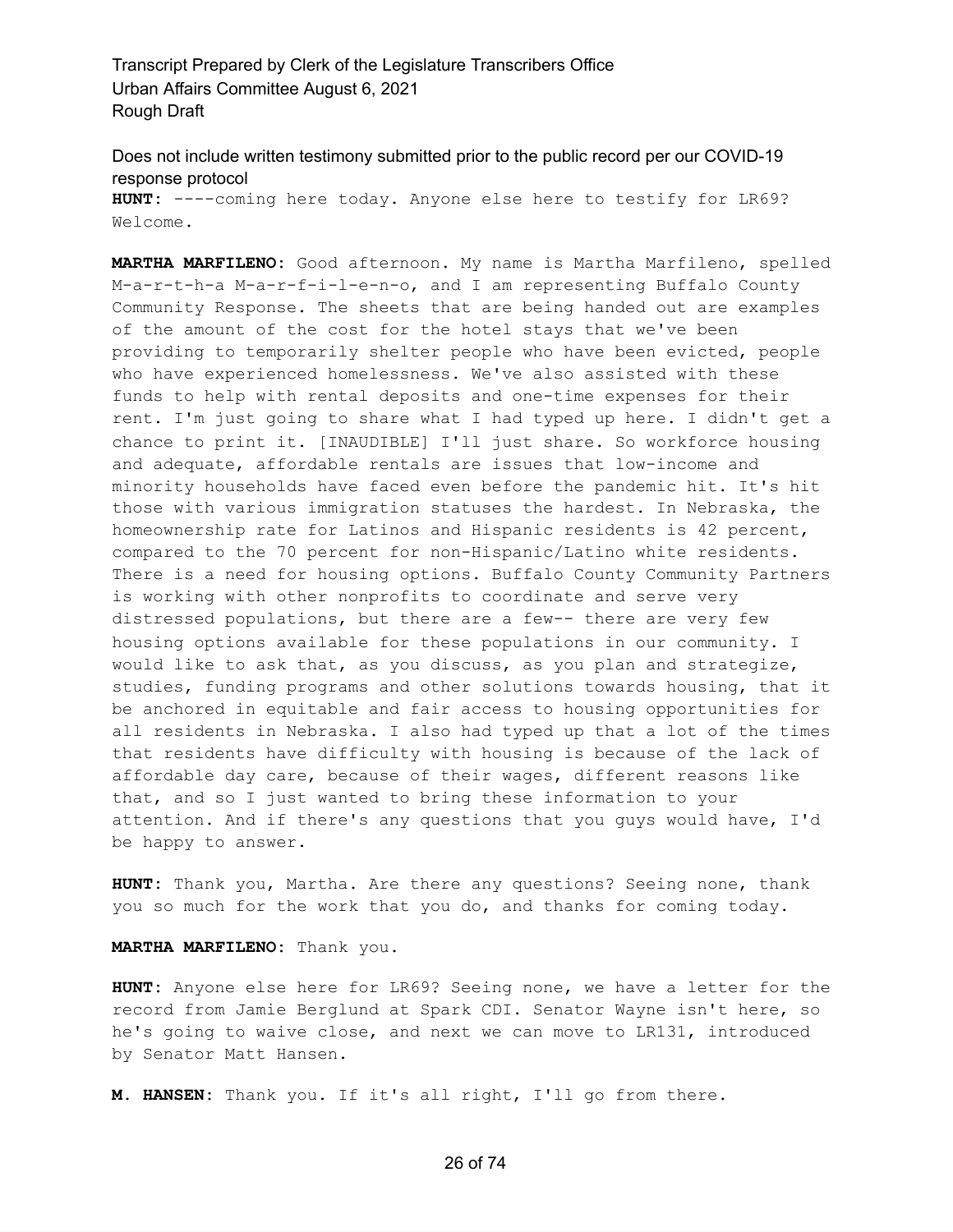Does not include written testimony submitted prior to the public record per our COVID-19 response protocol **HUNT:** Yeah, that's fine.

**M. HANSEN:** Thank you, Vice Chair Hunt, and good afternoon, colleagues. My name is Matt Hansen. M-a-t-t H-a-n-s-e-n, and I represent District 26 in northeast Lincoln. I'm excited to be here in Kearney today to talk about my LR131, the interim study to examine the lack of affordable housing here in Nebraska. This is an issue that I've been involved with throughout my time in the Legislature, and we've made significant progress and significant investments in the issue, but I believe there's still more we can and should do. It's clear that there is an existing housing shortage, which has been exacerbated by the increasing cost of labor and supplies. The average price of a home in Nebraska has increased from \$147,000 in 2016 to well over \$200,000 today. The 2019 Blueprint Nebraska report identified the need for additional 50,000 affordable housing units to meet the demand for our state's workforce. The housing shortage negatively impacts the availability of communities across the state to recruit and retain quality workforce. As a legislative body, we've taken two paths to address this very broad issue. We provided investment and grant opportunities to rural and urban communities to incentivize workforce housing and development. We've also provided tools to address the existing dilapidated housing stock. In 2016, we made the local municipal economic development plan, often known as LB840, dollars available for workforce housing, something similarly done in 2020 through grants available to urban communities. And in 2018, we made workforce housing development achievable with TIF for rural communities. We've incentivized community-level affordable housing action plans with the Municipal Density and Missing Middle Housing Act in 2020. I'm appreciative of all the cities who came here today as part of that. And we've authorized land banks across the state to address vacant and tax delinquent properties. One goal of this interim study was to collect existing data on the number of affordable housing units still needed to address the statewide housing shortage. The most recent numbers available appear to be from the Blueprint Nebraska report, which set a goal of building 30,000 to 50,000 affordable housing units. You can see the housing has gotten more expensive, but we don't have clear data on whether we're on track to meet that need. Now we can cobble together some idea from the numbers of affordable housing reports and plans from various cities, which is important, but we do not have that data readily available statewide. The policy changes the Legislature has implemented are not small, and they will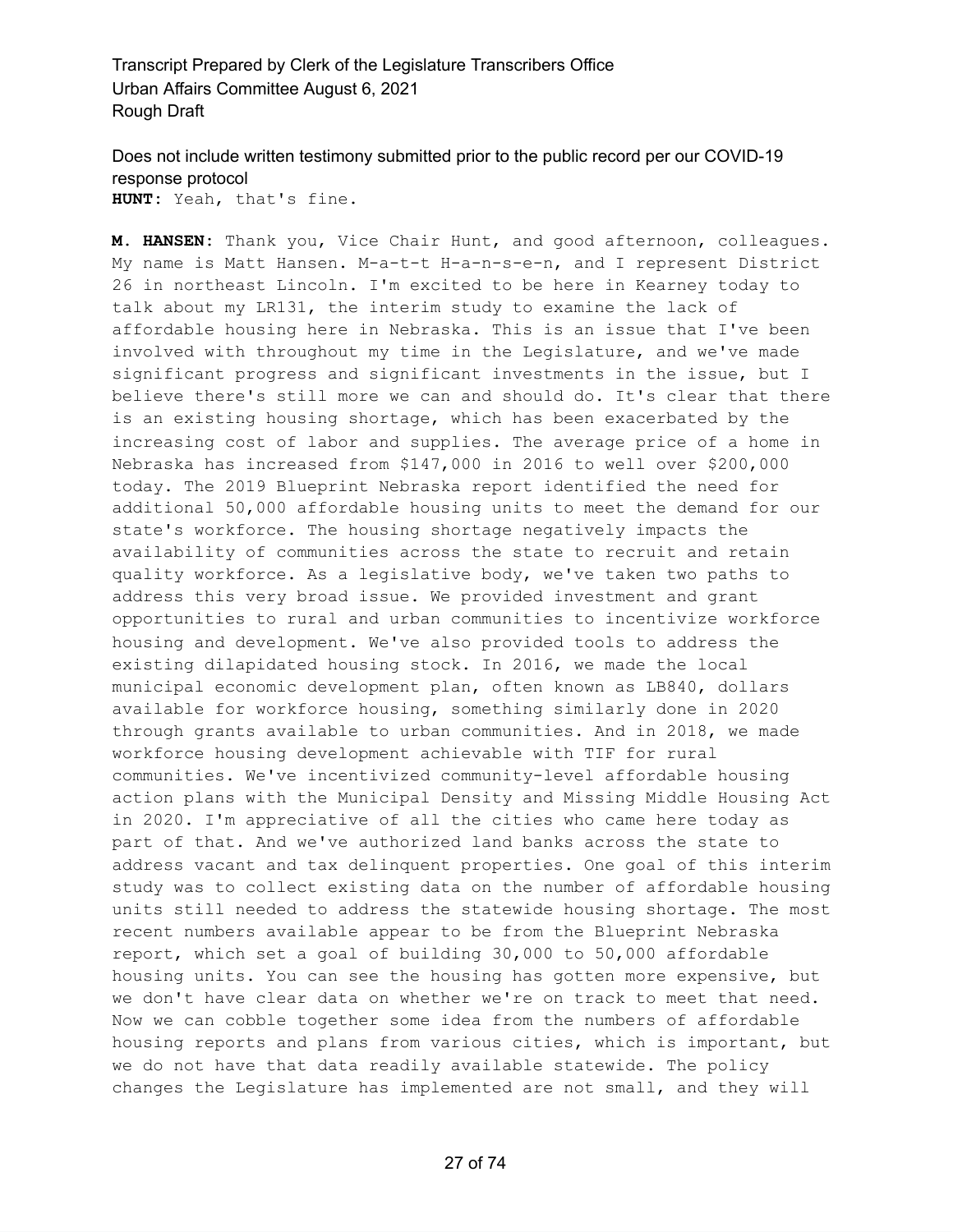## Does not include written testimony submitted prior to the public record per our COVID-19 response protocol

have market impact in housing in Nebraska in the years to come. However, I've consistently heard from nonprofits and developers who have difficult-- difficulty accessing some of the funds and programs we've put into place. Because multiple agencies are responsible for administrating different grants and loans, those who are trying to access them have found inconsistencies and duplicate requirements that cause difficulty accessing what they need to create affordable housing in the state. Next year I hope to bring a bill to continue the conversation started by LB446 last year, looking about having one housing department in the state which would oversee grants and programs and help to streamline the process, as well as to collect existing data on the number of affordable housing units still needed to address the statewide housing shortage. This could also take the lead in creating a comprehensive statewide strategy and assist communities in financing their affordable housing plans that they are required to utilize-- that they are required to use or utilize many grants the state provides. In closing, I would like to thank everybody who's already testified today, who's planning on testifying today, to coming out and talking about this important issue, and I look forward to the ongoing discussion. Thank you, Madam Vice Chair.

**HUNT:** Thank you, Senator Hansen. Are there any questions for Senator Hansen from the committee? Seeing none, I would invite up anyone who is here to testify on LR131. Come on up. Welcome to your Urban Affairs Committee.

**ZANE FRANCESCATO:** Thank you. Chairman Wayne, members of the Urban Affairs Committee, my name is Zane Francescato, Z-a-n-e F-r-a-n-c-e-s-c-a-t-o, and I serve as the development and government affairs director for the Seward County Chamber and Development Partnership. We're located just 20 minutes west of Lincoln. As a sole combined chamber and economic development corporation in Seward County, we have a standing membership of 272 private and public sector members, including municipalities and large-scale employers. And our organization would just like to put Seward County's housing issues and needs on record and support the studies proposed in LR131. I was brought on SCCDP's team in February 2020, exactly three weeks before COVID-19 kind of took over our-- our economy, which was an interesting time to start in economic development. My kind of fo-- sole focus is on housing development. And, you know, my hiring was a byproduct of an organizational push to address affordable housing issues in Seward County communities as identified in our October 2019 Seward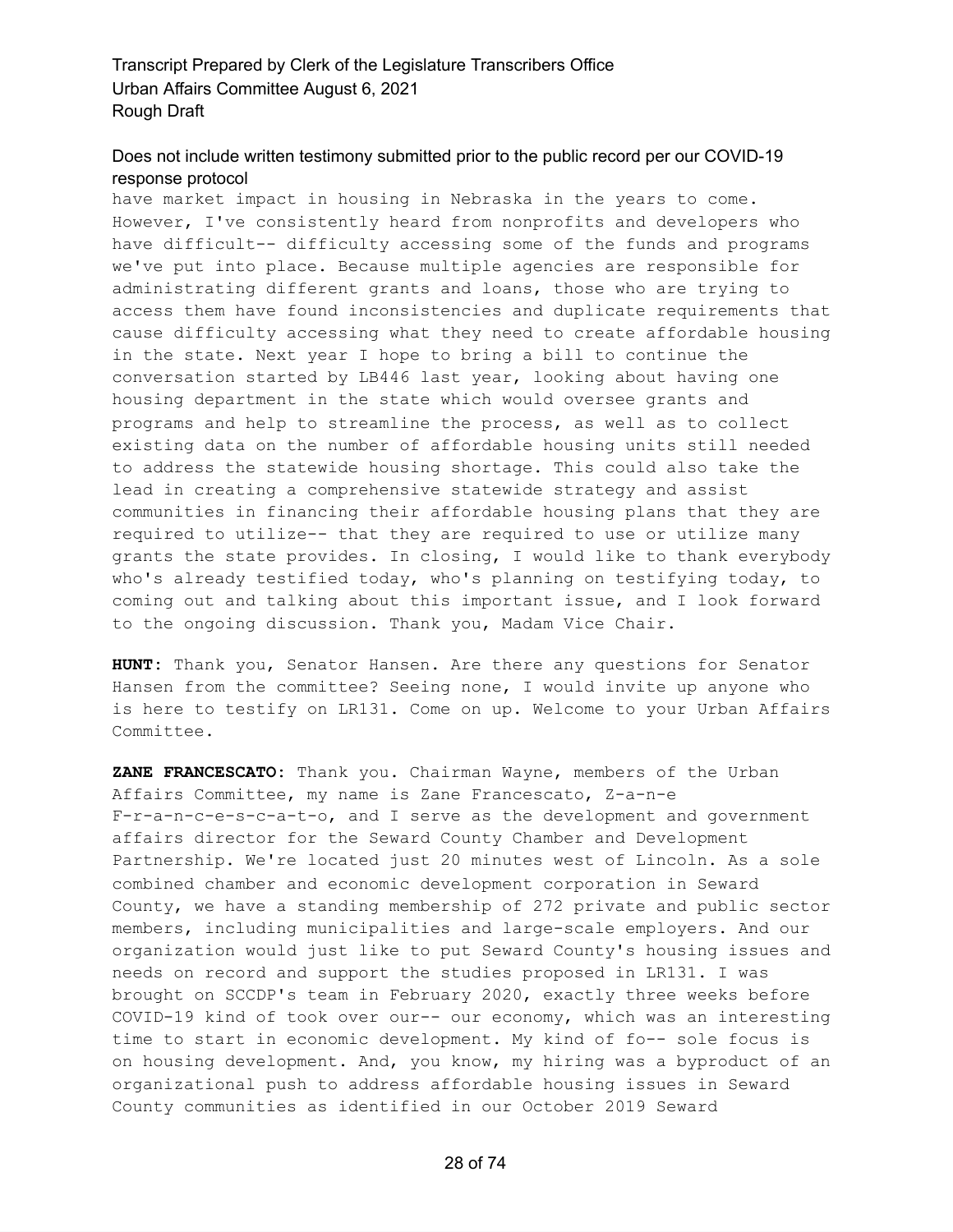## Does not include written testimony submitted prior to the public record per our COVID-19 response protocol

County-wide housing study. This study was not only used in the incorporation of SCCDP's multiyear strategic plan in 2020, but helped in the development of a Seward County quality growth study, as well as SCCDP successfully receiving a rural workforce housing fund grant in April of this year. It's our hope to leverage the \$1.2 million that we receive with that grant into \$12 million of affordable housing units across Seward County. As we kind of heard-- already heard today, housing is a unique subject matter that is vital to community growth and development and there's really no one solution for-- a blanket solution for-- for our communities. Not a day goes by in my communications with community leaders, school districts, businesses, and potential residents that housing is not mentioned. Spoken at length about Seward County's housing needs to many groups at the local, regional, national levels. In fact, just last week we had a housing summit in Seward that had about 70 community and economic development professionals in Seward County. We unpacked the topics of availability, affordability, and sustainability, and kind of the takeaway was we need to be more partnership focused, aggressive, strategic, directed, and creative to address housing issues. Our kind of housing study in Stewart County identified we need 488 total units to address population growth by 2024. When broken down, about 350 of these should be targeted for owner occupation and 140 for renter occupation. Over 50 percent of those structures, about 280 units, should be targeted for affordable workforce housing. Currently Seward has a problem kind of fulfilling that need as more new constructions fall within \$300,000 or above. We have a two-bed-- a two- three-bedroom, two-bedroom duplex that falls about \$286,000, slab on grade, currently right now on the market. So we're-- we're having a hard time hitting those price points. This data is unique to Seward County, but the same problem has befallen communities across the state of Nebraska. As Seward's-- as Seward's mayor often reminds our team, studies are great, but they have a shelf life. We feel the interim study be the right pathway to help our communities take hold of the housing issue in its entirety, but we do ask the committee to support increased affordable housing development by prioritizing-- sorry, prioritizing the expansion and permanent establishment of programs like the Rural Workforce Housing Fund and Middle Income Workforce Housing Investment Fund, exploring and identifying other funding opportunities to provide locally controlled, non-income-restricted gap financing incentive programs to housing developers to help incentivize them to build affordable housing, and supporting the creation of a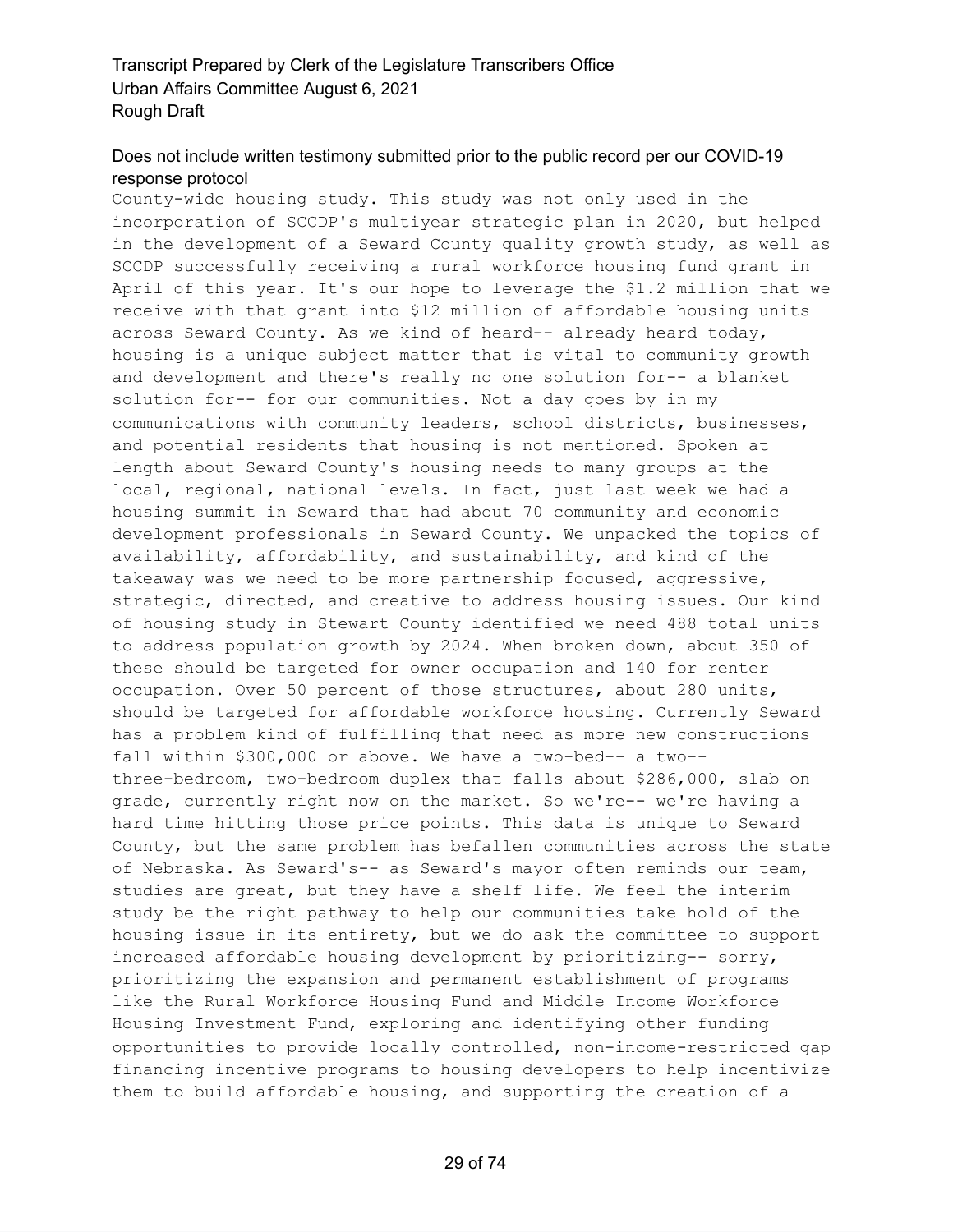Does not include written testimony submitted prior to the public record per our COVID-19 response protocol

statewide action plan to address housing issues which requires accountability and goal setting at the local level in order to be eligible for any housing fund program. At the end of the day, strong Nebraska communities are maintained by the people who live in them, and every person who lives and works in a Nebraska community deserves to live there. With that, I want to thank the committee for your time today and I'm happy to answer any questions.

**HUNT:** Thank you, Zane. Any questions from the committee? Seeing none--

**\_\_\_\_\_\_\_\_\_\_\_\_\_\_\_\_\_:** [INAUDIBLE]

**HUNT:** Oh, I'm sorry. Go ahead, Matt-- Senator Hansen.

**M. HANSEN:** Thank you, Senator Hunt. And thank you for being here. Can you expand a little bit more what you envision when you're talking about the non-income-restricted gap financing?

**ZANE FRANCESCATO:** Yes. So kind of the logic behind that is we're- we're looking at the Rural Workforce Housing Fund we just received. We did receive some NIFA funds and those funds are-- there's a portion of that that is income restricted. But with non-income restriction, it opens up the door. We-- you know, we-- we-- we like to see the-- that final sale price be set on a house. That's kind of the main focus of it. By setting that final sale price and not identifying kind of those income levels, it kind of opens up the door for opportunity, more developers to take advantage of that program. Now with the emphasis on local controlled, we want-- you know, we have a fund advisory working group kind of controlling our rural workforce housing fund that, you know, either at the end of the day they say-- they say yes or no to the project, and then that's how we move on. So with that local control, we-- we-- we're really-- we're really kind of honing down on-- on affordable housing units, more specifically, multifamily housing units, apartments. So that's kind of what we-- we like about the-- the Rural Workforce Housing Fund is it-- it's-- the basis of it's focused on that final sale price and what goes into that unit, not necessarily the income that it's based. Now this is a Seward County problem. Our-- our base income is \$67,000, so it's-- it's a fairly rich county. And-- and I understand the needs are different in other communities across the state, but this is just kind of our perspective in Seward County, kind of what we're looking at with our problems.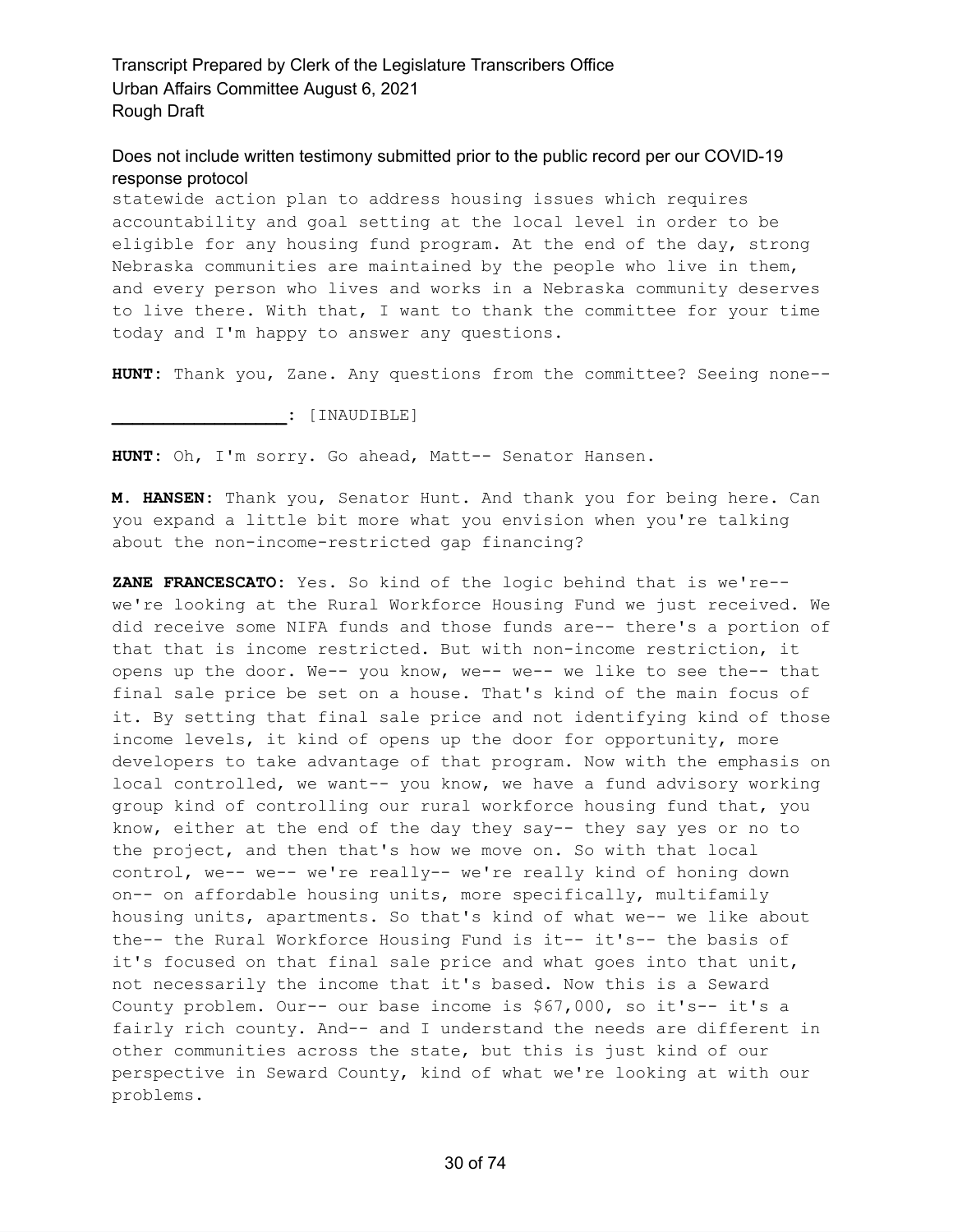Does not include written testimony submitted prior to the public record per our COVID-19 response protocol

**M. HANSEN:** Thank you very much.

**ZANE FRANCESCATO:** You bet.

**HUNT:** Thank you, sir. Seeing no other questions, appreciate your testimony today.

**ZANE FRANCESCATO:** Thank you, Senator.

**HUNT:** Next testifier for LR131. Welcome.

**STEVE NORDHUES:** Good afternoon, Senators. My name is Steve Nordhues, S-t-e-v-e N-o-r-d-h-u-e-s. Didn't really intend to speak on this at all today. It's-- I'm waiting for the next hearing. But I was a board member for our local Habitat for Humanity for 17 years, and what we did as an organization is we helped our homeowners gain wealth and we did that by providing homes to them at zero interest that the-- the payments were based on their ability to pay. The biggest thing that typically held us back was lack of funding on our side. We-- we just could only build so many. And we work on a revolving fund idea, you know, type of setup where we take the money that we bring in, we're asking for donations, and we take that money that-- and reinvest it from what our homeowners have given us and what our donations are. If the state had a-- a means to go to the-- the communities such as Grand Island and Kearney in North Platte and Norfolk and Omaha and Lincoln and-- and do some type of a co-op program with the Habitats for-- in those communities and possibly those communities that have housing authorities are into building homes and basically have a grant fund that they could help those pe-- help those entities build more homes, and that money would revolve back into their funds that they could in the future proceed to build more homes on the low-in-- income side of it. And I think it could-- I think it can be done and it would just be a commitment on the Legislature's part where they're going to have to fund X number of homes in each one of those communities for X number of years until they're producing the-- the rollback funds from the homeowners that would enable them to continue building. And then at some point, the Legislature can cut off that funding. Build-- let them build up their funds, have a revolving fund that they can draw into, and continue building homes on that low-income level. What I see in our own community is we-- we aren't building the homes on the-- for the low-income side. We-- we're insisting basically that they got to have master bathrooms and laundry on the main floor and walk-in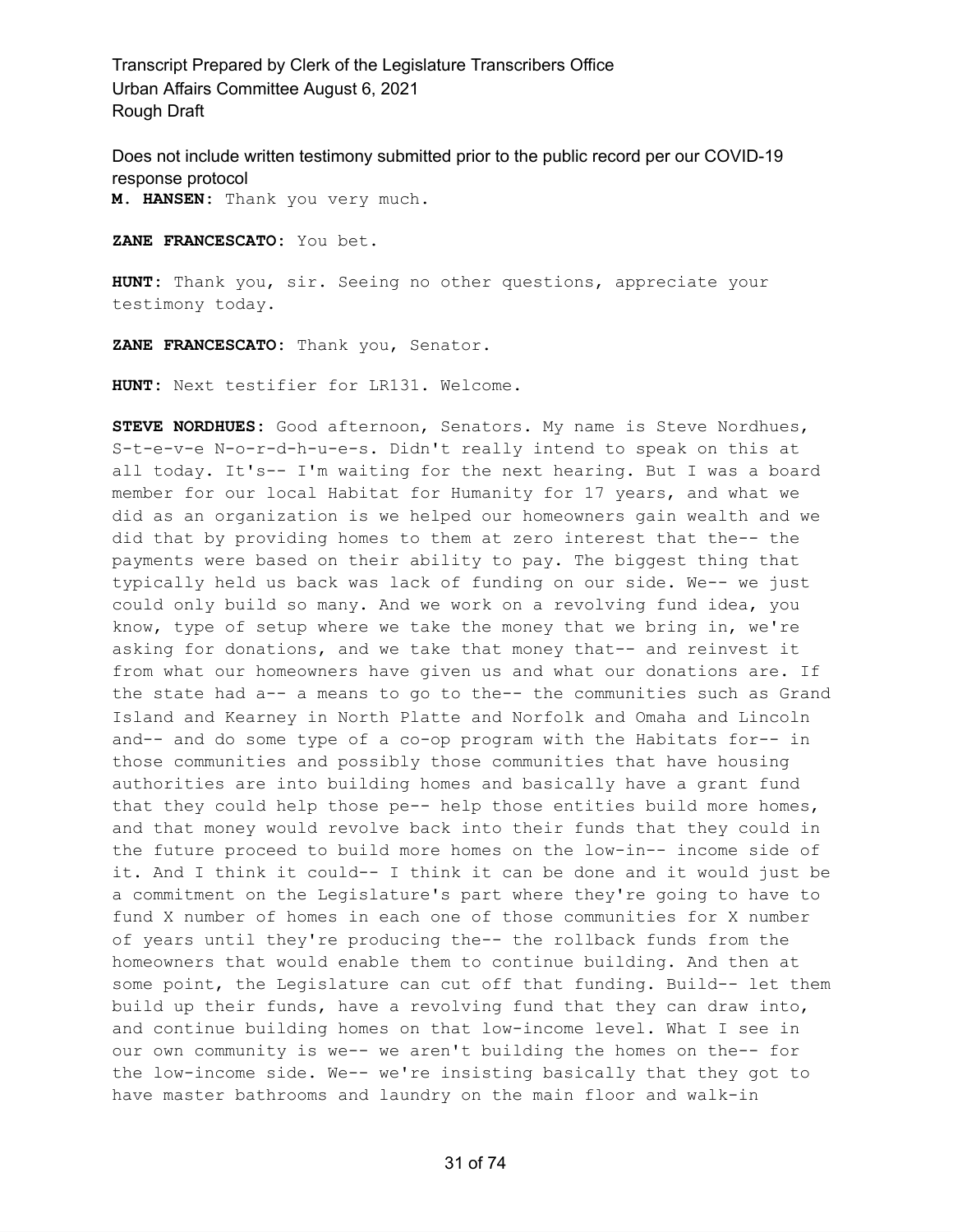## Does not include written testimony submitted prior to the public record per our COVID-19 response protocol

closets and, you know, the-- there's so many amenities being added in to some of these homes that the low-income folks are being priced out of it immediately. One of the other things we did with our Habitat program is we co-oped with our local college, community college, and they did all the construction for us. And so they-- they did the framing, they did the electrical, they did the plumbing, they did the mechanical, and we were gaining-- all those kids were getting just that much more experience, which got them to be more able to get a job once they graduated. They-- they had just that much more experience. Those co-op programs work great, because every one of those Habitat homes in our community were ba-- were built on an infill lot. They were lots where the homes were dilapidated, termite infested, just weren't worth fixing anymore, so the owner of those properties would donate those properties to Habitat or the housing authority. They would go to their CPA, get whatever tax credit they could that way, and then they would build the homes. And then we had a low in-- the- the college would build the homes, and then we would have homes for low-income people to get a loan-- or to get a new home. And I think it's something that could be looked at and expanded throughout the state and other communities. We're not going to get, you know, 500 homes a year out of it, but we're going to make a difference, you know, and maybe that's-- in some communities that's only one or two homes a year, but that's one or two homes a year that we didn't have before. In other communities like Omaha, I think they build quite a few Habitat homes every year. They have the ability to do that, so does Lincoln, and-- and I think it's an organization that can provide a path to help on some of this, along with the local housing authorities.

**WAYNE:** Thank you. And I do want to apologize for getting up and- today is payday in my small company, so at noon everybody gets checks. And so I-- I get a lot of phone calls about things, so I do apologize for--

**STEVE NORDHUES:** Yeah. So any questions?

**WAYNE:** Thank you for having us here-- thank you for coming today. Is there any questions from the committee? So on average, how many homes-- you said some communities it's one, but how many do you usually do on infill?

**STEVE NORDHUES:** it-- across the board?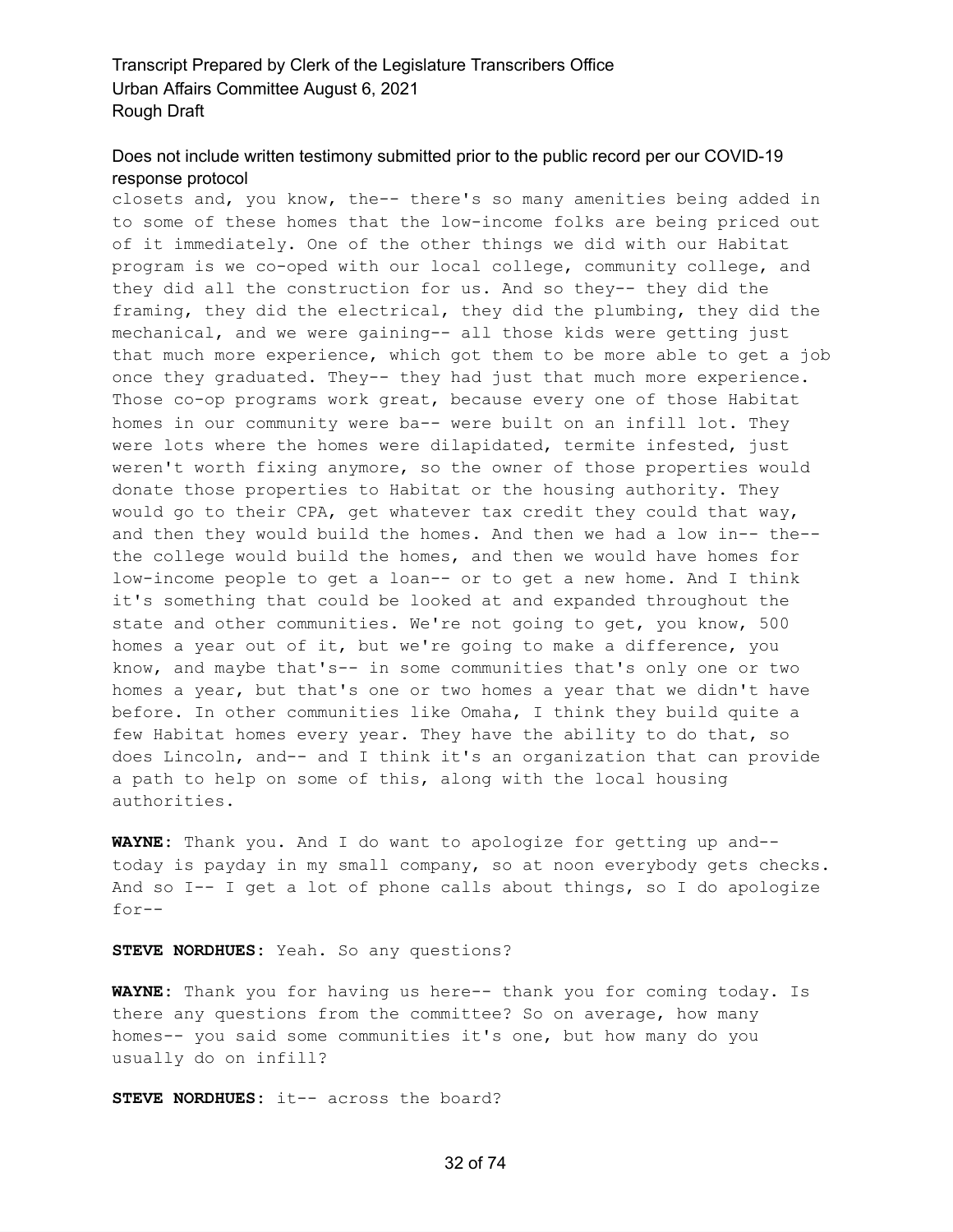Does not include written testimony submitted prior to the public record per our COVID-19 response protocol **WAYNE:** Yeah.

**STEVE NORDHUES:** Oh, that'll vary from year to year, but there's probably-- between the Habitat and-- and the housing authority, probably about five, six homes a year.

**WAYNE:** What's your number-one driver you've seen over the years for increasing costs besides just-- I mean, it's probably material, but what else is--

**STEVE NORDHUES:** You know, and I hate to say this, but there are some parts of the codes that do drive up costs and there's just no getting around that. I personally try to minimize that as much as I can. But it-- I mean, it's a factor. There's just no getting around it. The one thing we do on our end that Habitat did with theirs is that, when we did do those infill homes, we replaced water and sewer all-- all the way up to the-- to the city mains because we weren't going to leave anything in-- in the ground that was going to cause our homeowners pain in the future, because some of those were 80- to 100-year-old lines coming into those homes. If you leave them there, they're- they're going to fail. If they haven't failed already, they're a short ways from doing it and it's too expensive for homeowners in that income range to typically go back in there and have to spend \$5,000 or more to replace that.

**WAYNE:** Is there any questions? No? Thank you for being here today. Any other testimony? Step on up. Don't be shy. Thank you for coming.

**ROGER NADRCHAL:** Good afternoon. My name is Roger Nadrchal, spelled R-o-g-e-r; Nadrchal is N-a-d-r-c-h-a-l. I'm the CEO of NeighborWorks Northeast Nebraska, based in-- in Columbus and Norfolk. We have offices in both communities, and we are a nonprofit housing development organization, been doing this for 27 years now. And so it's our-- our primary purpose is to provide affordable housing to our residents in our communities. We serve seven counties. The counties consist of Colfax, Cuming, Madison, Pierce, Platte, Stanton, and Wayne County. Over the 27 years we've been able to develop over 850 single-family housing units. We've done some single-family, but- but-- or, excuse-- we've done some multifamily, but by far single-family is our priority. And one program that we work with mostly is what we call our purchase-rehab-resell program. We buy existing homes, rehab them, get them ready for sale, and then we sell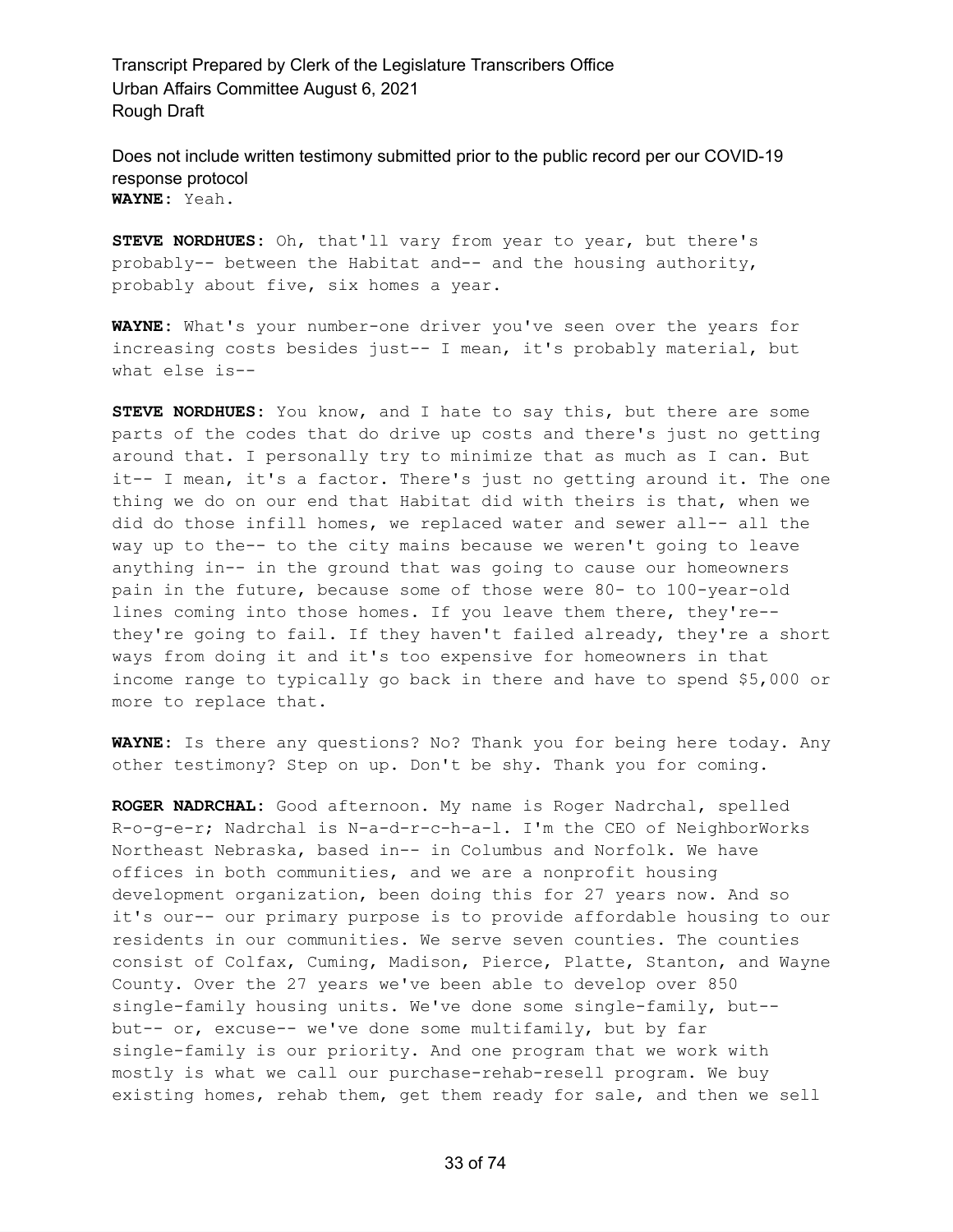#### Does not include written testimony submitted prior to the public record per our COVID-19 response protocol

them to our income-qualified families. And with using existing homes like that, of course, the price point is much more affordable for our clients that we work with versus new construction, so majority of our homes are through our purchase-rehab-resale. Of those 850 homes, about-- about 700 are-- are purchase-rehab in the various communities. In those seven counties, there's about 35 different communities in the seven counties and we've been able to provide housing in 28 of those3 5 communities. So I'm glad that you're conducting this study, as well as-- as-- as they mentioned several times already today, there are housing studies that we do in our communities. Both the city of Norfolk and Columbus are in the process of updating the housing study, so about the end of this year we'll have updated housing studies. The ones that are in place right now are about 2017 with some updates in 2019, but-- so we're anxious to see a new report other than, you know, probably not going to be any surprises. We can pretty much tell what they're going to say right now, but it's good to have that document done by a third party so we can have that documented for us and-- and review and-- and work from that. Over these 27 years, we've been a recipient of the Nebraska Affordable Housing Trust Fund. We've had about 18 different grant awards over the years in excess of \$7 million. And by far we've used those funds for our purchase-rehab-resell program. We've done some new construction. But I really want to nail the-- the purchase-rehab-resell program. With that, the trust funds, we can serve the incomes that have household income of 120 percent of the area median income. In our communities, that-- for one person, that's about \$60,000 annual income, or for a family household of four, it's about \$86,000. So we're grateful that we have that resource available to us here in Norfolk and Columbus and our other communities, as well as the state of Nebraska. I also serve on the Commission of Housing and Homelessness, been appointed by Governor Ben Nelson when he was Governor at the time, been on since then, So been in the know and been involved in that from-- from-- for many years. And not many states have a trust fund like we do here in Nebraska, so we're very grateful as developers and nonprofit developers to have access and have that resource and that tool to use in our communities. And over the years, every time the grant round comes out, it's always very much oversubscribed, so we as an organization have to strategically think about what do we want to apply for that we think we would get funded for, and it's always our purchase-re-- rehab-resell program because we see a huge need on that. There's many more things we would like to do if there were more funds.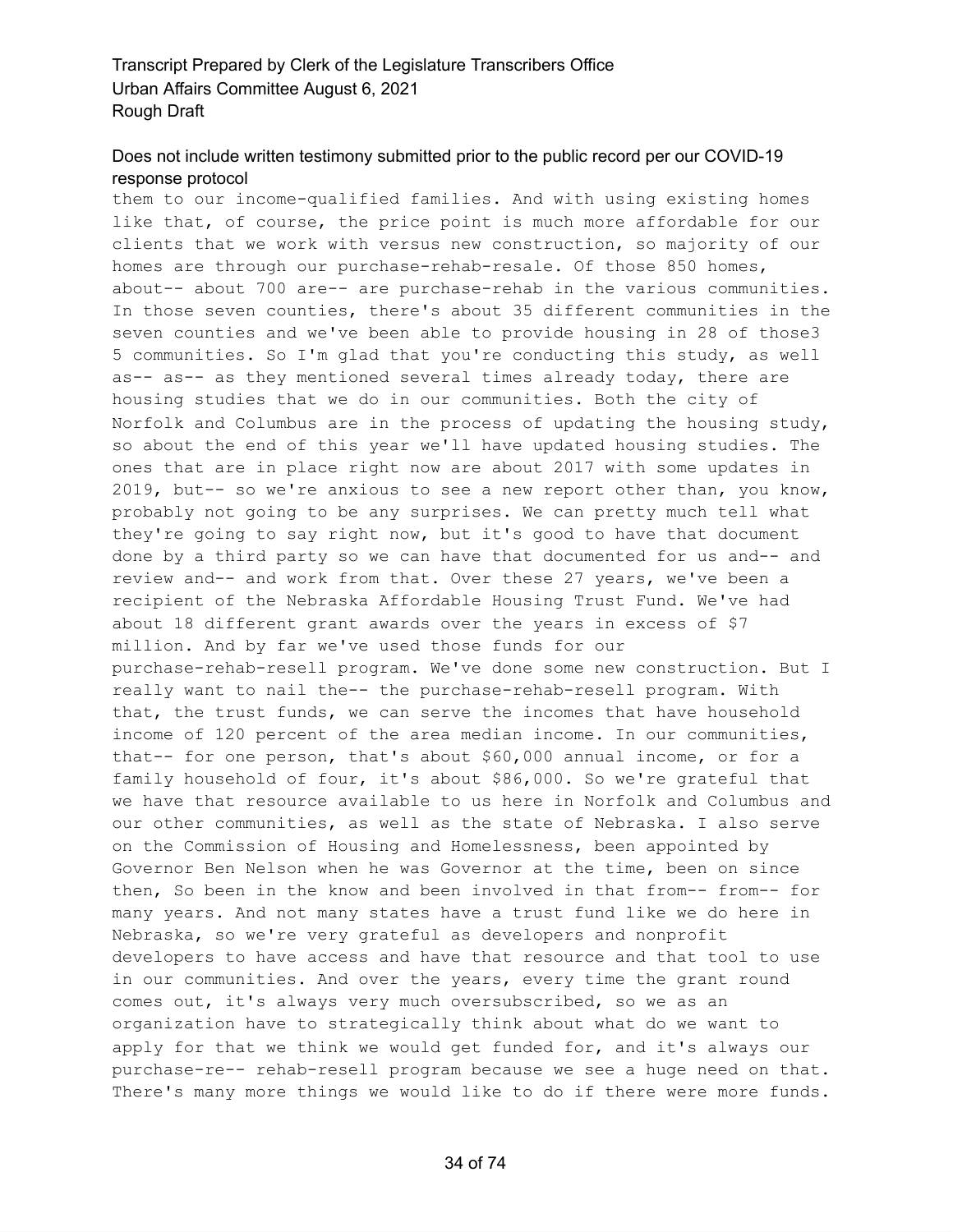# Does not include written testimony submitted prior to the public record per our COVID-19 response protocol

The trust fund is obviously supported by doc stamps. It's the only housing source in Nebraska that's funded locally. Our average grant award is about \$500,000 and we can do about 14 homes that way, so every year we can do about 14 homes through our trust fund applications and our awards. If that award was double, you know, we could do 28, so 14 in a 7-county area, not-- not a huge impact, so we-- we leverage that with other funds. We do get some funds from the NeighborWorks America, as well as from the federal program-- grant program called the Home Program that's administered by the Department of Economic Development, so combination and leveraging all those funds brings us to having an average about 35 homes a year. Twenty-- 2019, we had a record year of doing 47; 2020, we were down to-- last year we were down to about 20 and this year we're right at about 20 again. So it's not that the in-- the-- the need is decreased by far. It's just the lack of affordable housing, the lack of housing, the lack of inventory on the market, which definitely affects our purchase-rehab-resell program because we're trying to buy homes at a price-- price point that our clients can afford with that income level and then re-- rehab them and put them back on the market. So with the limited inventory, those prices are going up and it's getting tougher and tougher for us to purchase those homes and use the same amount of subsidy that we would use in-- in previous years. So that way that we can maybe do more homes and keep our level at around 35 is have access to more resources to be able to get those price points down and affordable for our clients. We also have used and are using the Rural Workforce Housing Fund. We are a two-time recipient of that grant award. In 2016 and then in 2021, we were recipients for the city of Columbus, and so we as NeighborWorks Northeast Nebraska are administering that fund for Columbus, and we obviously have local matching dollars. So we have a little over a \$3 million housing fund for the community of Columbus. And there's no income restrictions on that; it's-- it's workforce housing. Yes, there are limitations as far as-- as far as the values of the homes, whether it's single-family for home or for rent, but it's not necessarily what I consider affordable, because affordable is looking at the income levels that our clients have to-- to meet and be within. Definitely, workforce housing is a-definitely a great tool and it helps with-- the way we're administering it is we are providing a below-interest-rate loan to developers to add homes to the community, as well as do some rehab on homes as well. But the valuation is \$285,000 for homes for sale and \$215,000 for rentals. And so I just wanted to make it a little bit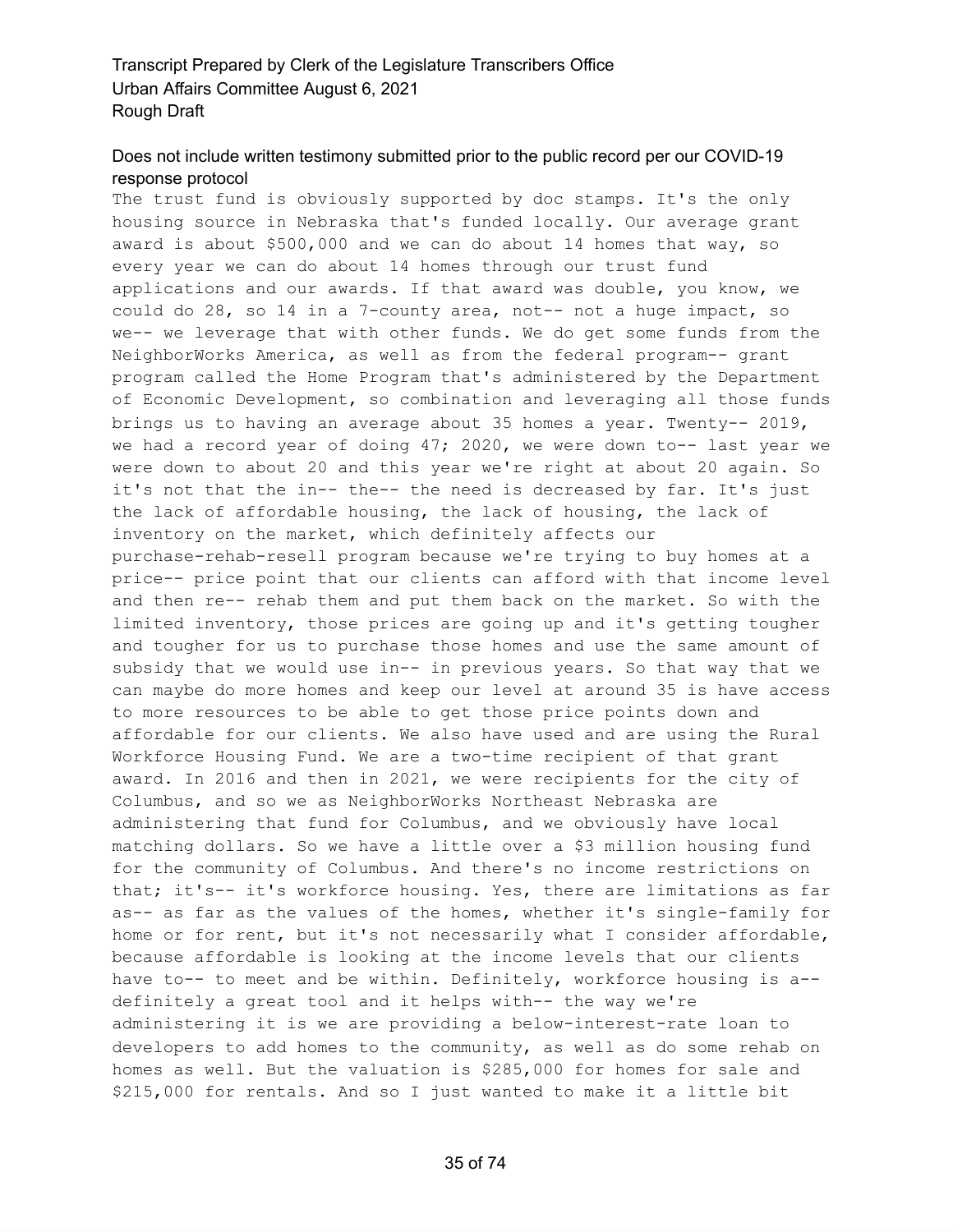#### Does not include written testimony submitted prior to the public record per our COVID-19 response protocol

clear that the-- when we look at affordable, we're looking at the income levels of the households, not so much as the-- far as the value. As I mentioned, barriers, for us, it's housing developed in the last two years is a continued cost. Wages are stagnant and the prices continue to increase. It's no secret there is a shortage of housing in Nebraska, and especially-- especially for those that are affordable for those under the 120 percent of the area median income. In 1987, we built our very first-- I'm sorry, '97, 1997, we had our very first home, new home in Norfolk. The cost of that house was \$87,000. Today that same house is \$250,000, very basic, \$250,000. So from \$87,000 to \$250,000 in 25 years, that's a reality. That's what we are experiencing there in Norfolk, our community. I know there is the recovery funds available and coming to the state of Nebraska, so as an advocate of affordable housing and serving on the Commission for Housing and Homelessness, I really would like to ask the-- the legislative body to really look at that of-- of using some of those funds for the housing industry, especially on the affordable housing side, to increase the-- the-- the pool of the Nebraska Affordable Housing Trust Fund. We, as developers, plain and simple, need more capital to do what we do with the same dollars that we have today versus what we had ten years ago. Maybe the dollars are there, but the impact, what we can do with those dollars is a lot less as far as the number of units that we can develop on a-- on an annual basis.

**WAYNE:** I'm going to ask you to wrap up, please.

**ROGER NADRCHAL:** OK, and I'm glad to address any questions that you might have for me.

**WAYNE:** Any questions from the committee? Seeing none--

**ROGER NADRCHAL:** OK.

**WAYNE:** --thank you for coming today.

**ROGER NADRCHAL:** Sure. Thank you.

**WAYNE:** Next testifier on LB131-- or LB-- LR131. Welcome to your Urban Affairs Committee.

**GENE ECKEL:** Good afternoon, Senator Wayne, members of the Urban Affairs Committee. Some of you already know me. My name is Gene Eckel.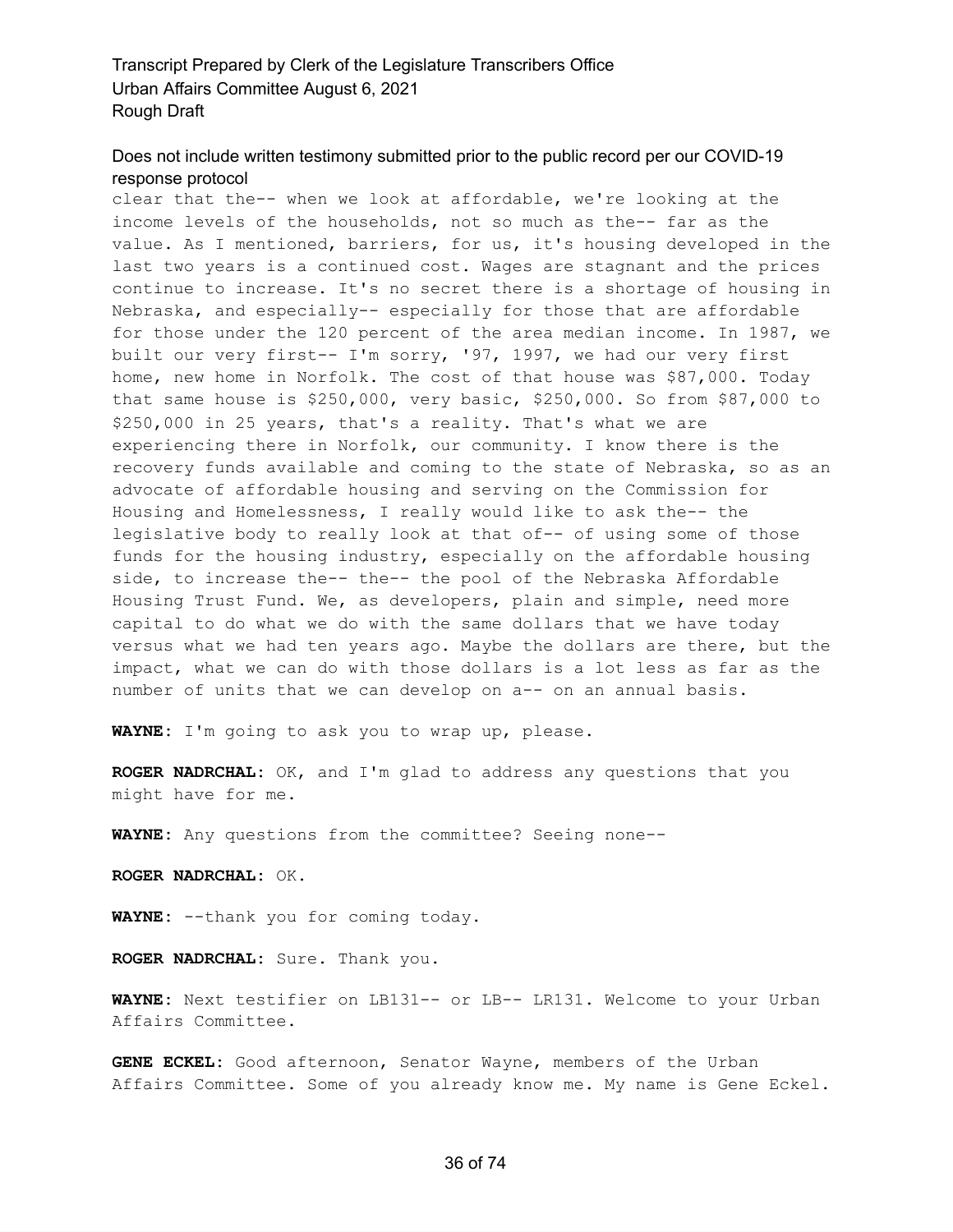#### Does not include written testimony submitted prior to the public record per our COVID-19 response protocol

I am on the board for the Nebraska Association of Commercial Property Owners and the Apartment Association of Nebraska.

**WAYNE:** Can you spell your name for the record?

**GENE ECKEL:** Yeah, I'm sorry. G-e-n-e, first name is Gene, E-c-k-e-l is the last name. I apologize, Senator. A lot of the things we've heard today, our industry agrees with. There just is not enough housing. It's a supply and demand issue. And if you look at Nebraska, according to our statistics, about 45 percent of Nebraska's units were built before 1980. So we have an older stock of housing and that housing needs to be rehabilitated. There needs to be funds for that, and we've heard that today, that there is definitely a need for funding. Some of the things we've heard about across the country, I think some of the things that I think we could probably look at, obviously, we need to incentivize more low-income housing tax credit properties. We also look at use of government property that isn't being used and can we now use that to develop multifamily. Another issue that we're encouraged about is employer housing. So, for example, you have the Tyson plant that was in Fremont. Couldn't Tyson have built multifamily housing near the plant so those workers could get to their job a lot easier than having to drive from a long distance? And we think those type of things could be used all across the-- the state of Nebraska. And I think if we could try to incentivize something like that, I think that would help people, as well, especially when they could get a better paying job in a different part of the city and maybe the bus line doesn't drive out that way. But if we could have our employers incentivize them to do those type of things, I think that would help as well. And then [INAUDIBLE] I just talk about the increasing funding for the rehabilitation of our older stock and maybe even public-private partnerships. I think all those things we can look at and  $I-- I-- I'm$  encouraged by a lot of what we heard today, and  $I'm$ confident that I think if we could all get together and we could roll up our sleeves and talk about these things, obviously, we're-- we're the industry that builds. And I think that if we can take what we know about building and how we need to incentivize the owners and developers to build these things, I think we could come up with a plan that can probably work. And I think one of those things we could look at is maybe to reduce the valuations if you build and if you provide maybe lower rent rolls. So I'm just throwing out some ideas. I don't have all the answers. But I guess what I'm saying is we're extending our hand to say, look, we want to help, we can help. And I think if we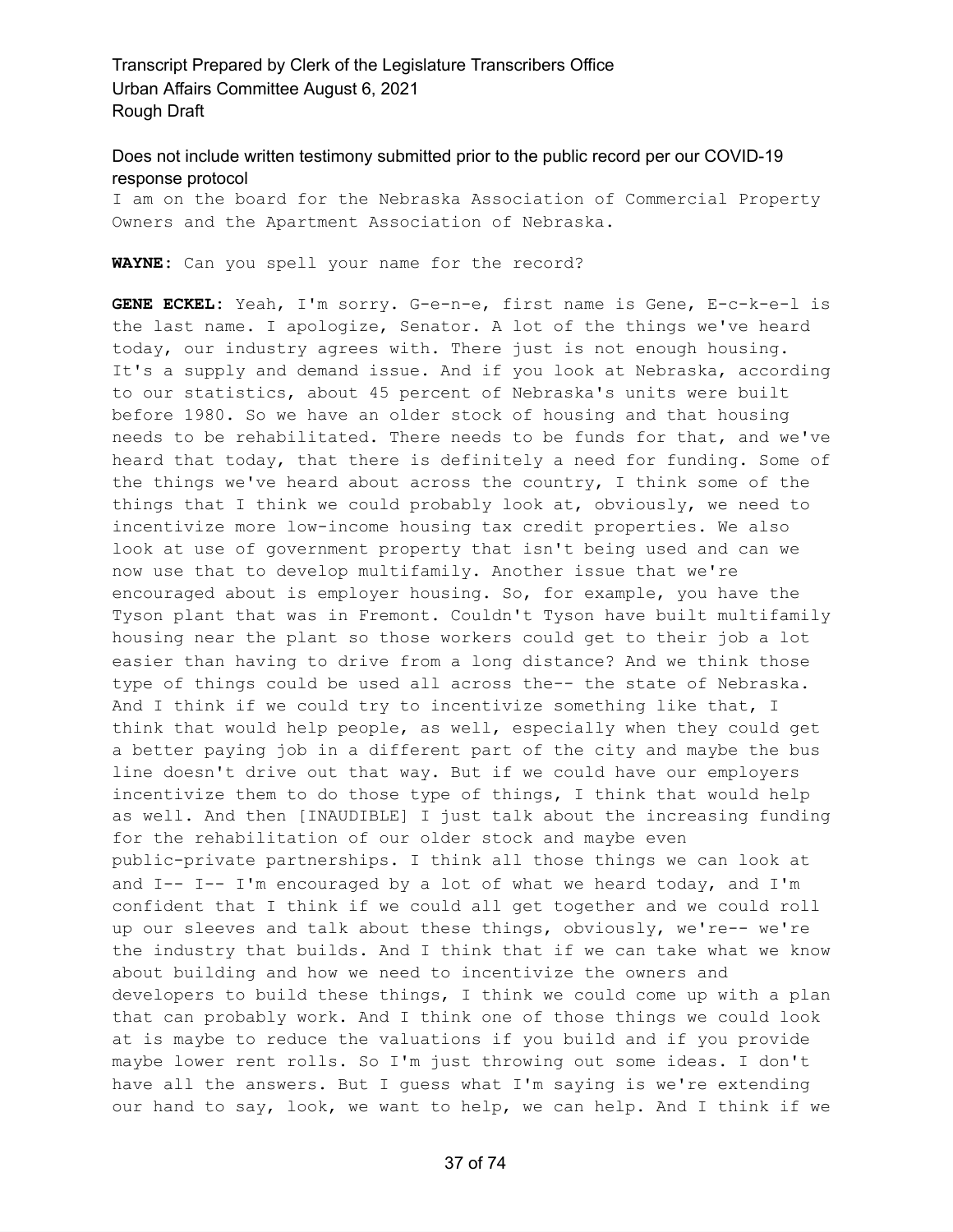Does not include written testimony submitted prior to the public record per our COVID-19 response protocol

all get together and actually have a meeting, I think we could come up with some ideas. So I don't know if I can answer any questions, but I just wanted to come today and pitch some of these ideas and see what we can do.

**WAYNE:** Any questions from the committee? Seeing none, I know my office will be out-- reaching out to you here shortly. We're trying to set something up--

**GENE ECKEL:** Appreciate that, Senator.

**WAYNE:** --in September with Senator Hansen and--

**GENE ECKEL:** We-- we encourage that.

**WAYNE:** --we're looking at a number of things that we're trying to do this next session.

**GENE ECKEL:** OK, thank you very much. Appreciate it.

**WAYNE:** Any other qu-- or any other testimony? Might have to start a waiting/on-deck section here. [LAUGHTER] Welcome to your Urban Affairs Committee.

**COURTNEY LYONS:** Thank you. Good afternoon, Chairman Wayne and members of the Urban Affairs Committee. My name is Courtney Lyons, C-o-u-r-t-n-e-y L-y-o-n-s, and I'm the executive director of the Nebraska Housing Developers Association. We are a membership organization with over 70 members across the state committed to the development and availability of safe, affordable housing for all. We do this by supporting statewide renter and home buyer education programs, offering assistance to affordable housing developers, and by advocating for policies that support affordable housing. Our members include nonprofit and for-profit developers, nonprofits that provide housing services, housing authorities, government agencies and economic development organizations. It's no surprise to any of you to hear that we desperately need more affordable housing in the state. Rising labor and supply prices, coupled with high demand over the course of the pandemic, has made an existing housing shortage worse, all in a year when the importance of safe, affordable housing is clearer than ever, as families took shelter from the spread of COVID-19. As Senator Hansen mentioned, a report released in 2019 from Blueprint Nebraska, a statewide econom-- economic development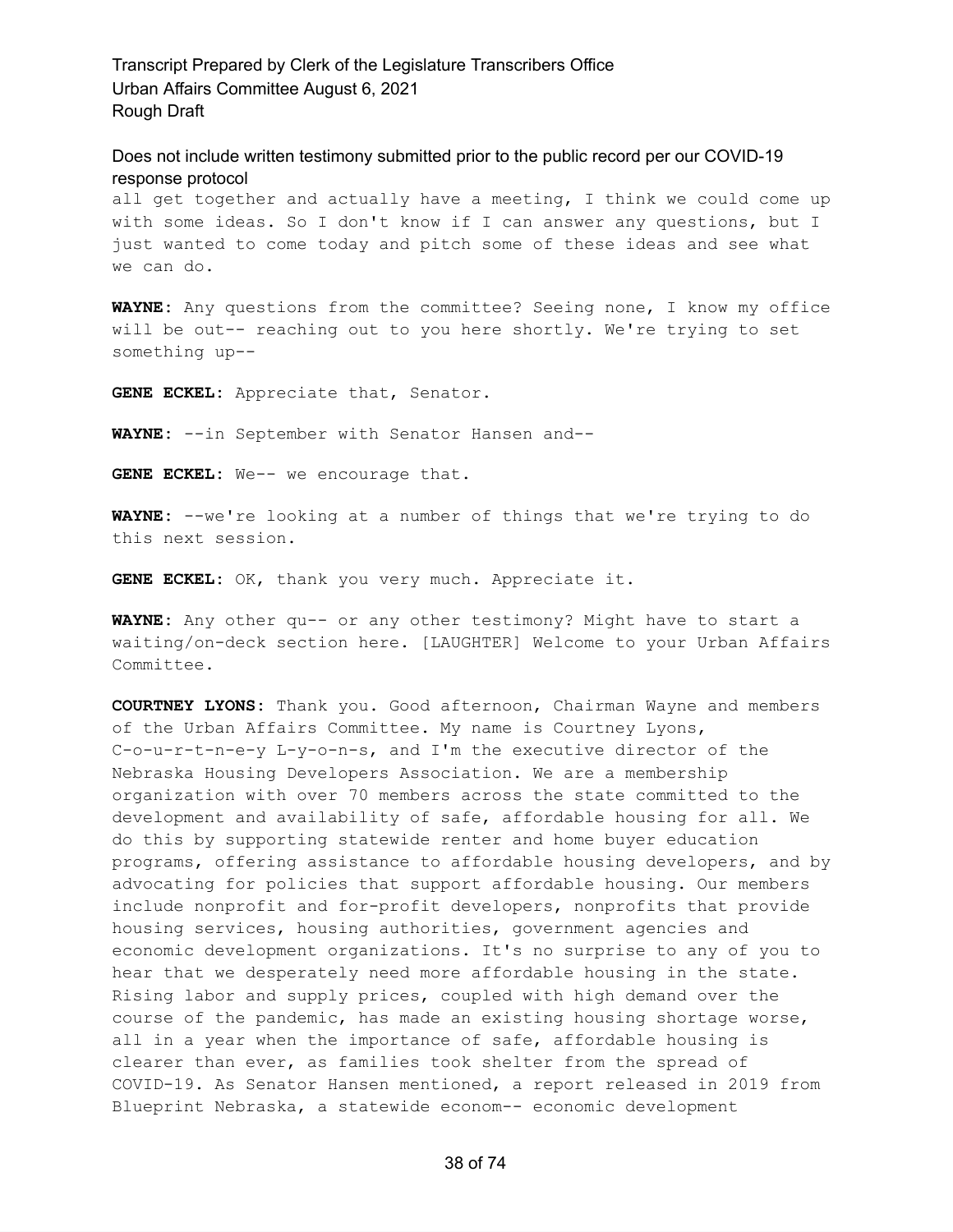# Does not include written testimony submitted prior to the public record per our COVID-19 response protocol

initiative, showed that we need an additional 50,000 affordable housing units to meet demand for the state's workforce. The average price of a home in Nebraska has skyrocketed from \$147,000 in 2016 to \$207,000 today, increasing 12 percent in just the last year. These conditions have made the dream of owning a home out of reach for not just low-income families, but everyone except those with the highest incomes. And even if you're lucky to have the money, as you've also heard, there might not be a house to buy where you want to live. Realtors and city officials across the state have reported a severe lack of-- of homes available for sale at any price point. Members who work in housing development have reported to me multiple issues faced over the course of the pandemic, including material delays, rising costs, and labor shortages when trying to hire employees. So my main ask from all of you is that we use funding from the American Rescue Plan towards the development and rehabilitation of affordable housing. Using the state and local fiscal recovery funds that you all get to allocate towards housing would be a great investment because it follows the intent of using the funds to recover from the pandemic while also creating homes that will last far into the future. Instead of creating a large ongoing expense with the funds, we would instead build the infrastructure of housing needed for homeowners to then take over. Recent guidance from the U.S. Treasury Department explicitly says that states and local governments can and should use some of this money to address the housing crisis and the effect that the pandemic has had on the housing market. Through the work of all of you, we already have an existing funding structure set up through the Nebraska Affordable Housing Trust Fund, the Rural Workforce Housing Fund, and the recently created Middle Income Workforce Housing Investment Fund. All three of these have contributed to the building of affordable housing and communities across the state, but only the trust fund has an ongoing funding mechanism. Putting money from ARPA into these funds would quickly and efficiently allow communities to start getting houses up to meet the demand and start bringing down costs. This is, of course, just one of the most simple solutions available. I've handed out to all of you a table from the National Low Income Housing Coalition that lists all the housing programs policymakers in other states have already passed or have proposed using these funds. Illinois, as you can see, passed legislation that uses \$75 million to set up the COVID-19 Affordable Housing Grant program. Colorado passed legislation allocating \$550 million to an affordable housing cash fund for their state division of housing to spend, along with creating a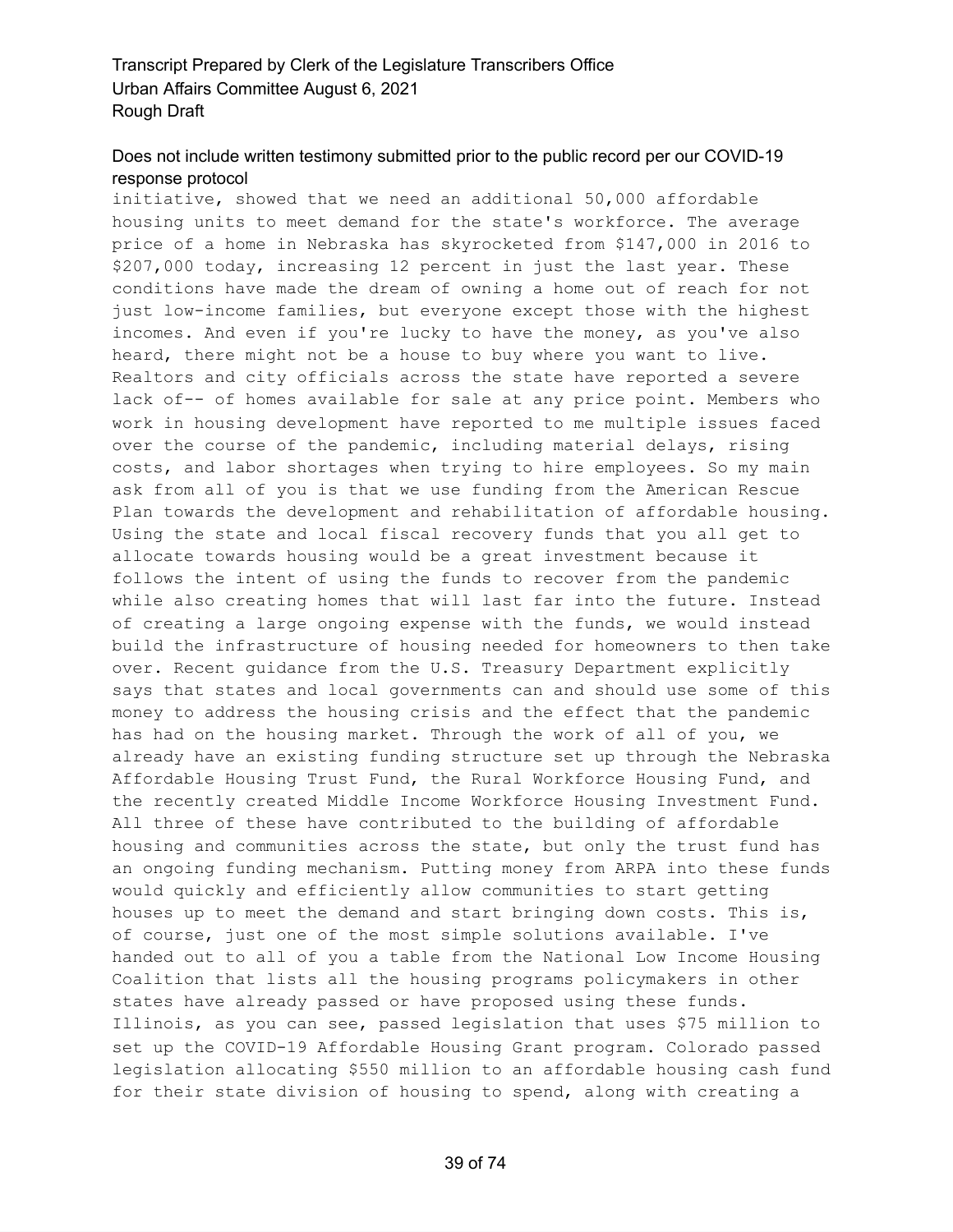Does not include written testimony submitted prior to the public record per our COVID-19 response protocol

legislative housing task force to help allocate these funds. There are other solutions available, like Senator Hansen mentioned, to address the lack of affordable housing, which includes local zoning reform and policy changes to better coordinate housing efforts at the state level. However, while we work on these issues, we can get housing built for communities that need it most through our existing incentive structure. I'll end there and take any questions.

**WAYNE:** Any questions from the committee? You can ask questions [INAUDIBLE] Do we know where those 50,000 are, like do we have a pretty good idea of where those are, or are we just estimating?

**COURTNEY LYONS:** The Blueprint-- the Blueprint report doesn't say, but there was a task force involved in coming to that number, so I'm sure we could figure out. And like other testifiers have said, each city has had-- a lot of cities have had their own housing studies that you could kind of look at where the need is across the state. But right now it's everywhere, so.

**WAYNE:** When we're looking at-- I have one question. When we're looking at housing study, one of the big things that I'm trying to figure out is how do we balance rentals versus home ownership. What are your thoughts on that? Unfair question, so you can defer and say, I'll get back to you, but--

**COURTNEY LYONS:** Well, I would say all. I've especially heard lately- actually Zane here, they had a great housing summit last week where a lot of people told me that incentivizing rental housing in rural areas is a problem right now just because it doesn't make sense for developers. By the time they put all the costs in, the-- what the rent would be without any additional funding is too high to be affordable housing, so I think that's kind of something that rises to the top for a need.

**WAYNE:** Thank you.

**COURTNEY LYONS:** Yeah.

**WAYNE:** Any other questions? Seeing none, thank you for being here today.

**COURTNEY LYONS:** Thank you.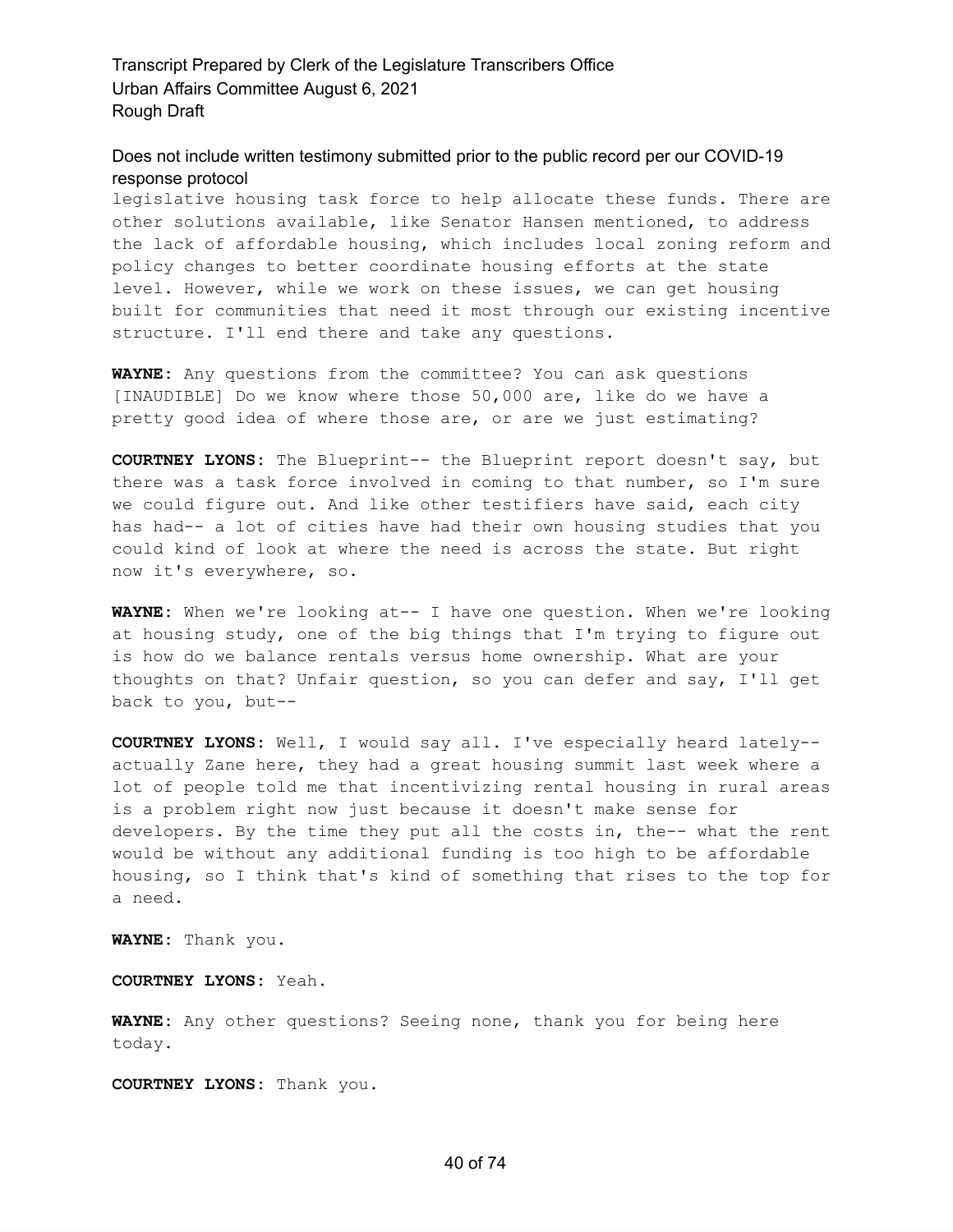#### Does not include written testimony submitted prior to the public record per our COVID-19 response protocol **WAYNE:** Next testifier.

**CHAD NABITY:** Thank you, Senator Wayne and Urban Affairs Committee members. Again, my name is Chad Nabity, C-h-a-d N-a-b-i-t-y. I am the planning director for the city of Grand Island and Hall County. And I do not have prepared testimony that I'm going to read to you this time, so this will be a little bit more off the cuff. But I have been involved in housing and housing research in Nebraska since 1996. In 196, I was an intern with the Department of Economic Development, working with Jim Knotwell. And the research that we did at that point led to the Nebraska Affordable Housing Trust Fund. So I've been a part of this for many, many years. There are a number of things that I see as barriers to affordable housing. One of the key barriers that I see to affordable housing is the wage structure across Nebraska, that there are many things-- there are not many things that we can do to lower the cost to produce a house. And if we can't get that house produced at what is affordable to the prevailing wage, you can't build the house; or, as the presenter before me said, if you build multifamily and the wage structure in the community is not enough to allow them to pay the rent necessary to pay for that apartment building, you can't make that work. Your bank is going to tell you, no, we're not-- we're not lending on that. So those are some of the key issues. Those were key issues in 1996. They're still key issues. We've had some other things that have happened in the last 10, 15 years, the 2007-2008 housing crisis. One of the things that we've seen in Grand Island is that many of the houses that would have been considered first-time homebuyer houses, older homes, that the typical first-time homebuyer would buy the house my wife and I bought when we moved to Grand Island in 1999 for \$37,000. You know, those kinds of houses, many of those were picked up by investors in 2007, 2008, and they are rentals and they are no longer available for that step-up development that allows people to build equity, and that's part of our capitalistic market system. I'm not criticizing that, but that is one of the factors that does play into, why don't they just buy an older, cheaper house? In Grand Island, two months ago, there were 38 houses for sale. There are 21,000 dwelling units, houses, single-family and apartments. About 14,000 of those are single-family across the city and there were 38 on the market. That is not a number that works. The-- there are a number of tools that cities are using. We've heard from Norfolk that they're using TIF to develop new lots for housing; Hastings is; Grand Island is. A number of communities have stretched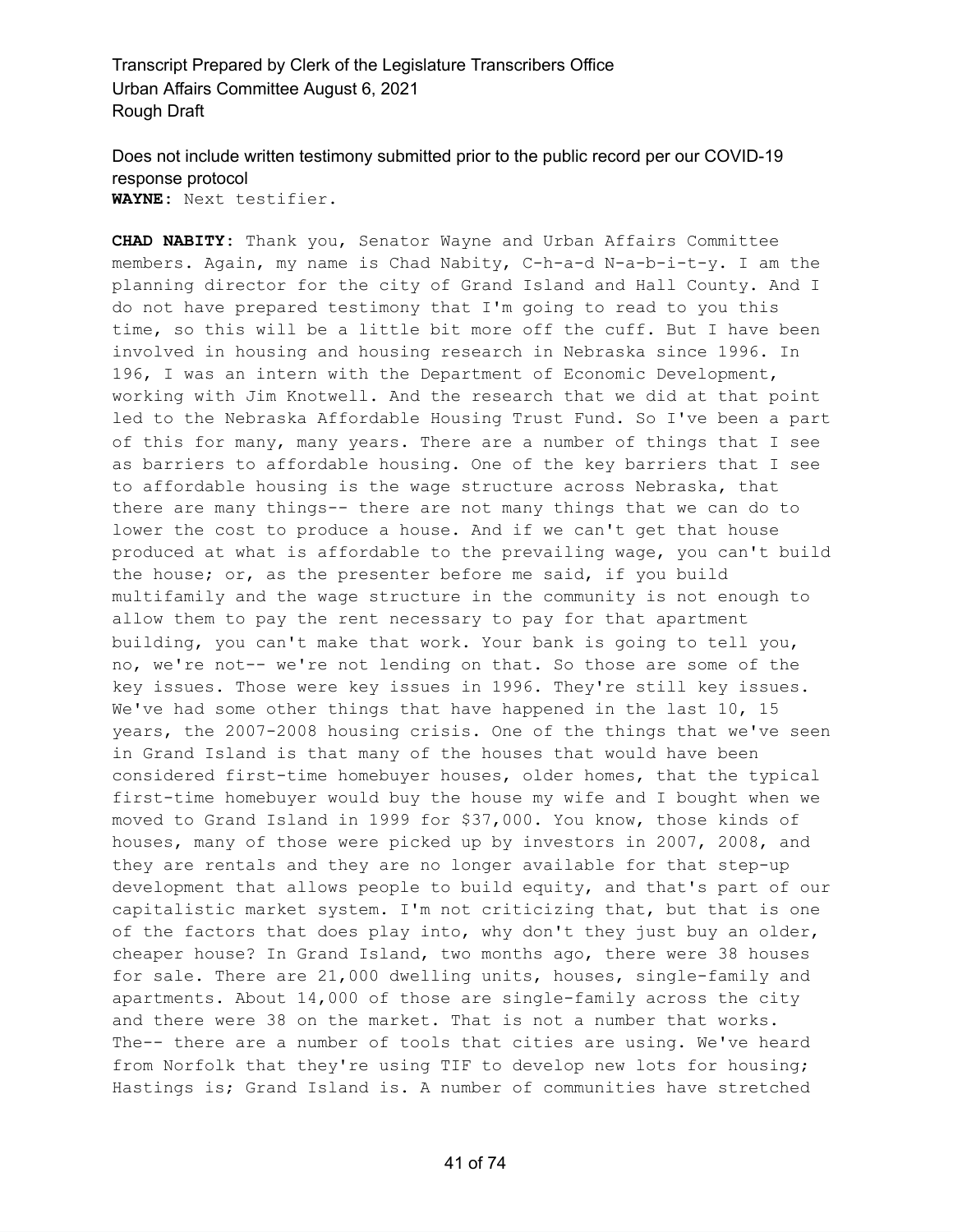#### Does not include written testimony submitted prior to the public record per our COVID-19 response protocol

that tool to end up at that position where we're able to do that and we're helping subsidize the development so that we can get new lots available. We had the testimony on Habitat for Humanity and the work that they do. In Grand Island, Habitat for Humanity is built on numerous infill lots. We're almost out of them. They developed a subdivision because they didn't have lots to build on, and they actually put streets and storm and sewer and water and everything in, in their new subdivision, so that they would have a supply of lots for the next five years. The-- one of the things that I've heard, it was introduced with a legislative bill a couple of years ago, was the concept of counting lots as business inventory instead of real property. Potentially then, as business-- I'm not sure it's legal. I'll start off with that.

**WAYNE:** [INAUDIBLE] I just-- I just-- I just-- if you heard me, I said that was a Senator Groene idea.

**CHAD NABITY:** I-- [LAUGHTER] I'm not going to go on record with my thoughts on that, OK? [LAUGHTER] But-- but I will say that that particular idea, from what I hear from developers in Grand Island, that would be something that would encourage them to develop more lots quicker. Lisa commented about Hastings and developers doing 15, 20 lots at a time and not doing 50 or 60. Well, part of the reason you don't do 50 or 60 is because if your absorption period is two years, you can maybe pay the taxes on those lots for two years. But if you're paying the taxes on those lots, the increased value on those lots for five years or ten years, you're not making any money. And if you're not making any money, why would you invest in land development? So that would be a way, if it's legal and if it could be done, to think about it. And if that's business inventory and not taxable as real property until it's either sold or a building permit is issued on it, that would reduce the cost. And if you've got a \$50,000 lot and a 2 percent property tax rate, that's a thousand dollars a year. Pay that for ten years on a lot, you-- you know, you've got to make a lot more money on that to make that work. So that would be something that I would seriously consider looking at as an incentive and one that realistically doesn't cost the communities anything, because how much police and fire protection and schools do you need for a vacant lot? Not very much. There's not a lot of cost to the communities of providing services to those vacant lots. Inventory on the market is one of the things that we've-- you've heard multiple times today, and it's just getting harder and harder. We need housing of all types. I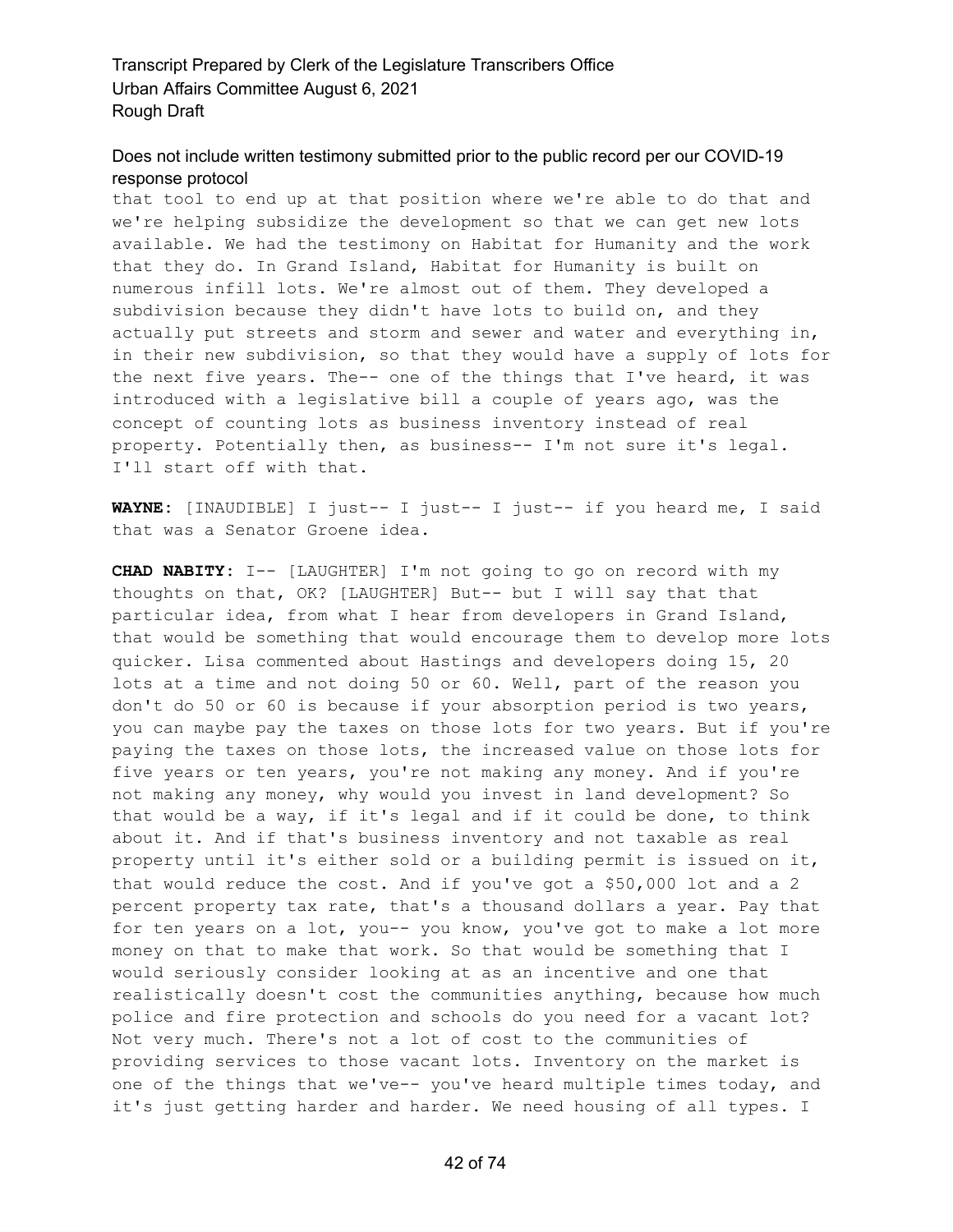Does not include written testimony submitted prior to the public record per our COVID-19 response protocol

know this is affordable housing, but the reality is that we need housing of all types in our communities, not just affordable housing. And I think we need to look at how we build that housing infrastructure and help the developers afford to put in that infrastructure. And, Senator Wayne, you asked about programs earlier. I think that there are things that we could do. Obviously, does it cost more to do that than it's worth is something that each community is going to have to deal with at that point in time. At that-- at this point, I would be happy to take any questions and end my testimony.

**WAYNE:** Any questions from the committee? Seeing none, thank you [INAUDIBLE]

**CHAD NABITY:** Thank you very much.

**WAYNE:** Any other testifiers? Come on up. Welcome to your Urban Affairs Committee.

**JADEN LONGFELLOW:** Hello. My name is Jaden Longfellow, J-a-d-e-n L-o-n-g-f-e-l-l-o-w. I'm a local resident here in Kearney who's been concerned with affordable housing in our community for quite a while. In 2008, my mother lost her job in the Recession, as with many other people, and ever since then we struggle to pay rent, and many times we were just one bad day away from being homeless. Because of my mother's abuse, I was homeless for one summer after my freshman year of college. I was unable to get enough hours or work despite being available whenever to be able to pay rent or for much else than feeding myself. I lived off the generosity of my friends, and that next year I decided to run for city council because of the inaction I saw on affordable housing here in Kearney. Housing has been a very important issue to me because of this story, and it is something that is a fascinating topic. An interesting thing I saw, ironically about five minutes before I learned about this committee hearing, is that the average house price in the United States, if it had risen since- with wages since 1950, would be \$61,000. The current average price in Nebraska is \$206,000. The largest cause of this, the largest driver of changes in house prices is the cost of land, which is the reason why I'd like to recommend this book, Rethinking the Economics of Land and Housing. It's where I got a lot of these ideas from. But in the United States, a minimum wage worker cannot afford the average rent in any county and, because of this, we are likely to see various economic problems that will come about this. If people can't simply afford to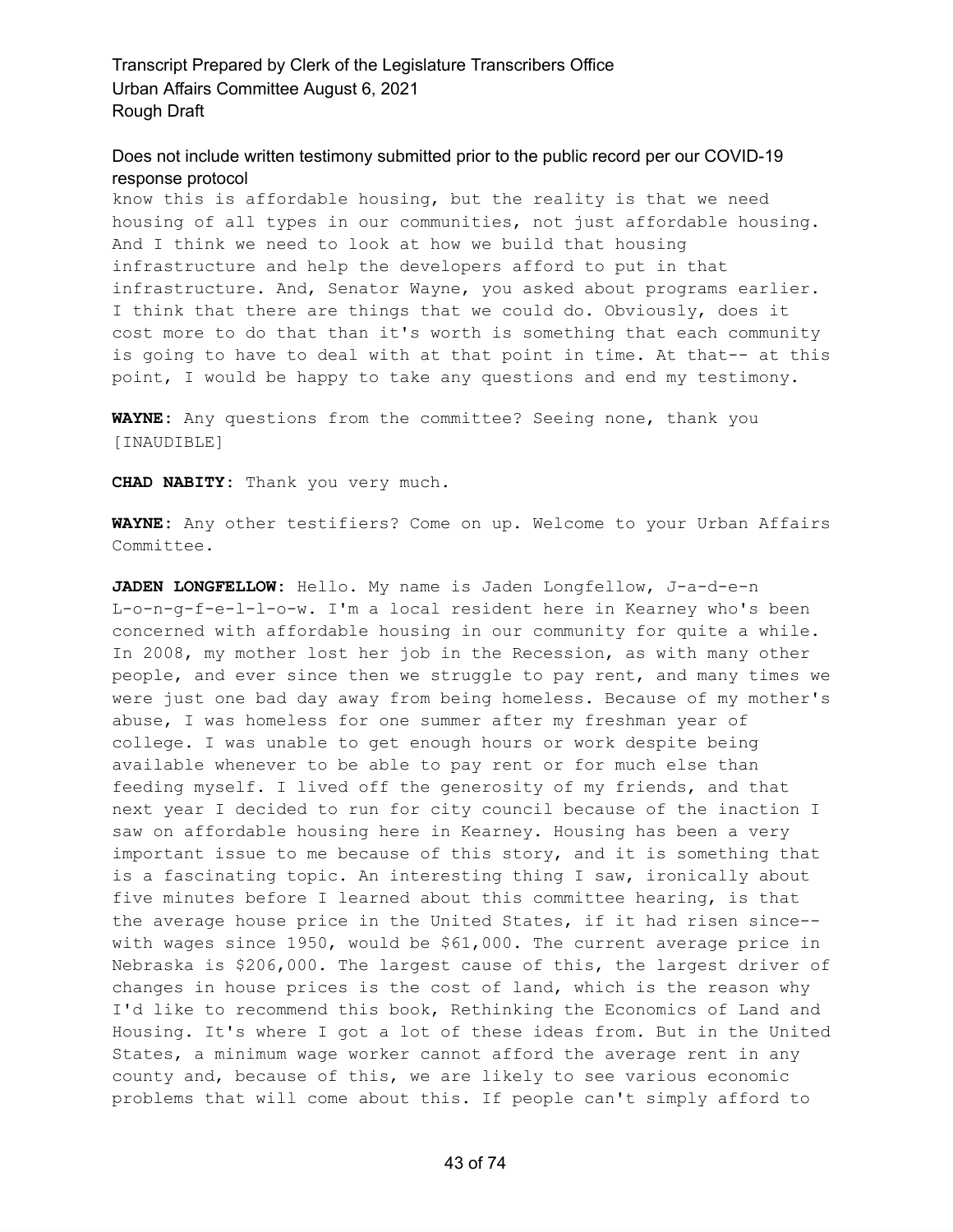# Does not include written testimony submitted prior to the public record per our COVID-19 response protocol

live, it's hard to do much else economically productive. The question before us is, what can be done about this? By far, across the world, the direct construction of affordable housing is the most common and most useful solution to this problem. So somewhere, somehow, money needs to be put towards explicitly-intended programs designed to build more affordable housing because, at least the way we have our market structure currently, there is a lot less incentives to build affordable housing than there are to build average market price or luxury apartments. This money should ideally be put into the control of local agencies, whether-- who exactly those agencies would be is a topic up for discussion. But ultimately, local communities just don't have the resources currently to be able to address this problem. So it needs to be cooperation between state and local governments. As for how these-- what should be done, I believe the best way to address affordable housing is to directly build homes and distribute them to either public housing authorities, form them into housing cooperatives, or to be sold directly to various people in need, or have certain affordable housing requirements for new developments that would maintain for long periods of time and restrict the increases in rent to maintain affordability. There should also ideally be changes to the way in which the market itself works to encourage the development of affordable housing through something like a vacancy tax that could encourage landlords to-- that would prevent house- landlords from waiting on properties while in order to potentially get larger rents in a little bit of time or unimproved land taxes to help address the problem of land speculation that has been driving up housing costs so high by making-- by putting a price on holding and not doing anything with land. This would obviously need to exempt certain things, such as those lands that are currently waiting on permits. Those obviously should not be considered unimproved if they're at least trying to do so. I'm pretty excited to see that the State Legislature has acted on working to increase medium-density zoning in cities because that's a very important thing as to helping to address affordable housing and fill the missing middle. Policies such as that and mixed-use zoning and inclusionary zoning can be very effective in helping to encourage affordable housing, as we've seen across the globe, and, in a bit of a strange side note, could also be help-- helpful to combat climate change, which I found fairly interesting. But along with these programs, there also needs to be a push to strengthen tenant protections and to at least encourage or tolerate alternative models of ownership. Strong tenant protections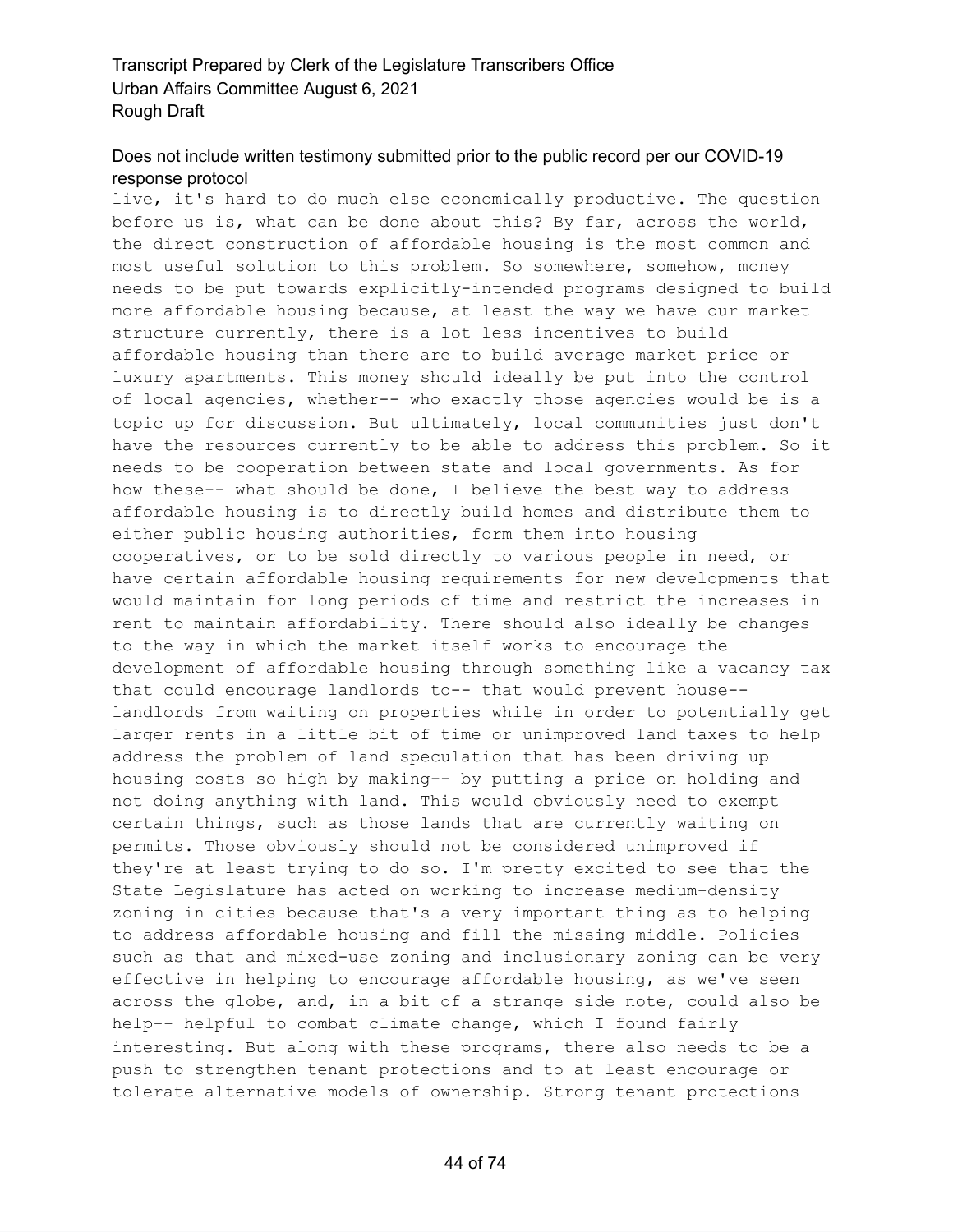#### Does not include written testimony submitted prior to the public record per our COVID-19 response protocol

can help marginalized communities find housing security, prevent exploitation of tenants, and to help keep gains in affordable housing around for future generations so that we're not back at this probl- problem within 50 to 70 years. A tenant's bill of rights, and especially just-cause eviction requirements, could go a very long way into addressing this problem. And some work regarding encouraging and promoting community land trusts and other forms of alternative models of ownership could help increase democratic and community control over the land in these communities and allow these communities to both have more control over their local environment and increase affordable housing-- increase affordable housing in our local communities. Housing cooperatives and other forms of democratic ownership can also be very beneficial towards allowing communities to build up their own wealth naturally without needing to-- and hopefully at least reduce the amount that they are dependent on others and can do a lot towards improving local economic development in more ways than just providing affordable housing.

**WAYNE:** I'm going to ask you to wrap it up, please.

**JADEN LONGFELLOW:** That is all I have to say. I'm more than happy to answer any questions. I would highly recommend the book Rethinking Economics of Land and Housing. It has some very interesting perspective on this issue. Thank you.

**WAYNE:** Thank you. Any questions from the committee? I will tell you that the housing co-op is something that my office is looking at. We-- I know New York has a couple of them that started in the '30s. But actually in Nebraska we have a special, unique co-op bracket for businesses that hardly anybody uses. So we're-- we're looking at all those, so thank you for your testimony.

**JADEN LONGFELLOW:** All right. Thank you.

**WAYNE:** Any other testifiers today? That's a thick notebook you're walking up here with, just want you-- [LAUGHTER] Welcome to your Urban Affairs.

**CLIFF MESNER:** Good afternoon. My name is Cliff Mesner, C-l-i-f-f M-e-s-n-e-r. I want to begin by thanking you for coming out to the western part of the state for this hearing. I think it speaks well of you that the Urban Affairs Committee is heading out this direction. My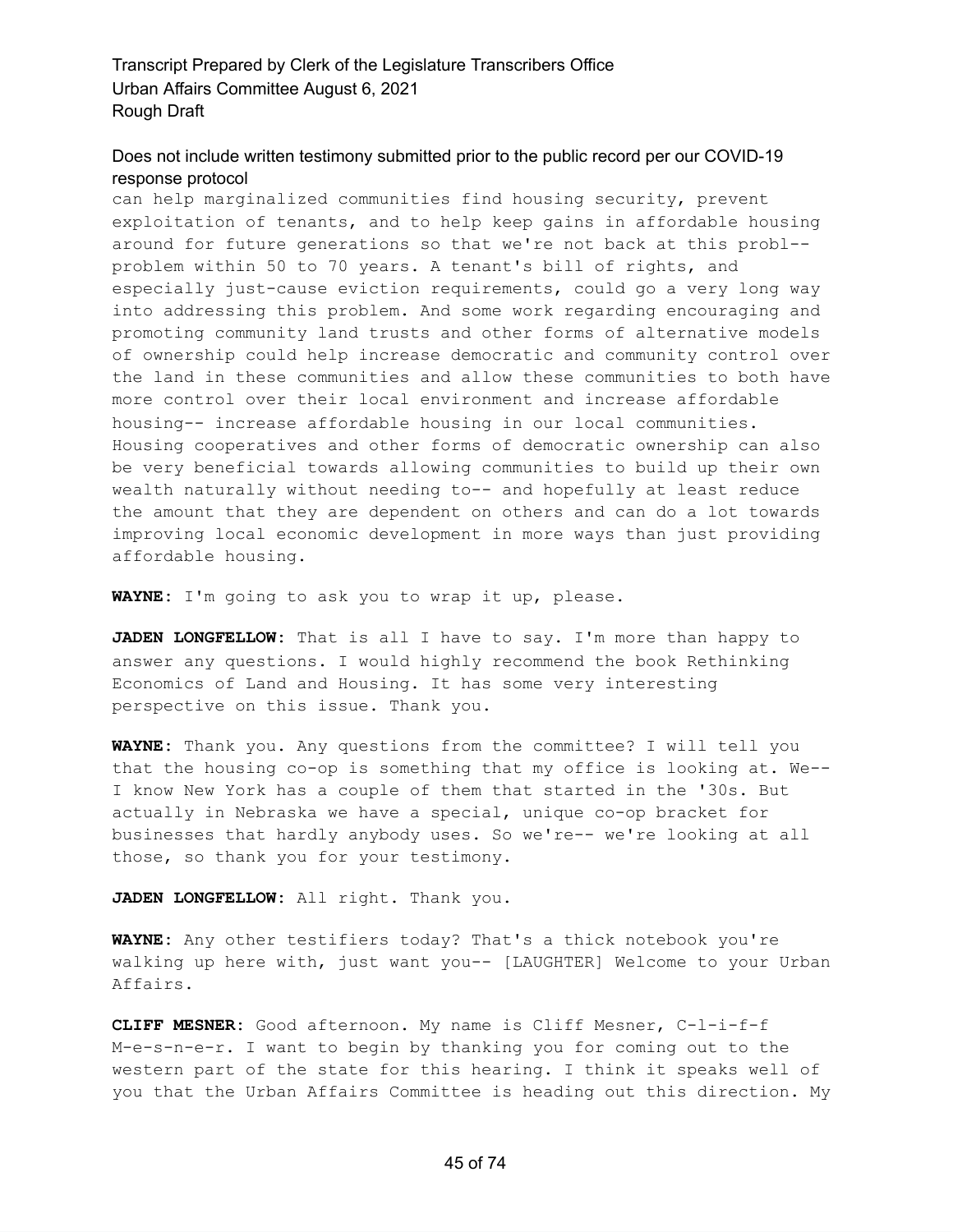# Does not include written testimony submitted prior to the public record per our COVID-19 response protocol

wife Kathy and I are recovering attorneys and real estate developers from Central City, Nebraska. We've been doing housing development across Nebraska and Kansas for almost 30 years. We've done nearly 70 LIHTC, low-income housing tax credit, projects and we're currently working on our seventh Rural Workforce Housing Fund project. I served as an economic development director for 25 years and tend to come at housing from an economic development perspective. Kathy has a broader perspective, having served for many years on the Nebraska Housing Commission. Kathy also recently chaired the housing industry council for the Blueprint Nebraska effort. Because we are working in a number of communities, we always work with a local partner. We are currently working in Fremont, Schuyler, Columbus, Norfolk, York, Aurora, Grand Island, Hastings, Holdrege, Cozad, and a little in Central City, so we tend to work across the state. My testimony talks-- starts off talking some about the senior problem. Frankly, if you don't understand the senior problem, you don't understand the housing problem, and I find that many of the communities that we go to do not understand the senior problem. It's one of the reasons I'm excited about LB446, because I think that might be a way to help explain to communities, put together a system to explain to communities what the problem is and what they need to-- to be looking at. However, in the interest of time, I'm going to skip over that and we're going to go-- I want to talk about funding and the funding sources. You've heard several people talk about the fact that the cost of construction has outpaced the wage, and clearly that has happened. It has been a growing problem. We have-- we're always asked to fill a gap every place we go. How can we buy down the cost of construction? And if you look at the third page of my testimony, I list the-- I just went through and made a quick list of the funding sources that we've used in the last 10 or 12 years to fill that gap and to buy down the cost of affordable housing. By far and away, the two most powerful tools on that list, in my opinion, are tax increment financing and the Rural Workforce Housing Fund. I don't have much experience. I've been consulted with, but I've not really been involved with, the Middle Income Housing Fund, but I think it will be as powerful as the Rural Workforce Housing Fund. If you look at the complexities of some of these programs, we've done 70 LIHTC projects, but look at the different funding sources we've had to use under LIHTC in order to buy down the cost to make that system work. And the cost of construction, particularly in the western part of the state, is making it more and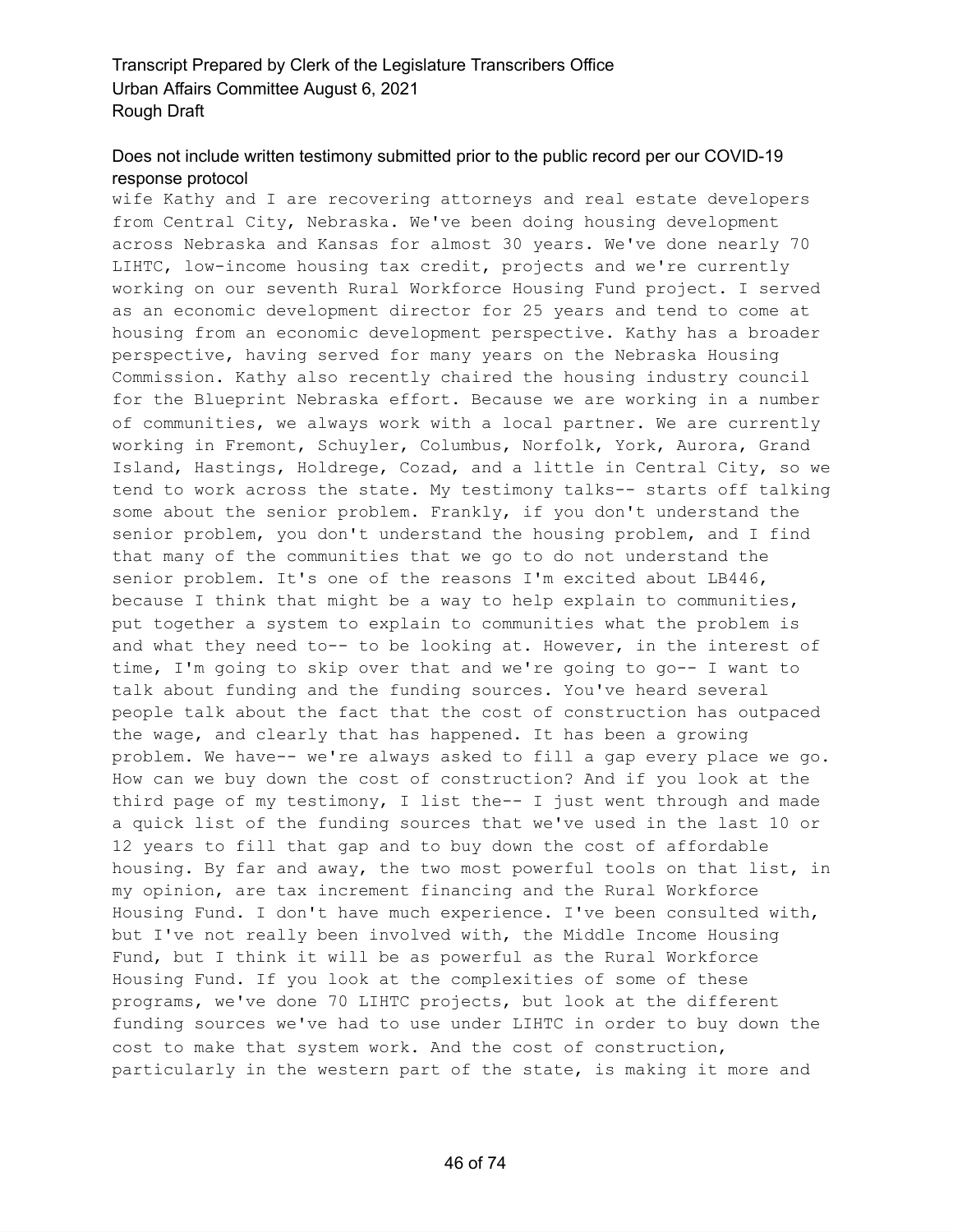# Does not include written testimony submitted prior to the public record per our COVID-19 response protocol

more difficult all the time. This year, the LIHTC awards only provide 24 new units and 24 rehab units west of Lincoln.

**WAYNE:** That's all?

**CLIFF MESNER:** That's all. Ninety-two percent of it is Lincoln or east, so 24 new units isn't going to cut it for the whole out state. So that program-- that program is just-- isn't getting it done for us right now, so we have to look for some other-- for some other stuff. The Rural Workforce Housing Fund has been-- has been wonderful. We worked in four communities with it last year and we built 200 units in those four communities with the-- the Rural Workforce Housing. You compare that with the tax credit and-- and you can see the impact of it is- is pretty significant. The first round of the Rural Workforce Housing, the state put in \$7 million, which led to \$18 million invested and \$109 million of housing. That's produced 787 new units and 32 rehab units and almost all of that money is still there; almost all of it is being paid back into the fund and recycled. We're paying back money right now in all of our communities and they're using that money to start doing new housing, so it's going to continue to grow and it's going to have a long-term impact. I know that there are some funds available through the American Rescue Fund. I don't know what you have, where you're going to go with all of it, but my pitch would be that the Rural Workforce Housing Fund, and I assume the Middle Income Housing Fund, are a prime target for some of that money. When we did the Blueprint Nebraska meeting, there were 16 industry councils. We all met in the same room here in Kearney and we all voted on what priorities were. We voted on priorities for all 16 industries and then we voted on our overall priorities. And when you put the tax people and the energy people and the broadband people and everybody in the room and said, what's your number-one priority, the one that rose through the list was 30,000 to 50,000 thousand new housing units, and understand that's a gain of 30,000 to 50,000 new housing units because we have to replace about 9,000 units a year in the state just to replace what's worn out. So if you want to gain 50,000 new units in the next ten years, we've got to build 14,000 units a year and we need some help to do that. I really like the way the Rural Workforce Housing program has worked. I like the fact that communities have had to commit. We know that we're working with communities that are trying to get it done, and I just think that's a very valuable program. And with that, I'll answer any questions and get out of your hair.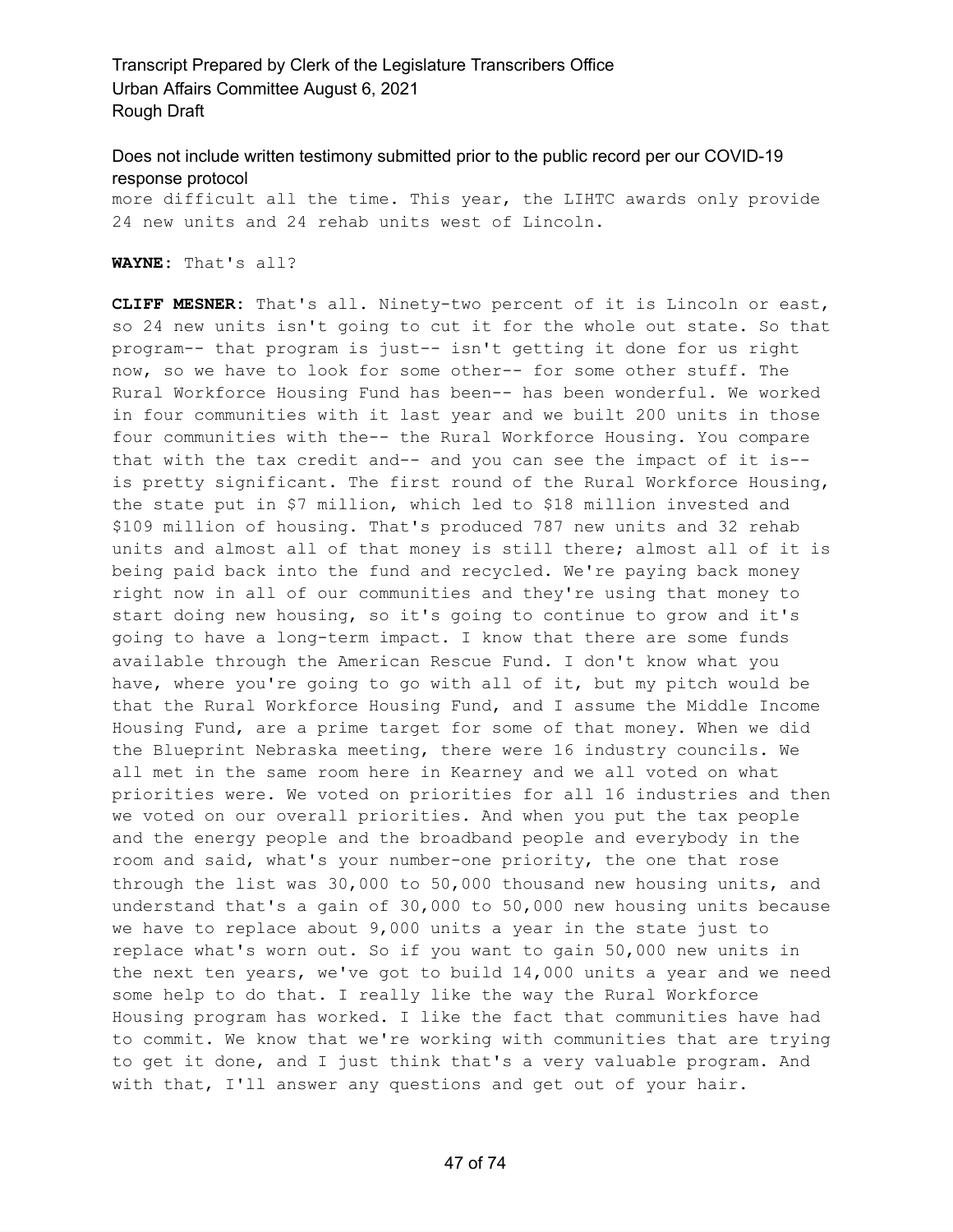Does not include written testimony submitted prior to the public record per our COVID-19 response protocol

**WAYNE:** Any questions from the committee? So in here you listed the qualified bidders. Obviously, I'm a general contractor. I don't do much-- I think about it. I don't do much, hardly anything east of-- or west of Kearney, actually. What's the-- what's the barriers for bidders coming out here?

**CLIFF MESNER:** What really happened, Senator, was since 2008 the industry just got decimated, and we had so many businesses that went out. And when things started to recover, people discovered that they could make more money by going to Lincoln and Omaha. And the farther to the west you are, the harder the problem is. If you go out to Scottsbluff, you'll find that they get a constant stream of really good, young contractors and they get them for about two or three years and the Front Range calls and they can make more money in Fort Collins than they can in Scottsbluff and they're gone. And there's just- there's a gap out here. And it's a hard problem because you're going to have to-- you're going to have to grow that. And I think-- I think people don't understand that. I think people think that-- that throwing money at the thing, is this-- all this necessary? You know, when you had a rental problem with the COVID, you could throw some money at it and guarantee some rents and you could find some ways to make that work. But we're talking about new houses and somebody actually has to build them, and that just takes a lot of people and a lot of time. And right now, we don't have the people, and the problem is nationwide, so it's hard to steal them from surrounding states because they have the same problem that we're facing.

**WAYNE:** Are the projects there for the people?

**CLIFF MESNER:** Pardon?

**WAYNE:** Are the projects actually there for the people?

**CLIFF MESNER:** Yes. If you want work in outstate Nebraska, call me, OK? I'm serious. The-- we have-- we're trying to find ways to bring contractors together to do-- so people can start working on-- on what they do best. When we went to Norfolk, for example, we had one group went in and put the subdivision together, and that group did the subdivision and bought the TIF bonds. We then brought in four different builders into that project to build out parts of that. We had one group that specialized in apartments. They did apartments, some of us are doing townhomes, and three groups that are actually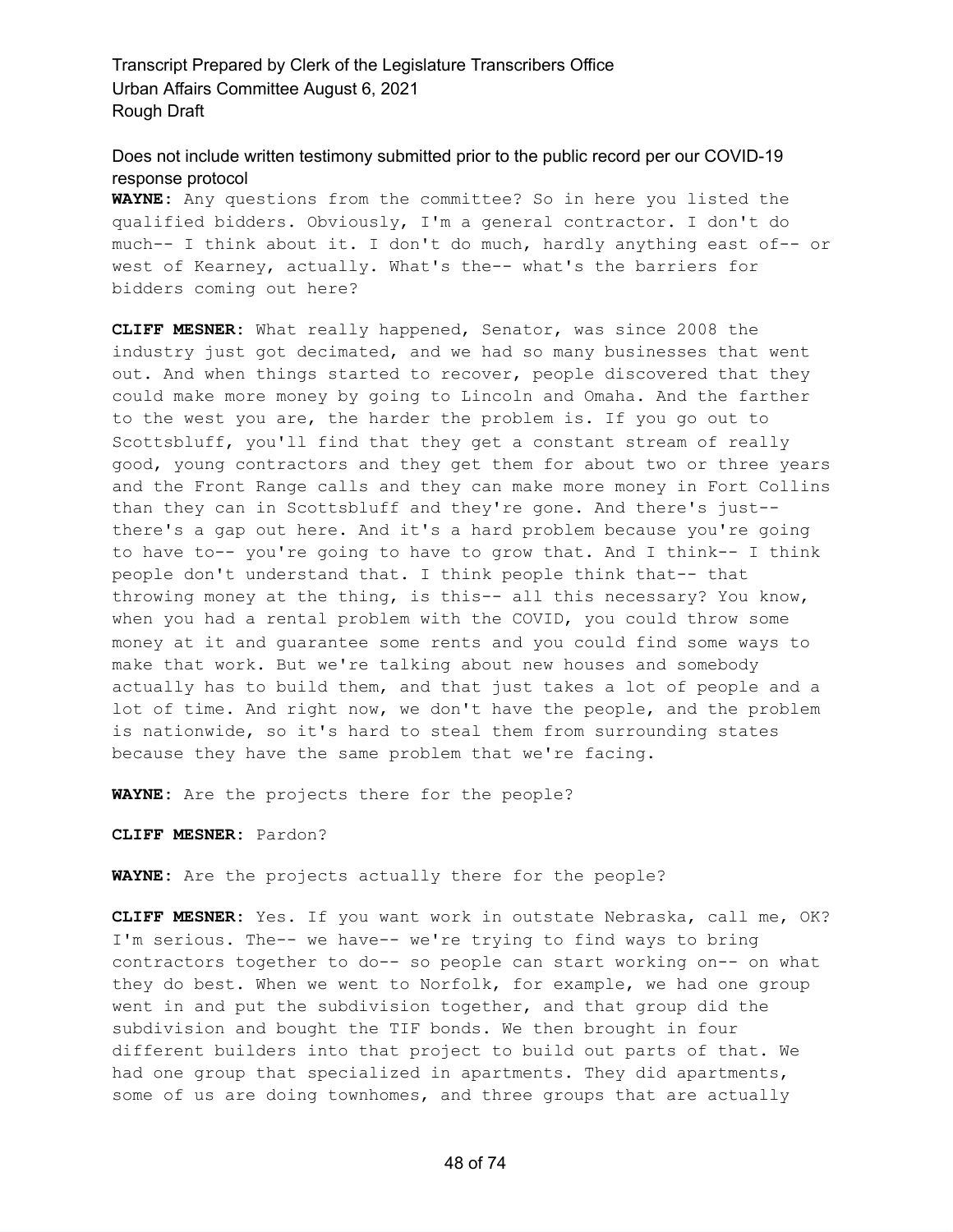#### Does not include written testimony submitted prior to the public record per our COVID-19 response protocol

doing single-family homes. And we just brought the contractors in and said, you do that. Meanwhile, we turn around and look for another spot to go. And trying to coordinate some of that, we're doing the same thing in Hastings and in Aurora. In Hastings, we had a project that I hope to have a contractor do where we're working with four contractors there now. And we're having one of those contractors work for us in Aurora and Grand Island. We just don't have enough-- enough bodies to go around.

**WAYNE:** How's your material lag time?

**CLIFF MESNER:** The-- the cost? Right now-- right now, we're not seeing a lot of break in the cost, but based on what's happened with the- the future prices, we think that there's going to be a break or at very least it's going to-- it's going to average out. There is still a market, even with a higher price. What we don't want to get caught up in is have the price go way up and then build a bunch of housing and have the price go way down. Right now, we're building houses with material we bought a year ago, so we haven't really seen the pain yet. And what we're doing right now is developing lots so that we're available to go when-- when we think the pricing is stabilized. But to give you an example, we built townhomes in Schuyler and sold them for \$160,000 a year ago. We know we're going to have to build-- we had one left over that we rented to the school superintendent. That came back, so we decided to sell it. We wanted it to-- we wanted to put it in at a different price in order to help us out with the appraisal on the new one, so we're going to be across the road. So we priced it at \$189,000. That's a \$29,000 increase in one year. We were a little uneasy about that, but it didn't have anything to do with the price of the house. It had the price-- it had to do with the appraisals. Our builder went, had three people show up the first night. All three people said, yeah, we'll take the house. The market's there. It's one of the things that makes it difficult to sort out what we should be building right now, because if you build anything in Grand Island, Nebraska, for example, it will sell.

**WAYNE:** That was going to be my next question, is, where-- where is this? I mean, I'm hearing a lot-- Senator Lowe asked earlier about modular homes, premanufactured homes. I'm hearing a lot about townhomes, single-family and then multilevel. Where-- where are you seeing the most demand and where are you seeing the most opportunity to buy down costs?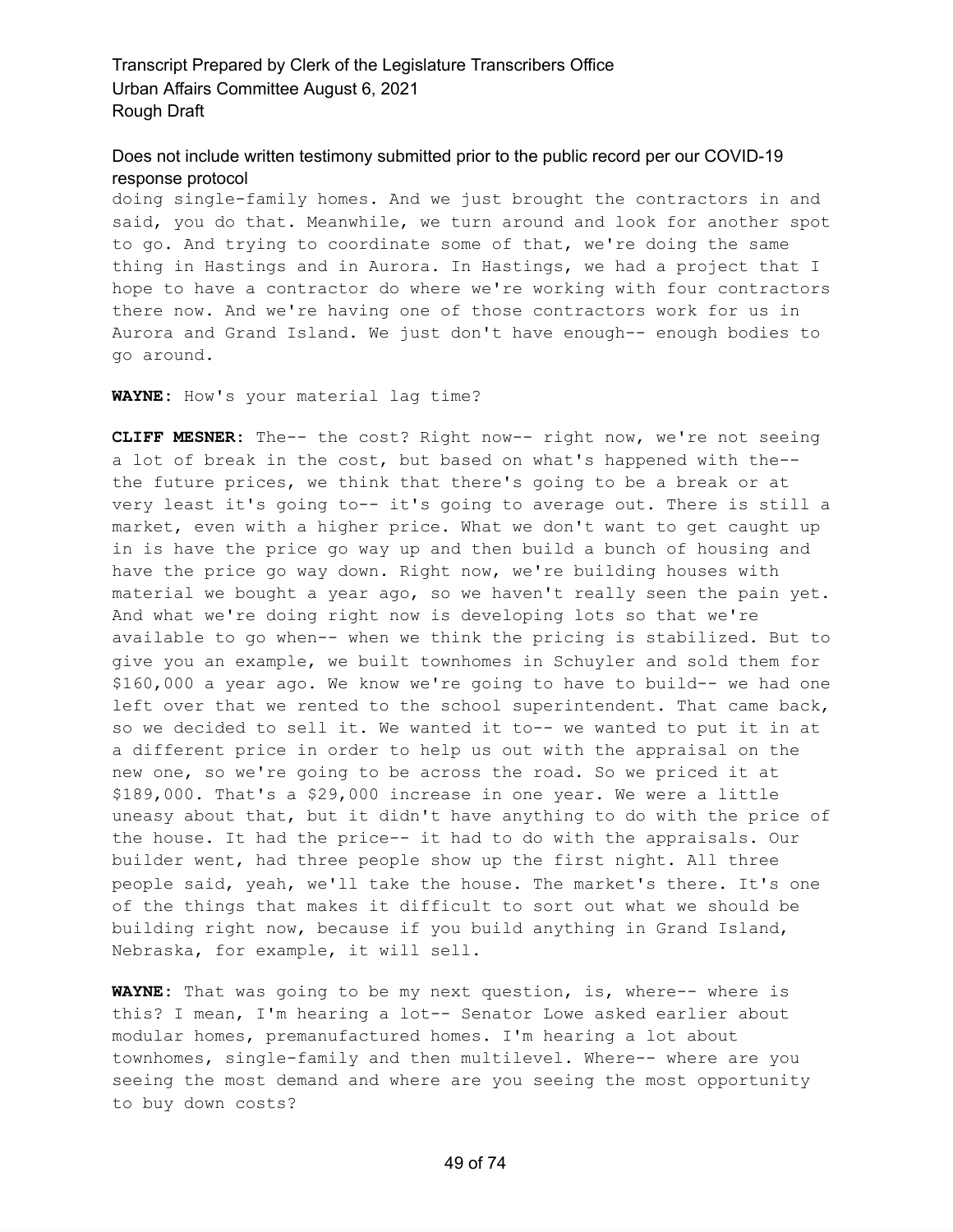# Does not include written testimony submitted prior to the public record per our COVID-19 response protocol

**CLIFF MESNER:** What we've been working with the most is townhomes, mostly duplexes that fit into a residential neighborhood. We find it does a couple things for us. One, it buys down the cost. But the market that's out there right now that's driving a lot of it is seniors who are trying to downsize. They're literally trapped in a three-bedroom home. They can't downsize. And if we do a series of townhomes with a homeowner's association that says, we'll mow the lawn and scoop the walks, they flock to it. We call it first-time and last-time homebuyers because it's also adequate for somebody that's that is a first-time homebuyer that doesn't have more than one or two children, but that's not who's buying them. They're all being purchased by seniors that are downsizing and moving out of their- their houses. So that's what we're focusing on and that relates back in part to the-- to the senior, that whole senior issue. That's been very effective for us, very effective for us, and we think that the communities like it because all those seniors are making a three-bedroom home available at a modest price and we just can't build those three-bedroom starter homes that the price tag that people can afford. So rolling the housing stock is-- is the target that we go after, and it's worked well in every community we've done it.

**WAYNE:** Any other questions? I-- I can keep asking you, but we'll- we'll grab a drink somewhere and talk because--

**CLIFF MESNER:** Yeah, call me. [LAUGHTER]

**WAYNE:** I'm just fascinated-- obviously I'm fascinated by the bills I introduced. I'm just fas-- fascinated by this topic, so thank you for being here.

**CLIFF MESNER:** Thank you.

**WAYNE:** Next, or any other testifiers. Should have brought the four-minute, didn't think of it. Senator Lowe knows how to bring them out. Welcome to your--

**LOWE:** Welcome-- welcome to my community.

**WAYNE:** [LAUGH] Welcome to your Urban Affairs.

**LISA LIETH:** Mine will probably be four minutes.

**WAYNE:** All right.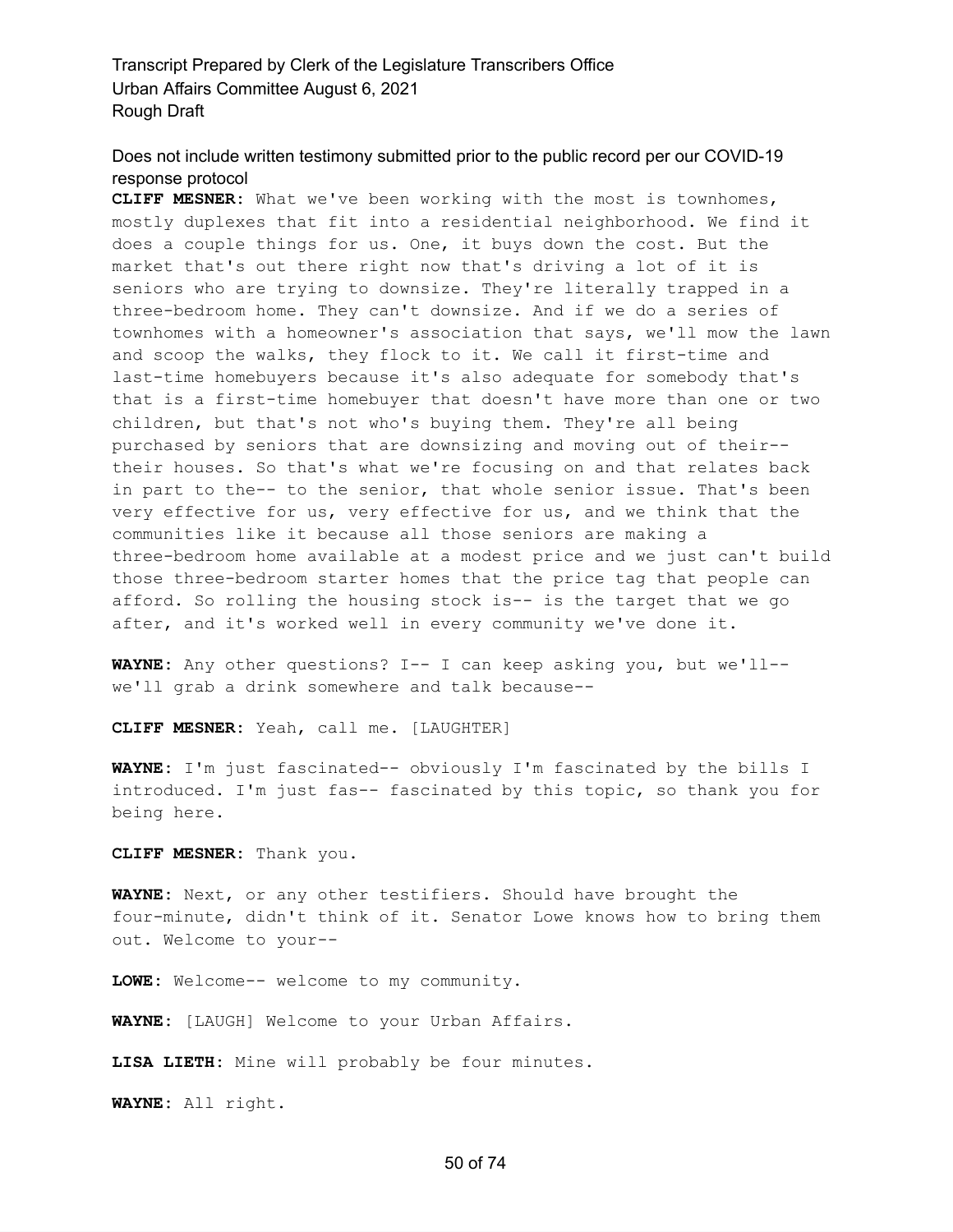Does not include written testimony submitted prior to the public record per our COVID-19 response protocol

**LISA LIETH:** My name is Lisa Lieth, spelled L-i-s-a L-i-e-t-h. I am the case manager at the Kearney Salvation Army and I am a member of the Kearney Housing Task Force. This group was formed at the-- as a response to the pandemic early in 2020. We consist of representatives from 30 different agencies, nonprofits and churches.

**WAYNE:** [PHONE RINGS] That was a quick four minutes.

**LISA LIETH:** Does that mean I win? [LAUGHTER] OK, maybe I'll go on.

**WAYNE:** It's somebody's-- who got up's phone.

**LISA LIETH:** So-- OK.

**WAYNE:** Just say hello and see what happens. [LAUGHTER] Go ahead. Sorry.

**LISA LIETH:** No, you're fine. And so this group, this housing task force, we have several folks here that are hoping to give you a fair assessment of what our housing situation in Kearney is. It's tough. It is hard to find a place to live, regardless of your income level. However, as case manager for the Salvation Army, I'm here to speak for the folks who fall into the lower income cat-- category, as most of my clients do. Our first response to folks who are homeless is to refer them to Crossroads, which is our local shelter; therefore, the ones that we actually put up in a hotel are unable to stay in the shelter, either because it's full or because they didn't qualify. Additionally, Salvation Army-Kearney guidelines allow us to help folks only in an emergency situation once a year for a maximum of three times in a lifetime. So we are-- there-- there are limited repeat customers. So on these numbers I give you, I want you to keep that in mind. In the last 18 months, we've provided \$20,508 in rental assistance, \$24,041 in utility assistance, \$6,539 in hotel rooms. We are only authorized to pay for a day or two in a hotel and we have negotiated rates, so that number is conservative. In 2020 we distributed 3,100 farmer-to-family food boxes and we have also helped with our regular pantry guest vouchers and clothing vouchers. In 2020 we served 5,118 clients, which is a lot compared to our population. Some of these numbers may seem like they don't fall into the rental category, but with rents so high, it make-- can make it hard to cover all the rest of the bills. Now I'm sure, and I know from today, that you guys hear lots and lots of statistics in your position. But in my position, I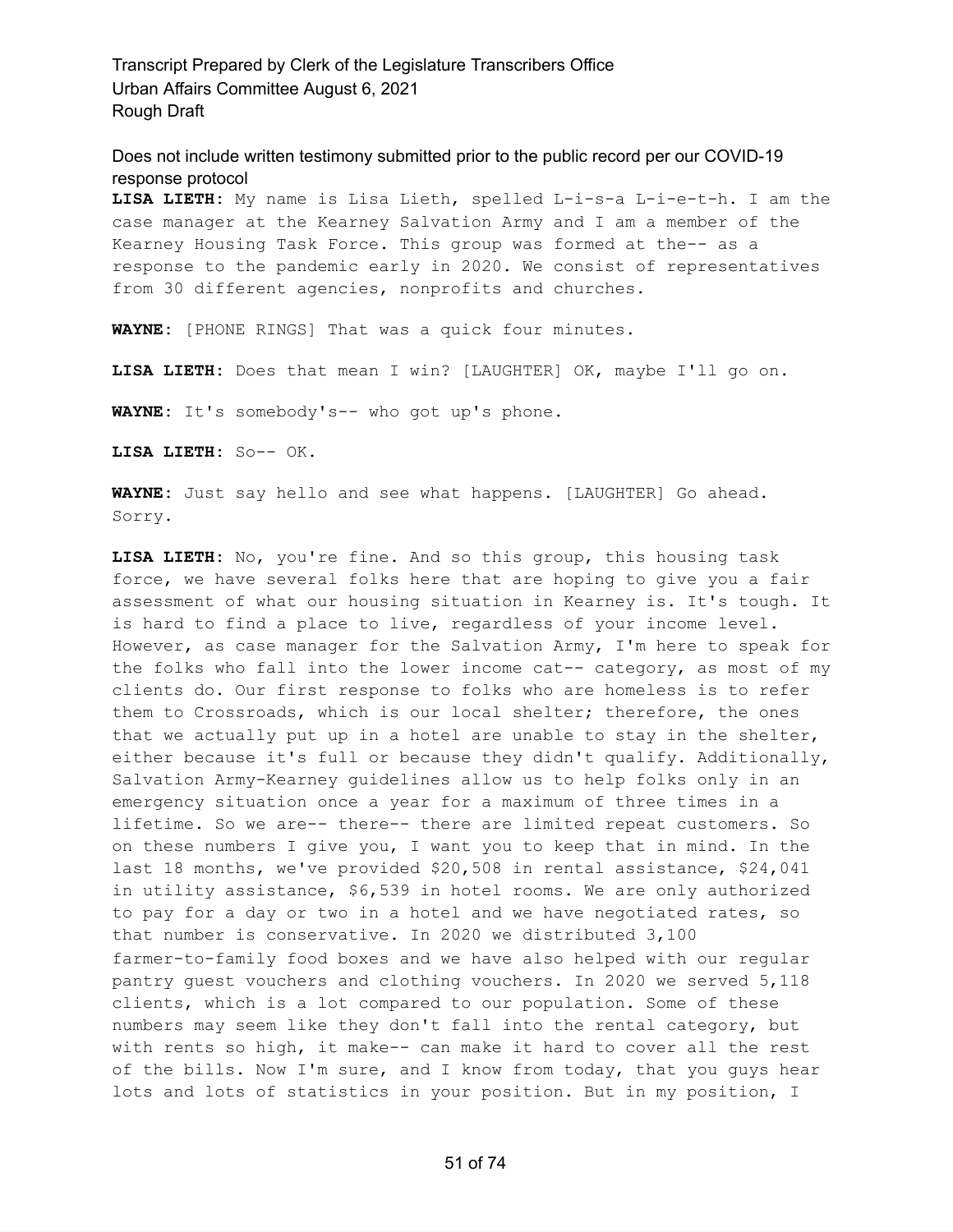#### Does not include written testimony submitted prior to the public record per our COVID-19 response protocol

look into the eyes of the folks that need the help. I could tell you a hundred stories, everything from the young mom leaving a domestic violence situation with her three kids to a couple sleeping in the car because one of them lost their job to the senior who decided they had to pay for their medicine-- chose to pay for their medicine and couldn't then pay their rent, folks that have COVID, folks who had COVID and are still trying to recover six months later, under- unemployed people, underemployed people, veterans. I had a little widow that came in last month. Her husband died three weeks before. Her income was suddenly cut in half and she didn't know how in the world she was going to pay the rent. There are also those who have maybe used some poor judgment and ended up in jail or-- or are in recovery or just getting out of a halfway house, but those folks need places to live, too, and that is the thing. The one thing that all the people that I just talked about and thousands more have in common is that they need an affordable place to live. As of this last Wednesday, we did-- did a quick vote phone-- phone survey of the local apartments and we found less than ten available apartments; and some of them, as you've heard today, have a wait list of two to three years. The task force that I mentioned earlier, we met weekly for a year or so and more recently moved to a biweekly meeting. It's been amazing to work with those folks, and on the back side of the-- of the sheet I gave you, it says all the different organizations that are in that group. There are movers and shakers and we streamlined. We got rid of duplicating procedures. We created new online ways to collect information, and we have helped a lot of people. The one limiting factor that we have is the lack of affordable housing. I hope you can help with that. That's it. I told you I would be short.

**WAYNE:** I-- I hope we can too. Any quest--

**LISA LIETH:** I don't have solutions. I'm just here to speak for the folks that need it.

**WAYNE:** I understand. I appreciate that. Any questions from the committee? Seeing none, thank you for coming today.

**LISA LIETH:** OK.

**WAYNE:** Any other testifiers on LR131? Going once, going twice. Closing? Senator Hansen waives closing-- waives closing, not "clothing," for the transcribers. And next, we will open on your own,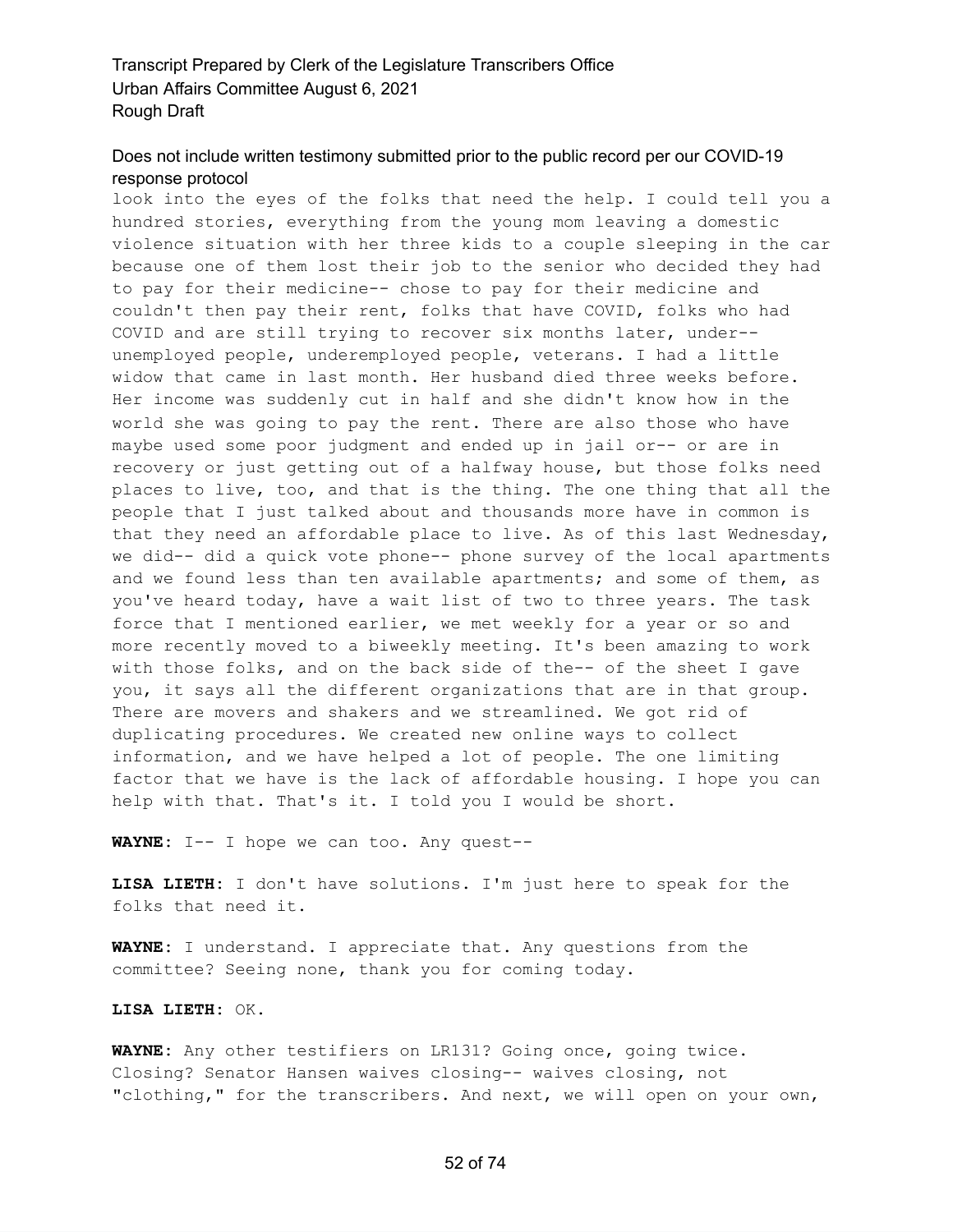Does not include written testimony submitted prior to the public record per our COVID-19 response protocol

Senator Lowe. Wait, we got letters for the record: Colby Coash, Nebraska Association of School Boards Association; Jamie Berglund, Spark CDI; Kasey Ogle, Collective Impact of Lincoln; Shannon Harner, Nebraska Investment Trust Fund and-- and what?

**\_\_\_\_\_\_\_\_\_\_\_\_\_\_\_\_\_:** Investment Finance Authority.

**WAYNE:** --Investment Finance Authority, not Trust Fund-- sorry. That closes the hearing on that. Next we'll open up on LR2-- LR211, Senator Lowe.

LOWE: Thank you, Chairman Wayne and the rest of the members of the--

**\_\_\_\_\_\_\_\_\_\_\_\_\_\_\_\_\_:** They're all the rest.

**WAYNE:** [LAUGH] You want to take-- you want to take a restroom break or just go ahead?

**LOWE:** Would you like to take a restroom break? The-- these people have been here for three hours now, so maybe we ought to just keep on going.

**WAYNE:** I'm OK with keeping on going.

**LOWE:** All right.

**WAYNE:** All right. Sorry, Senator Lowe. Continue.

**LOWE:** Oh, that's fine. I'm just trying to find everybody. My name is John Lowe and I represent the-- the 37th District. That's J-o-h-n L-o-w-e. I want to welcome you all to Kearney, or, those that live in Kearney, welcome. And welcome to UNK, which also is in my district. As you see, at UNK, they're going through a lot of remodeling, so parking might have been at a little premium out there. And now on to LR211. LR211 opens the discussion in regard to the idea of permanent Nebraska State Construction Codes Advisory Committee. Remember, this is an LR, this is not a bill, so this is just discussion. This concept that has been circling around here for Nebraska for over a decade, some very good conversations occurred regarding this idea back when Senator McGill chaired this committee. Nebraska is now in the top five states as updated codes, which means 45 other states are able to build their houses for less than Nebraska because of our updated codes. I hope that today's hearing will allow us to build off of those previous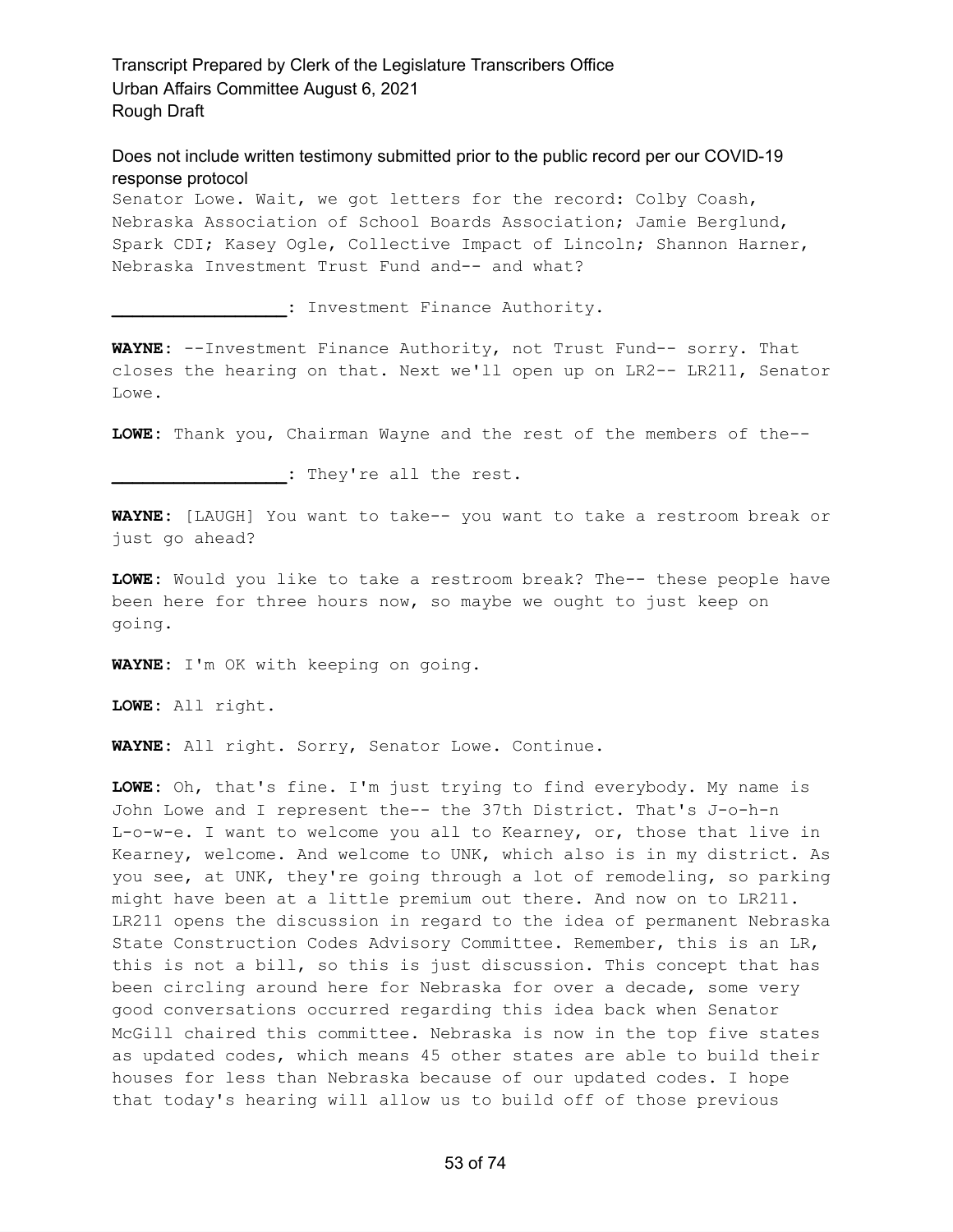# Does not include written testimony submitted prior to the public record per our COVID-19 response protocol

conversations that we've had in the past. I would like to mention two states who have taken on this concept. One is North Dakota and the other is Utah. We believe some of the people who are out there can get a little more into how those states operate with this kind of committee. I have a longer intro to this, but I see there are a lot of people here still wanting to speak. I brought this because last year, during COVID, we look at our committee up here, or used to be up here, [LAUGHTER] and we are seven members. We have one with pretty in-depth construction knowledge, myself, who knows enough to get himself in trouble, and then a couple other lawyers and-- and a-- a businesswoman and a retired grandmother and John Arch, [LAUGHTER] not to single you out or anything. Our knowledge of construction and what needs to be done is limited. The person that probably knows the most about it is Trevor Fitzgerald, our legal counsel, because he knows the statutes and is required to read all the codes that are-- are brought up to us. But we are just a seven-member committee with limited knowledge, and I think maybe we need some help. And this year, during COVID, our testimony was very slim. We didn't have many people show up to try to help us out to gain our knowledge into passing these codes, and it always worried me. So every time we pass one of the new updates on the codes, it raises the cost of building a building, a house. And we're looking for affordable housing, but yet we willingly raise that cost of that house every time we update. And is the house any safer with the new code than it was the previous year when we were using maybe a three-year updated code? Maybe a little more safer, but is it that much safer so you price somebody out of a house? So that is my opening and now I open it up for discussion, and I will take any questions from either Senator Wayne or Senator Arch.

**WAYNE:** Any questions, Senator Arch?

**ARCH:** No, not at this time. Thank you.

**WAYNE:** I-- I don't-- I don't either. So this is why we transcribe them, though. Actually, it's used against us later in the-- in the legislative process, just so--

**LOWE:** Especially me.

**WAYNE:** [LAUGH] So next we'll start off with testimony, first come, first serve. Come on up. Welcome back to your Urban Affairs Committee.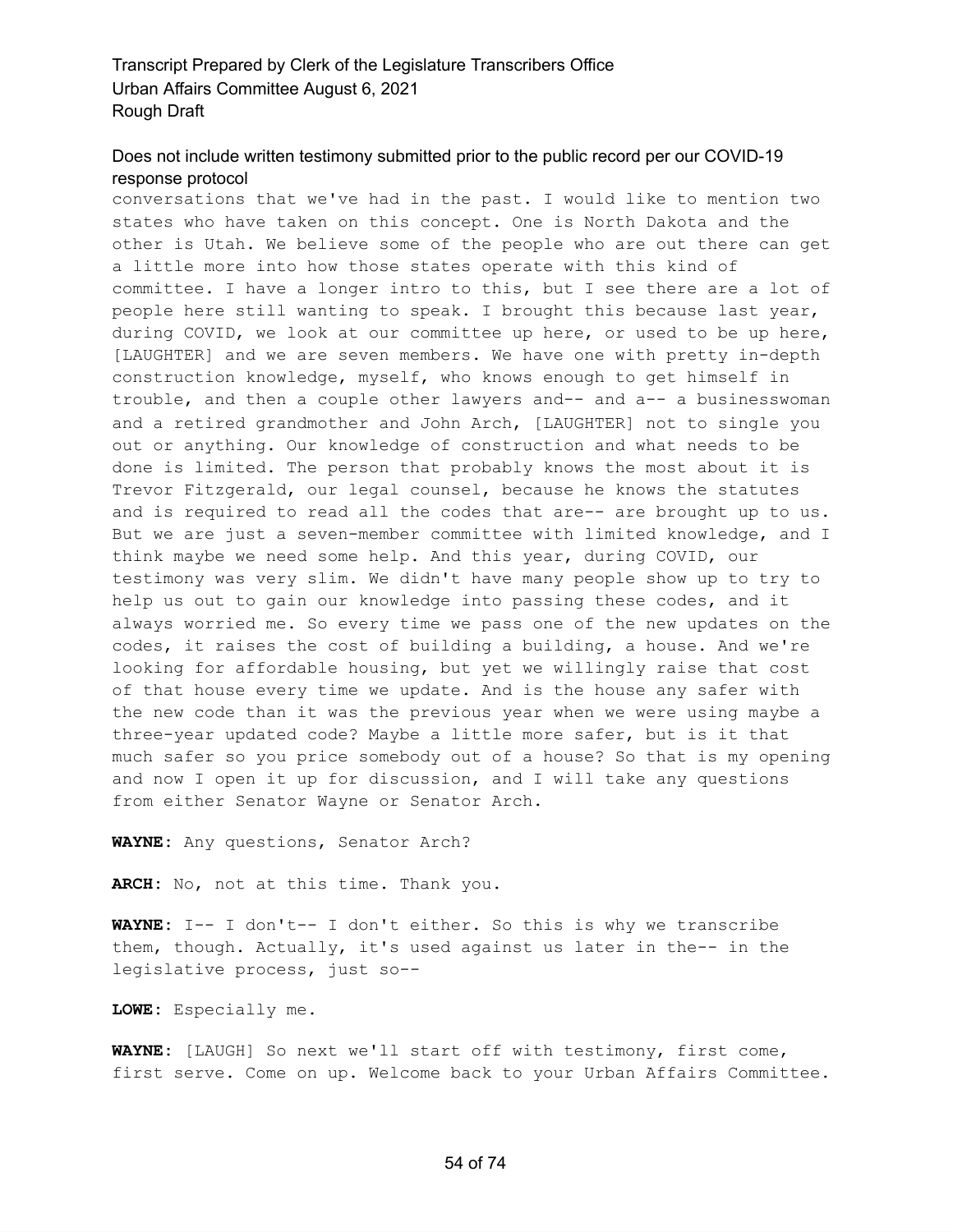# Does not include written testimony submitted prior to the public record per our COVID-19 response protocol

**STEVE NORDHUES:** Yes. Name is Steve Nordhues, S-t-e-v-e N-o-r-d-h-u-e-s. Thank you, Senators, for having this. And, Mr. Lowe, thank you very much, because you're right, this has been needed for a very long time. Since I started as a building official in my jurisdiction, I've been involved with every code adoption that I could because I felt there were things to offer that sometimes the code I didn't agree with. And I-- I tend to try to make it easier for the builders, for all the contractors. The code can be pretty daunting when you're looking at it and I just think that, as Mr. Lowe referred to, that there are times that the code isn't necessarily thinking about the affordability of homes. And we have-- we have aspects of- of homes now that have changed so much in-- in the time that I been involved in the construction industry, I used to be a builder. My dad was a builder. I was former president of our local home builders association in Norfolk, Nebraska. And to see what's happened with housing over that amount of time, the basics haven't changed that much. I can take out my dad's old 1976 code book and the span charts for floor joists and ceiling joists, all that stuff are basically the same. They haven't changed very much. What has changed are some of the things that we're putting into our homes and-- and that includes the energy code and the electrical code. You can still get a per-- a basic HVAC system that's fairly efficient, that doesn't, you know, require you to break the bank when you put it in. But between-- of all the codes, the things that have affected it the most are probably electrical code and the energy code. And in some ways, that's good. You know, I-- I have always been an advocate of-- of a strong energy code. I think we do an exceptional job in our community. We have amended it down to a one-page document that every contractor, when they come in or start a project, everyone doing the inspections can look at the one sheet and go through that house and say, yep, the windows meet this element, the sidewalls, the foundations, it all meets, and it's a one-page document and there is no confusion to it. And it is-- it has been well received by-- by everybody in our community, by the-- the contractors. And since I'm doing out-- out there doing almost 100 percent of the energy, the insulation inspections, I appreciate it because I don't have a document that is for other ways of checking insulation. That is just-- you have to look at so many different things and it's not like the house you just did. It's different. With our code, it's all the same. And so I think there are things that we can do as code officials to make things easier and better for the contractors, but our input isn't asked for. It's really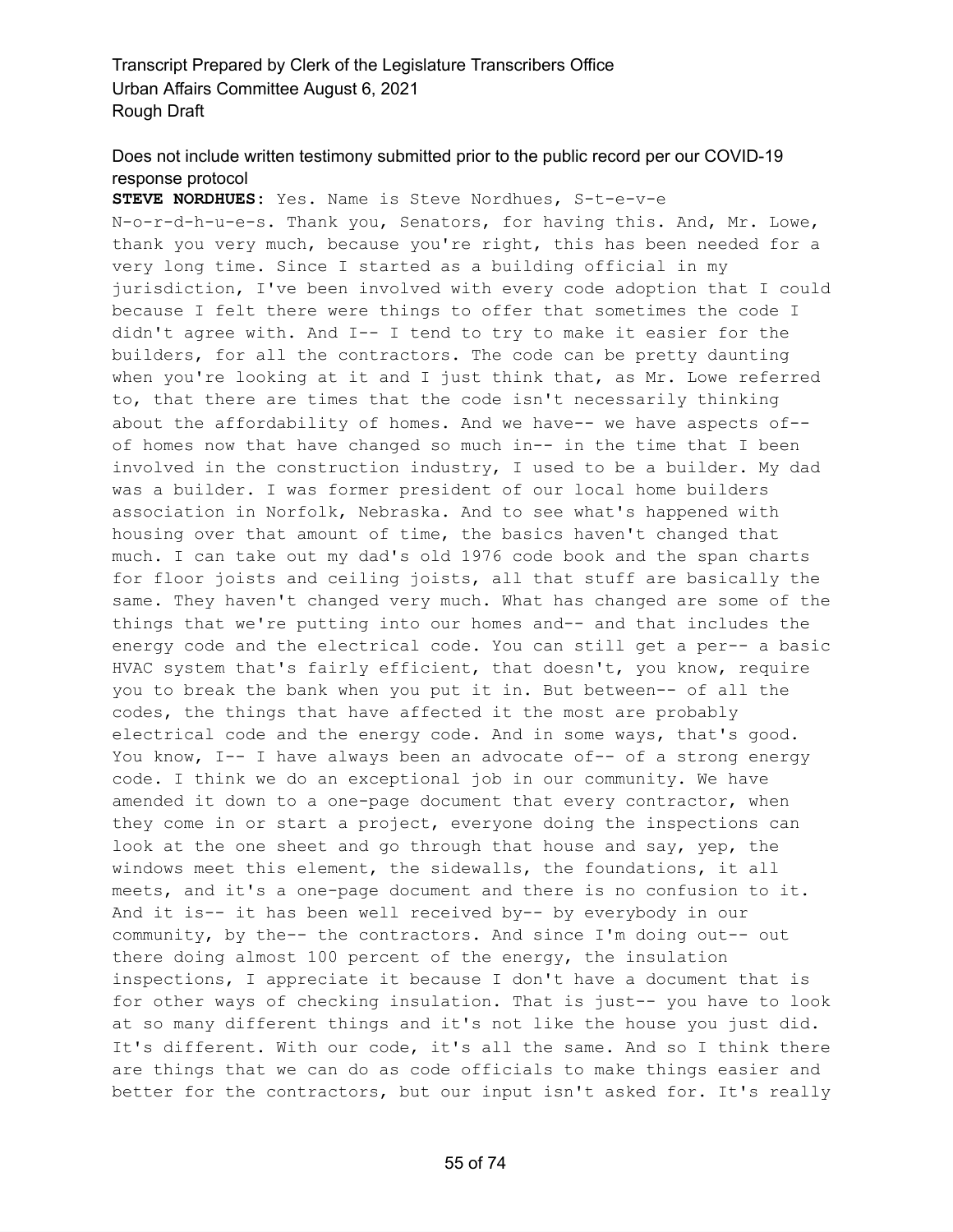#### Does not include written testimony submitted prior to the public record per our COVID-19 response protocol

never been asked for us to provide input for you guys to help you with some of this. And we've always been there as a resource, but we've never been utilized. I don't know of a code official in this state that wouldn't answer your questions and go into to way more detail than what you want on what you're asking if you asked. I mean, that's what we're there for. That's what we inherently do is we help our homes be better. And we-- we're just there to try and make everything safer and better, and so I think this is something that really needs to be done. I think it's-- it's past time for us to do this. I mean, we're-- we're-- we're behind what other states have done. North Dakota is doing this, Utah. I mean, there are so many states that have already done this, it's time for us to catch up and have a more comprehensive way of adopting codes in this state and allowing everybody that's out there in the field working to have some input on this. I'd like to see this commission be made up of-- of general contractors for both residential, commercial, plumbing, HVAC, and energy, and I think we need to have those folks involved and at the table talking this all over before these codes are being presented to you folks to have adopted by the state. Any questions?

**WAYNE:** Any questions from the committee? So generally-- I get what you're saying and I appreciate you being here. But generally our are different groups and--

**STEVE NORDHUES:** Yeah, some of them are now. Yep.

**WAYNE:** Most of them are. I'm trying to think of which one isn't, actually. So we leave it to the locals to write their own code, and that's how we try to leave it to-- and I'm just-- we're just talking so I'm trying to understand--

#### **STEVE NORDHUES:** Right.

**WAYNE:** --and I want to make sure people understand that when we adopt a state code, typically it's everything outside of a municipality because most municipalities have their own [INAUDIBLE] code and we encourage them to adopt a local code. Would you rather have it at the local level or would you rather have all the input and in statewide across?

**STEVE NORDHUES:** So what we have at-- at our ability locally is the ability to amend what the state has adopted. And so the state is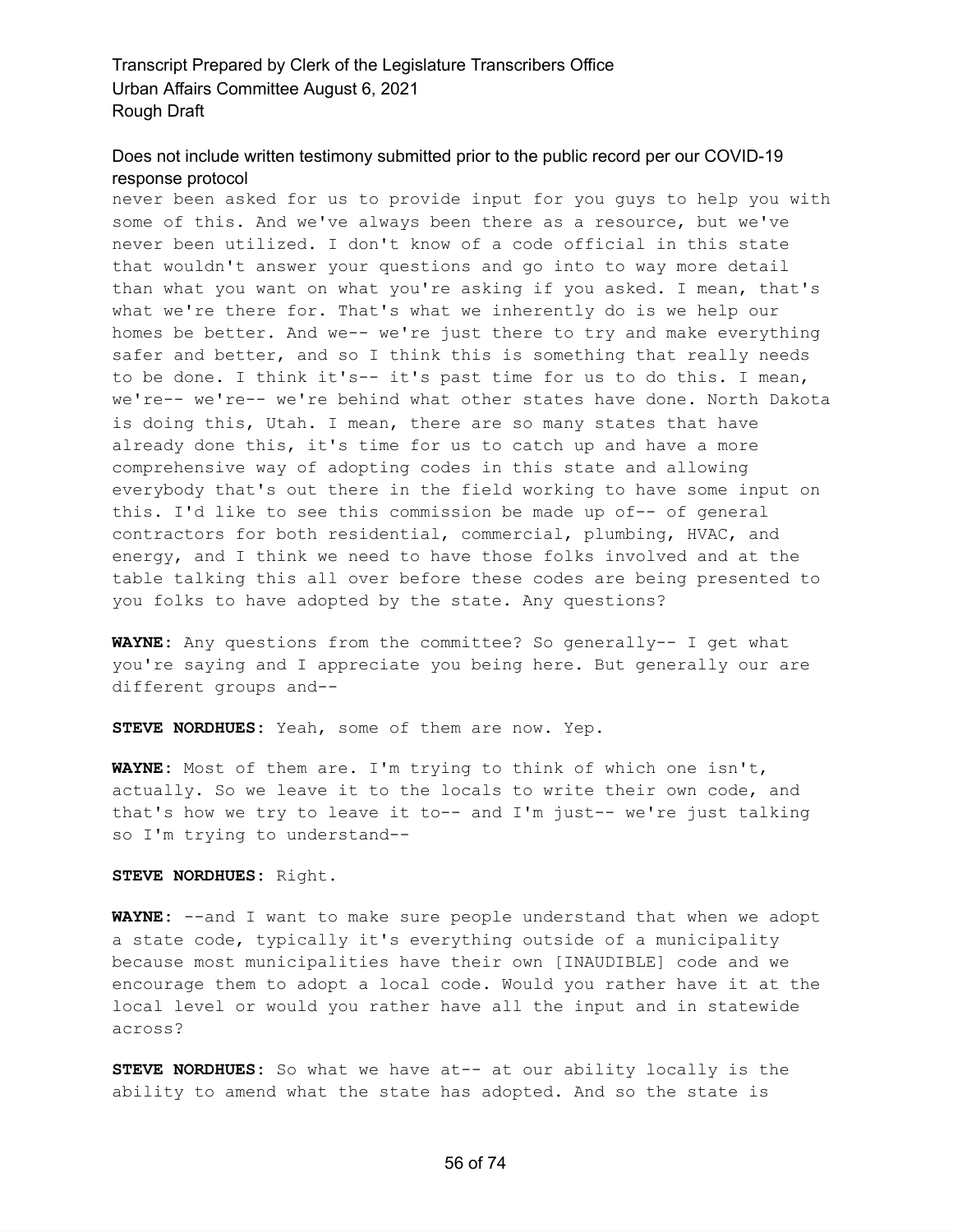# Does not include written testimony submitted prior to the public record per our COVID-19 response protocol

adopting the, you know, this last session, the-- the 2018 IRC, the 2018 IBC, so we have the ability to-- to amend that locally. Now the state does adopt-- or amend out the requirements for sprinkler systems. And thank you for doing that, because that-- that's a huge fight on every local level between parties that want to get together but it's going to be just-- it's going to be a huge fight, and so thank you very much for doing that. But when the state adopts a code, it is now a default code for the-- for the entire state. It never used to be up until just two years ago, and so that is helpful. But every jurisdiction does have the ability to amend what the state has adopted and that's what's happening. And we make very few adoption-- or amendments to it. We do amend out, for instance, the-- the need to put drywall on the underside of floor joists in the basement. There's a few of those things that we do to keep them-- the home more affordable at the time of new construction and then to take care of those things as that home is fini-- that basement is finished off, for example. Same way with the energy code, we don't require the basements to be insulated at the time of new construction; but when they do, our code requires them to insulate that at a much greater degree than what a REScheck program would. And so we-- we-- we make them-- a hou-- the home more affordable on the front end and then we make up for some of those differences afterwards.

**WAYNE:** So it sounds like it works for you, so I'm trying to figure out where-- where we can improve it, because I-- trust me, I get it. Omaha adopts their own code and outside of Omaha, I have to do a different code everywhere. So I get it. I get the frustration. I'm just-- if there's ways that we could do it, I don't know if the-- I'm still open to the idea of a-- of a committee. I'm just trying to figure out in the current process how we can make it better for you.

**STEVE NORDHUES:** I just think there's a lot of folks throughout the state that don't feel that they have input--

#### **WAYNE:** Right.

**STEVE NORDHUES:** --into the process at all, and I think this is one way to get input and buy-in from across the state, from contractors, whether they be general contractors, plumbing, HVAC. I think you get buy-in from everybody and you guys aren't getting all those phone calls saying, are you crazy, why would you-- why would you do this to us? And I think it's just-- it-- it's going to be more inclusive and I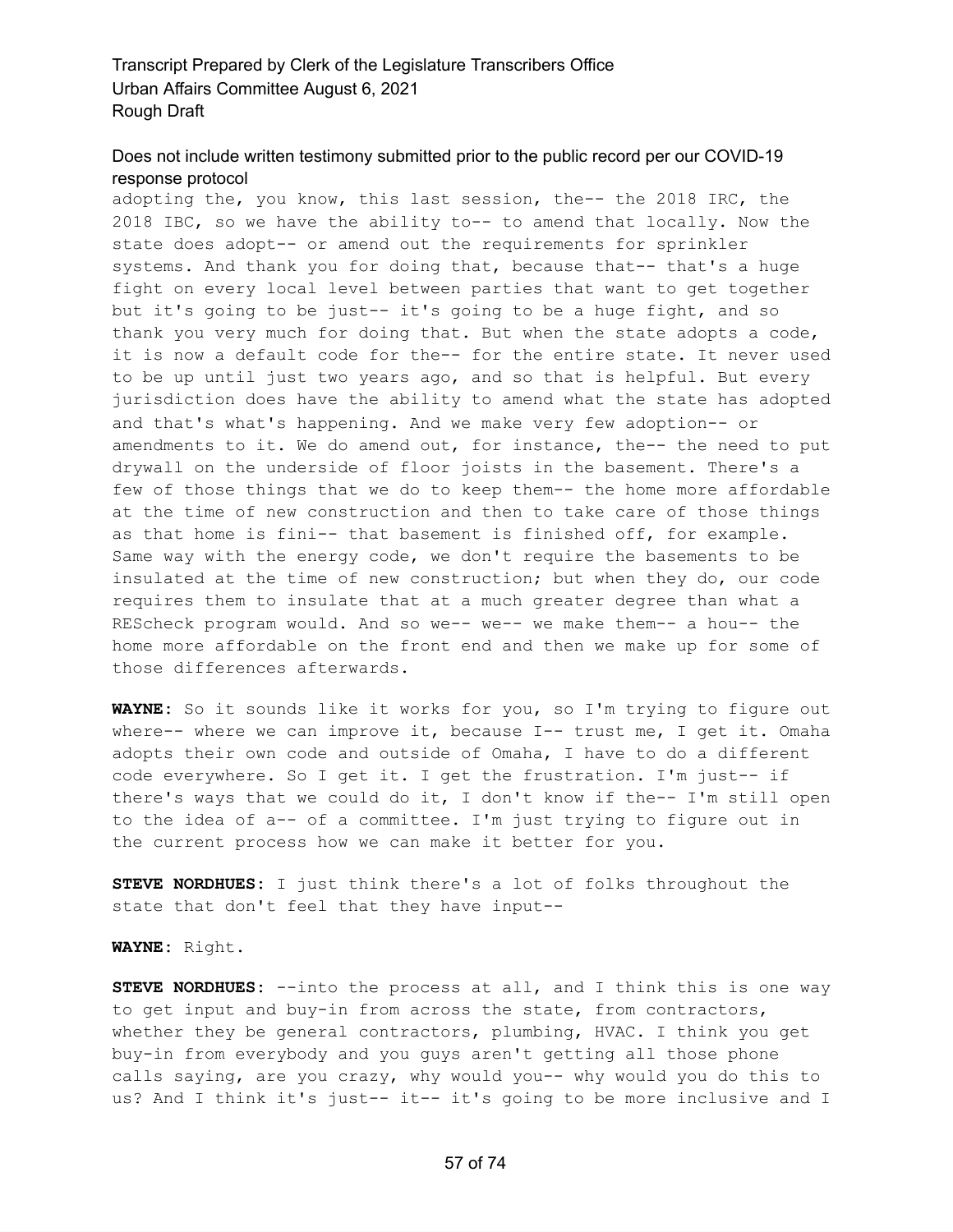Does not include written testimony submitted prior to the public record per our COVID-19 response protocol

think it's going to-- to-- to make it more acceptable to all the contractors and building officials throughout the state once it's done.

**WAYNE:** Since I kind of introduced a bill to do it, I'm just going to tell you the reason-- the start of the bill, for people who are here, or at least on a couple of the bills, was we had that massive hailstorm four years ago, five years ago, and insurance thought- wouldn't-- wouldn't redo people's roofs outside of the city because there wasn't a default code and they were arguing about standards. That was the genesis of some of these issues is outside of the city, counties didn't really have codes. And if a plumb-- contractor came in and didn't put the sewer in right, what-- how do you sue and what's the standard you sue under--

**STEVE NORDHUES:** Right.

**WAYNE:** --is a huge problem. So I'm open to more input and I will make sure I-- we reach out to more people, and I appreciate that.

**STEVE NORDHUES:** And-- and what opened my eyes to it was a number of years ago I had someone that wanted to be a contractor in our community. And he came in and said, so what do I need to know to be a contractor here? And I said, well, you know, there's paperwork that you got to fill out. And I said, you know, every project is pretty much the same, you're going to start with your footings and work up from there. And his question is, what are footings?

**WAYNE:** That's a problem.

**STEVE NORDHUES:** And that's a problem. And-- and yet, even with that comment, I didn't have a way to say, nah, you can't be a contractor here.

**WAYNE:** Right.

**STEVE NORDHUES:** And so-- al-- although I did say, I don't think this is a good place for you to be, you know. And so, you know, there's just-- just those things out there and--

**WAYNE:** I understand.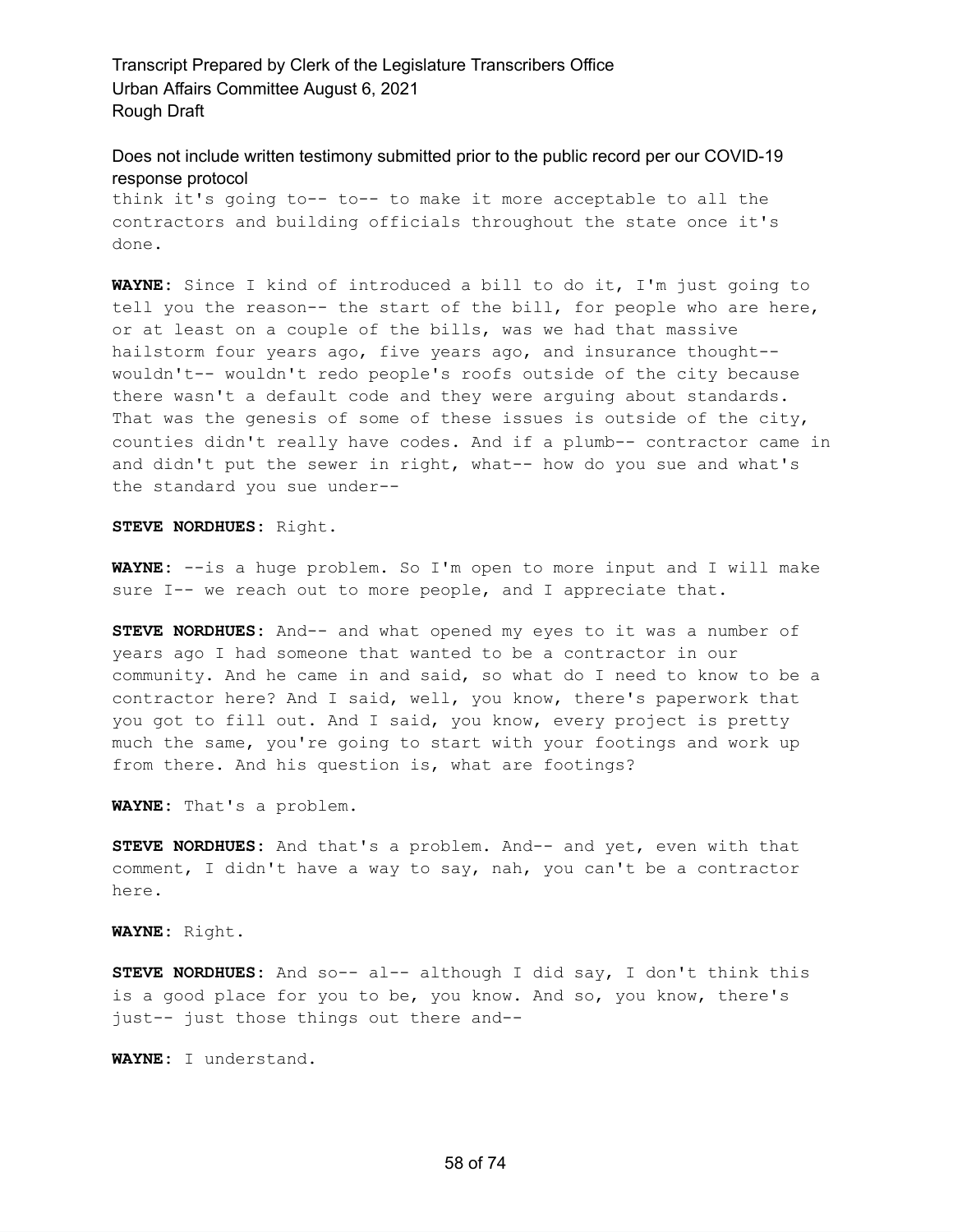Does not include written testimony submitted prior to the public record per our COVID-19 response protocol **STEVE NORDHUES:** --and I think it's time for us all to be-- in this trade to be more professional and to have-- maybe to have more input into the process.

**WAYNE:** I agree. I agree. I totally agree with that. Especially in January, in the middle of winter, hearings come up, you may only have seven days to figure out a response. We could-- we could do better.

**STEVE NORDHUES:** Yeah, and wouldn't it be great to have, you know, 10 to 15 experts there helping advise you? And I-- I look at contractors as experts. There's some of those contractors that know a whole lot more than I do. I've been in this since my dad handed me a broom when I was 12 years old. I've been doing this my whole life, so basically 50 years. And so-- but I don't know it all and no one in this room knows everything there is to know about the construction industry. But if we get everybody together at a table, we can all hash it out, and so when we leave, everybody's at least got some inkling of what everybody else is trying to get to.

**WAYNE:** Well, I appreciate it. Any questions? Senator Arch.

**ARCH:** Yes. This is my first exposure to this concept on-- on the Urban Affairs. But there is something similar that happens on the Health and Human Services Committee. It's called the 407 process. And Senator Wesely's sitting out here in the-- in the audience. He knows it well. It was under his direction, but it-- it was this-- it was this issue of things were coming to the HHS Committee that were extremely technical and the Legislature was being asked to rule in particular on-- on scope of-- of practice for various providers in healthcare. And-- and an-- and an outside advising group was created to do exactly that, to help the Legislature, because it became-- the decisions became political. The decisions were-- were-- without that technical knowledge, were-- were less than the best.

#### **STEVE NORDHUES:** Yeah.

**ARCH:** And so there is-- there is something similar on the health and human services side, and maybe something like that could be looked at for something like this as well.

**STEVE NORDHUES:** Yeah. And-- and, you know, with this just be an exploratory thing, I think it's-- I think it's a great idea to-- to at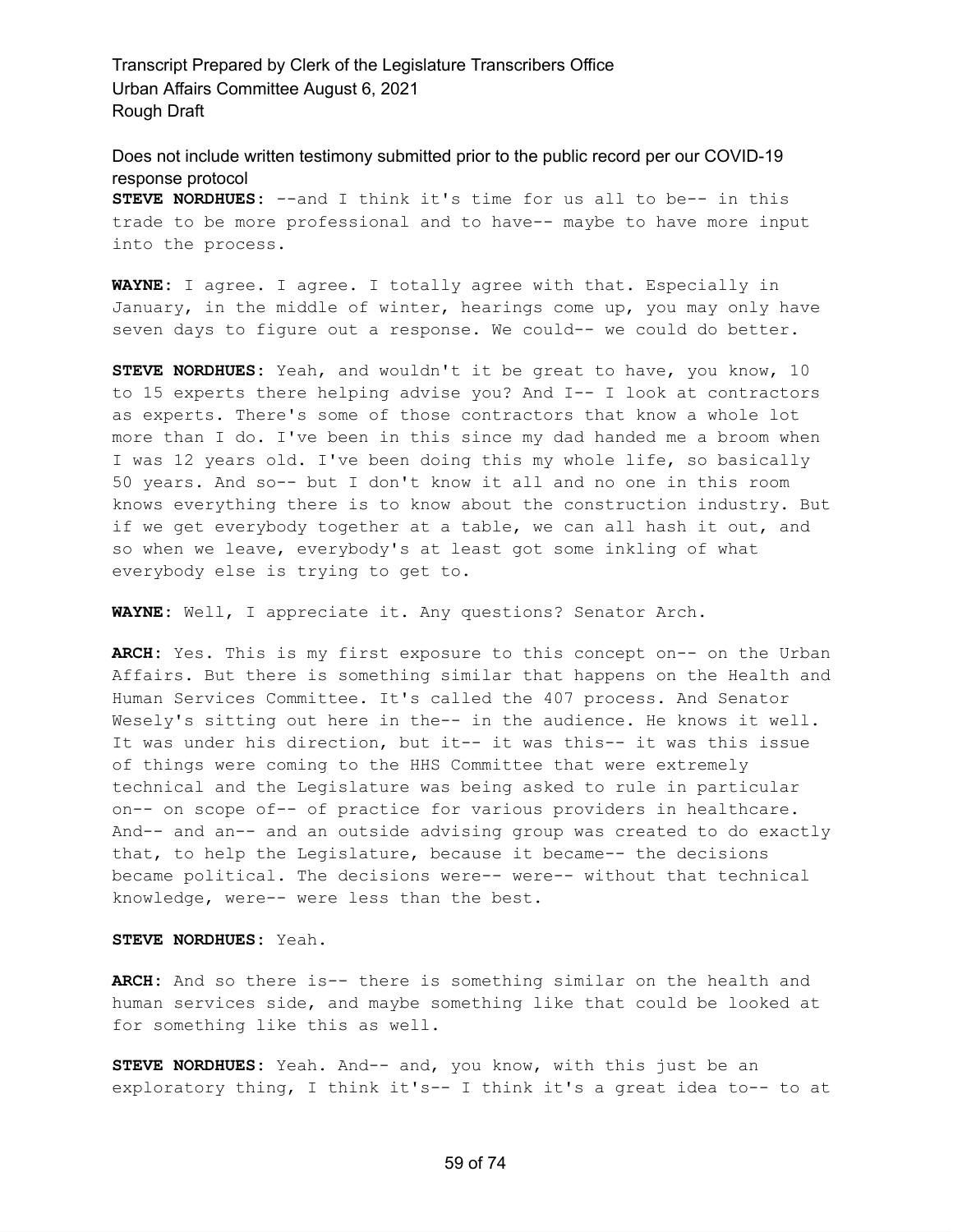Does not include written testimony submitted prior to the public record per our COVID-19 response protocol

least go that far with it and-- and see what we can make happen here. And maybe it ends up we can't all get on the same page, but let's give it some effort and see what we can get done.

**WAYNE:** Any other questions from the committee? Seeing none, thank you for being here.

**STEVE NORDHUES:** You bet. Thank you.

**WAYNE:** Next testifier. Welcome to your Urban Affairs Committee.

**DON WISNIESKI:** Hello, folks. My name is Don Wisnieski, D-o-n W-i-s-n-i-e-s-k-i. I'm a general contractor out of Norfolk. I work under this guy you just heard from. He's not as easy it is to work under, OK? Don't let him fool you. [LAUGHTER] I'll pay for that later on the jobsite, I'm sure, somewhere. I am a general contractor out of Norfolk. I'm also the state-- the Nebraska State Home Builders Association president. I've been very involved with it on a local level, a state level, and a national level as well. I just want to go on record saying that the State Home Builders Association is excited about this potential process; and if the process can get put together, we definitely want to be at the table helping figure out where-- where or what it's going to look like. And that's simply my testimony. We are excited about it. We want to be part of it, so hopefully it goes the direction we want it to. So Steve hit on most of the stuff, so I'm not going to repeat any of it. So if there's any questions, I'll answer them.

**WAYNE:** Any questions from the committee? Seeing none, thank you for being here.

**DON WISNIESKI:** Thank you. Have a good day, guys.

**WAYNE:** If he gives you an extra inspection, let me know.

**WAYNE:** It'll cost me. [LAUGHTER]

**RICHARD HAUFFE:** Good afternoon, Senator Wayne--

**WAYNE:** Welcome.

**RICHARD HAUFFE:** --and Senators. Thank you so much for this opportunity to address you on this concept. What Steve Nordhues did not tell you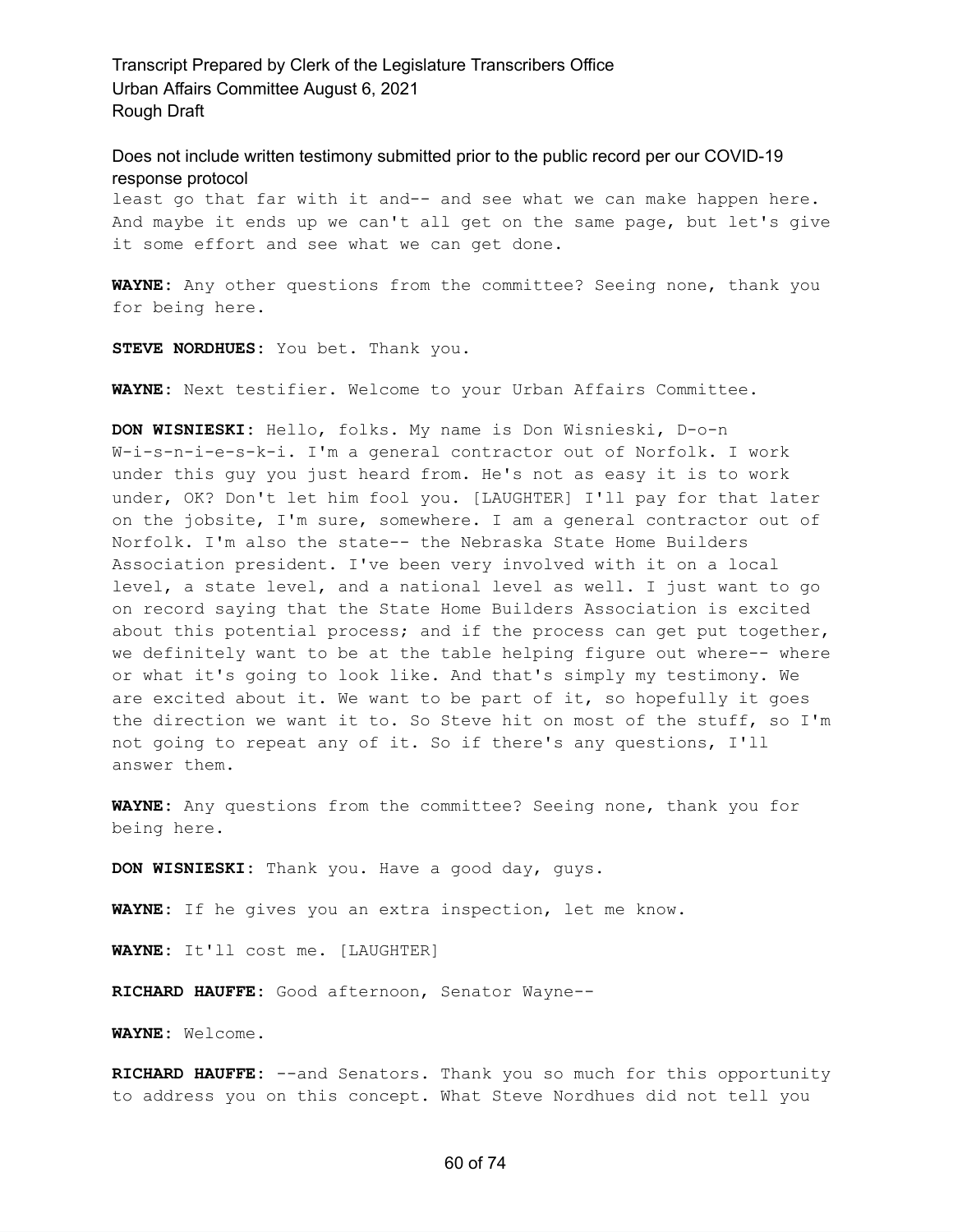# Does not include written testimony submitted prior to the public record per our COVID-19 response protocol

about his son, who is contemplating going into construction, is that he instead went into dentistry. So I am just going to just run through this handout just to kind of go over some of the major points. I think what would probably serve this best is to appoint some kind of exploratory committee that would look into this, because there's a lot of questions for something like this to work start-- you know, including would something like this work, is it a good fit for Nebraska? And down the bottom, first page, who should be represented on the board? What's the maximum number and how many is too many? What defines the various stakeholders? And if they represent Lincoln, Omaha and greater Nebraska, should all construction codes be placed under one state code-- construction code advisory board? What is the funding source for a permanent board? Should it be assigned to a particular state agency, as it is in other states, or can it be a creation of the State Legislature similar to-- I believe it's the state child support committee. Is that correct? How many hearings should be held during the consideration of the next state building codes update? What's a good fit for bene-- that would benefit everybody in Nebraska, or should it be tabled for another time and give it-- but I think it deserves some close examination. Just briefly, the International Code Council, which is who I represent-- I'm-- I'm a resident of Sioux Falls, South Dakota, but Nebraska and Iowa, the Dakotas, Minnesota, and Wyoming are in my territory. I just recently got Wyoming and I enjoy Wyoming. But there's-- these states use the international codes. The international codes are-- are used in all 50 states. The-- what makes the international codes distinctive is the governmental consensus process. So we take our 15 codebooks and there's everything from performance code to zoning code out-- you know, personal disposal code to the-- the granddaddies, the building code and the residential code. But we-- every three years we update these codes. We divide- essentially divide them in half into different subject groups with subject matter experts assigned to committee action or act-- code action committees. And they break it all down. They go through everything, review it: Does something need to be changed? Did this work. That doesn't work. They get input in this first year, and there's two hearings for each half. And for the first hearing, they invite everybody under the sun to come testify. The public is welcome to come. Everything that is-- all the testimony is live streamed and recorded for review later on, and they come up with a series of amendments. They're voted on, and we have an online voting system in which anybody that's an ICC member can vote on the amendments, and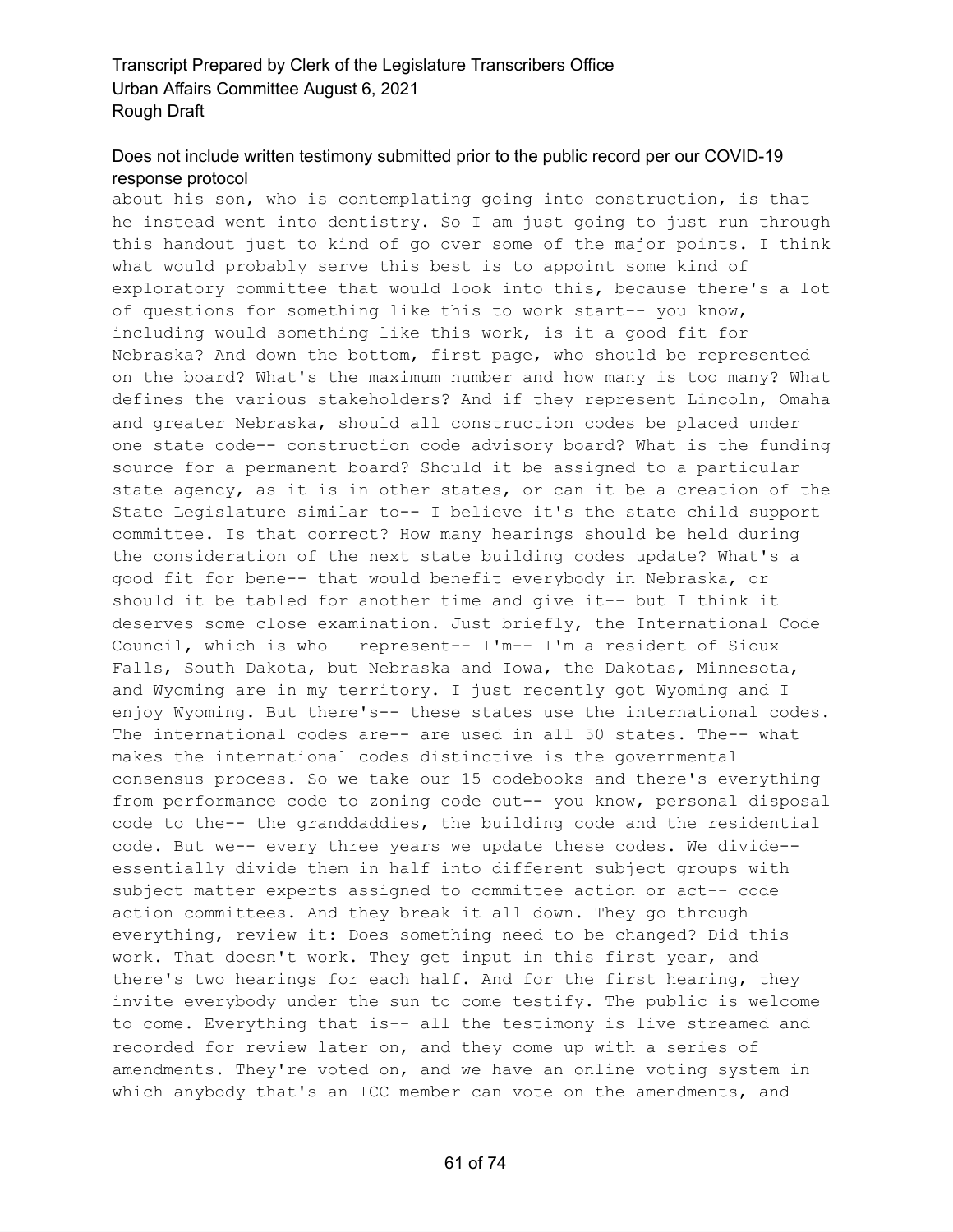#### Does not include written testimony submitted prior to the public record per our COVID-19 response protocol

then it goes forward to the second round. Now the first round is in spring. The second round, which is coming up, we call it group A. There's group A and group B codes, OK? We divide them in two. But group A is going to be voted on with the final comment hearing in Pittsburgh, and of course that will be live streamed and held in late September. And then after that, all the members who are online can vote. Now, in this last go-around, the members, it's the governmental members and they're the people, like the officers here from the Nebraska Code Officials Association, are the ones who get to vote. They-- they tell what it's going to be before it goes out the door for publication, and that's because it's important to have that local input. OK, when the books are published and they come to Trevor, who is required to read everything--

**WAYNE:** No, he actually enjoys reading them. [LAUGHTER]

**RICHARD HAUFFE:** You need a life, Trevor, [LAUGHTER]--

**TREVOR FITZGERALD:** That's on the record.

**RICHARD HAUFFE:** That's what my wife tells me. But, you know, when they come to Trevor, they're really-- they-- they're really meant to go out and be disbursed and some-- they actually do find their way out into a lot of different hands, the different stakeholders that are involved. And then you get your input and it goes-- it could-- you know, you find somebody to be the sponsor of the bill and-- and it goes to the floor. In these other states-- I'll take North Dakota as an example. They have it divided. You could see the list of people that are on the committee, but they have two building officials, somebody from the state fire marshal, electrical boards, Society of Professional Engineers, mechanical contractors, AIA, builders, general contractors, and then there's reps there from the Department of Commerce. That is the agency that is in charge of conducting these meetings. And I've got listed there the codes that they use. North Dakota also used the Uniform Plumbing Code. Utah has a more layered system. And if you go to the following page, you'll see all the different subcommittees that go underneath the one large committee, and they're you've-- I-- I've put in the names of people so you have an idea of who is selected to- or appointed to be part of that particular committee. So the subcommittees report to the main committee; the main committee reports to the legislature. OK. So I also included in your handout a letter from the state building official for the state of Utah. He's also on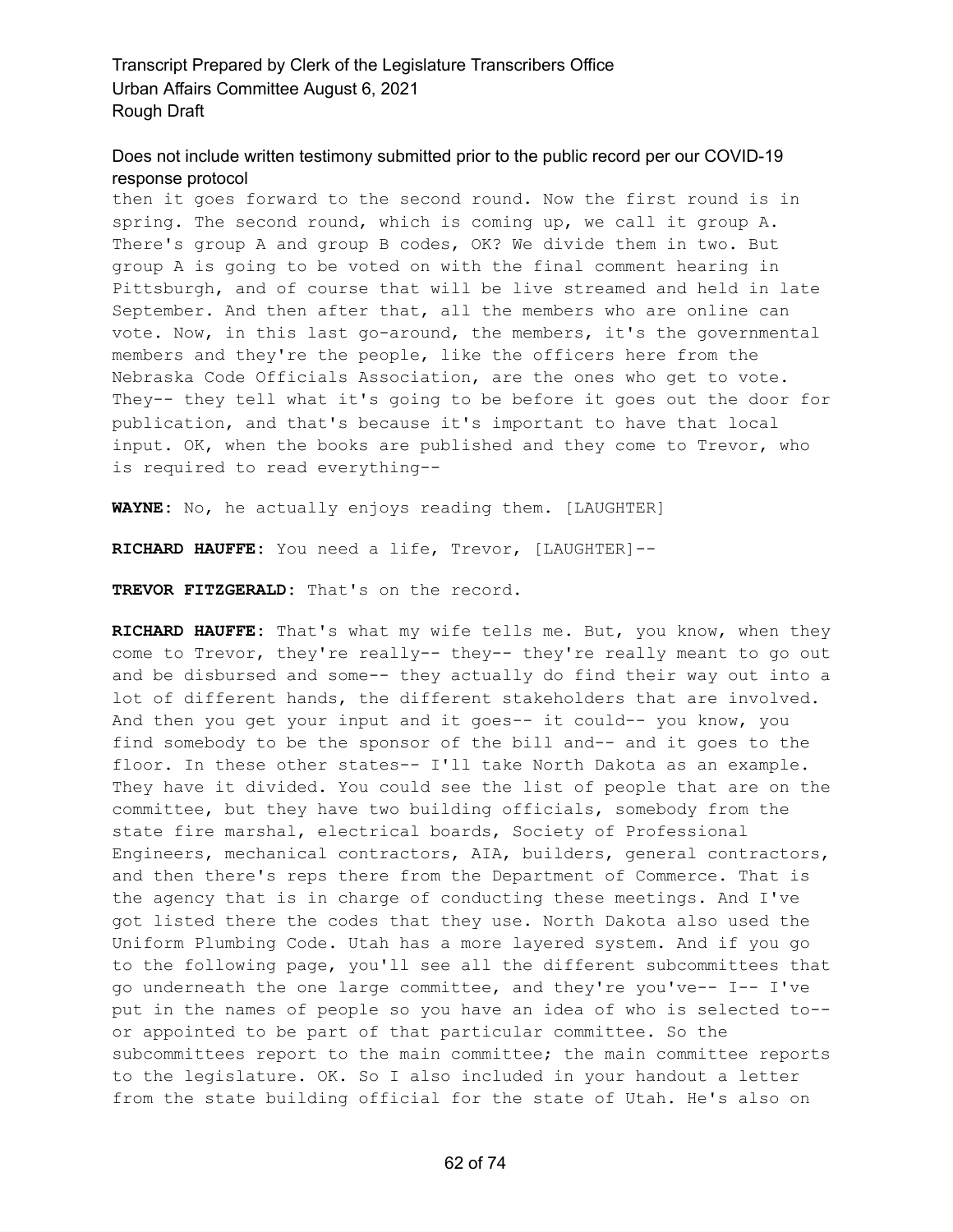#### Does not include written testimony submitted prior to the public record per our COVID-19 response protocol

the International Code Council Board of Directors. His name is Tom Peterson. And he gives you a description of how this is worked. The second letter, last two pages of my handout, are from Bruce Taralson. He's the city building official for the city of Fargo, North Dakota, and he describes here how this works and how that it-- it's-- it is a success. The-- his last paragraph in his letter, I think, is really key. That system has worked very well for the interests of North Dakota's built environment. There's been attempts in the legislature to go back to the old legislative model and they just get roundly defeated in the last session. The primary factors were the insurance and the banking industries, their lobbies. So I-- I think this is- you know, that this engages a lot of people. I think it's-- it's good for whatever evolves into legislation and gives-- certainly gives you opportunities to be a liaison or-- or get involved in that-- in that process. That is the end. Any questions for me?

**TREVOR FITZGERALD:** Any questions from the committee? Seeing none--

**RICHARD HAUFFE:** More than you wanted to know,

**TREVOR FITZGERALD:** --thank you. No, it's good that-- I appreciate this. This is actually really helpful. Thank you.

**RICHARD HAUFFE:** Thank you.

**TREVOR FITZGERALD:** Next testifier. Welcome to your Urban Affairs Committee.

**BRIAN ROGERS:** Thank you. Good afternoon, members of the Urban Affairs Committee. My name is Brian Rogers, B-r-i-a-n R-o-g-e-r-s, and I am vice president of field services for the International Association of Plumbing and Mechanical Officials, otherwise known as IAPMO. Today I'm here to discuss the idea of forming a code review committee to determine updates to the state building codes, which include the Uniform Plumbing Code, by IAPMO. Now I am a 30-year licensed plumber. I have-- carry a master license in the state of Iowa, a master HVAC license holder, master mechanical hydronics and refrigeration, so I have spent many years in the field turning the wrenches and working with the plumbing and mechanical codes in the state of Iowa. Currently I cover Iowa, Kansas, Nebraska, and Missouri and work with state and local jurisdictions across that region to help them develop plumbing and mechanical codes, along with swimming pool, hot tub codes,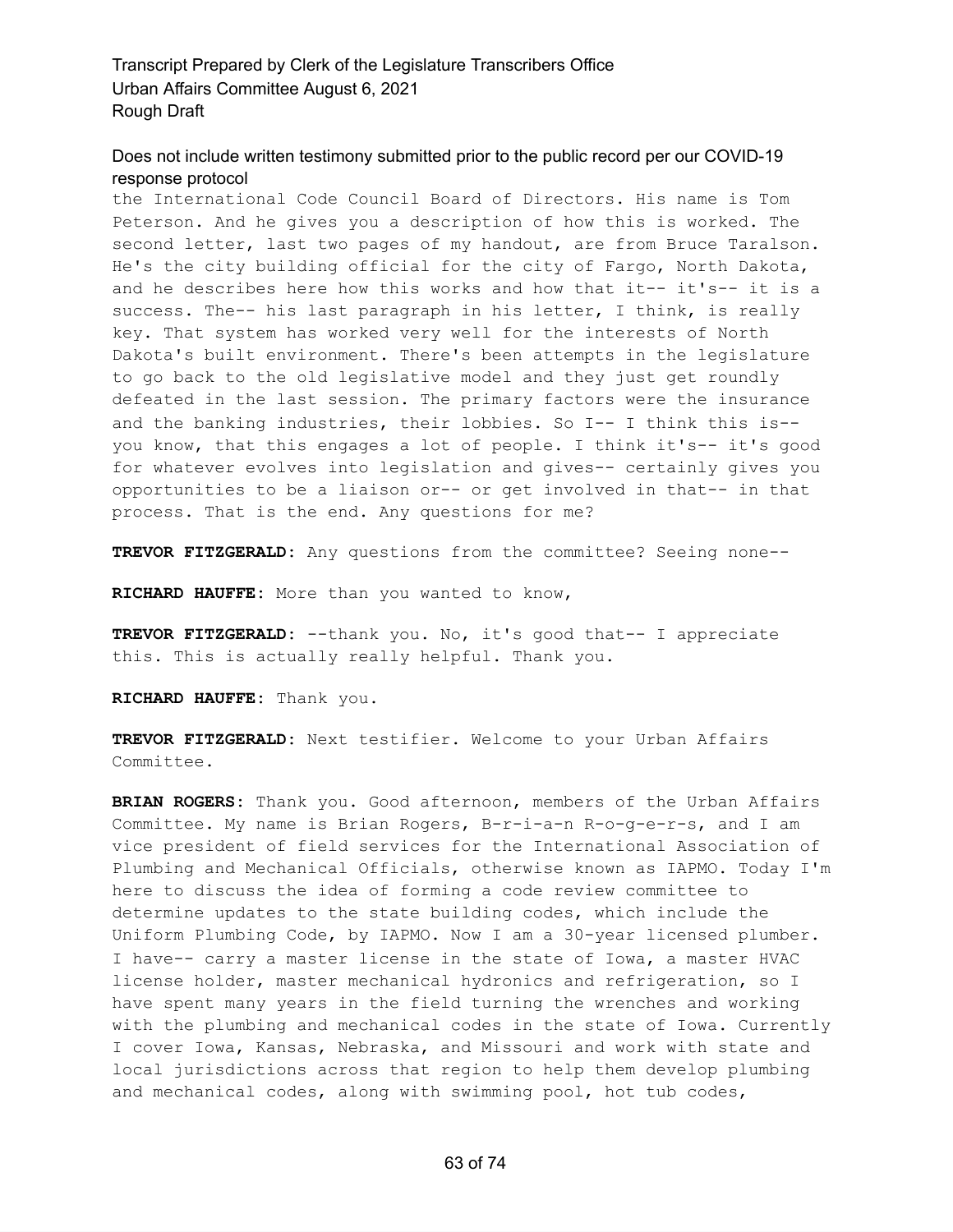# Does not include written testimony submitted prior to the public record per our COVID-19 response protocol

hydronics codes, anything that deals with plumbing and mechanical systems. IAPMO supports regularly adopting strong building codes that will protect the public's health and safety. Our organization develops model codes for plumbing, mechanical, swimming pools, spas, hot tubs, hydronics, geothermal and solar, as well as efficiency standards for plumbing fixtures and alternate water sources. The volunteer technical committees, who are charged with scrutinizing every detail of the code, are comprised of industry experts with a wealth of knowledge to ensure codes are safe, protect the public's health, and contain the most innovative and efficient installation measures and materials at the-- at that time. Jurisdictions throughout Nebraska are tasked with adopting codes, which specific codes and additions suit their needs the best. At times, some jurisdictions are unable to keep up with updating codes, which may create a safety issue. As a result, state officials do their part to update statewide codes that offer a minimum standard for jurisdictions that may not have the resources to review codes on their own. In fact, during this past legislative session, senators passed LB131, which updated default building codes, including the 2018 Uniform Plumbing Code. Those specific building codes the state has adopted has served Nebraskans for decades and are intended to provide the best installation and material guidance possible. The state selected IAPMO's uniform plumbing codes. It is developed by industry experts and has consistently protected the health of Nebraskans and guided the installation of safe water and plumbing systems. This is the same reason they chose to adopt the International Code Council's building code and residential code. Their members have immense expertise in that sector, not so much plumbing and mechanical, and can be relied upon to produce great codes in those specific building arenas. As the state deliberates over establishing a review committee that would help determine which additions of building codes would meet the state needs, IAPMO strongly urges the following considerations. Be mindful of how the review committee is structured, staffed, and funded. When appointing members to the committee, consider diverse representation of industry expert ranging from contractors, installers, manufacturing, labor, and code officials. For instance, the state of Iowa has established a Building Code Advisory Council and has separate board for specific industries, such as the plumbing and mechanical systems, board with experts pertaining to those fields, IAPMO is proud to serve as a partner of the industry and state official and state officials, and it will support what the state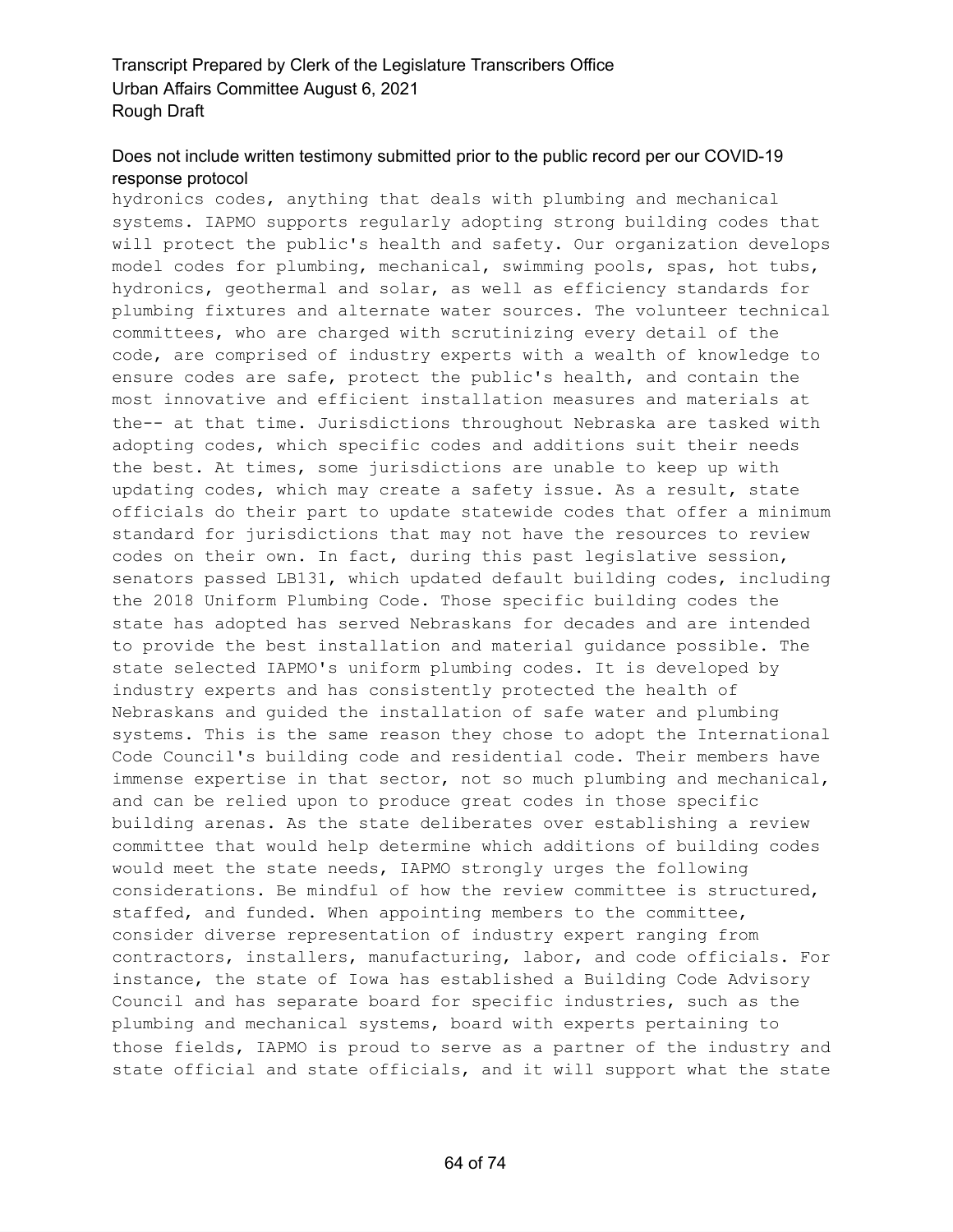Does not include written testimony submitted prior to the public record per our COVID-19 response protocol

decides is best for its residents. I'm happy to answer any questions that you may have. Thank you for the time.

**TREVOR FITZGERALD:** Any questions from the committee? Senator Lowe.

**LOWE:** Thank you, Chairman Wayne. And-- and thank you for coming and testifying today. You state that this is-- when IAPMO does something, it-- it's for the best of-- for the plumbing. When we're trying to build affordable housing, as we've stated in the last two LRs, do we need the best for affordable plumbing or can we get something that will work efficiently and so that everything works properly?

**BRIAN ROGERS:** Yeah, and, you know, that's the whole goal of IAPMO's codes is to provide the latest innovations. That's why we update our codes every three years, because there's innovations that happen every three years. Manufacturers come to the marketplace with products that are-- are more affordable, that speed up labor. So we take those products, we look at them, and we integrate those into our codes so every three years there's updated innovations and-- andstandards that the industry can utilize.

**LOWE:** I-- I can understand updating with PEX from copper or lead pipe.

**BRIAN ROGERS:** Right.

**LOWE:** And-- and that-- but I'm getting into something that-- it doesn't do with plumbing, but to put six six-inch fur-outs in a basement to make it more insulated doesn't seem to be-- need to be done in something. So I-- you know, I-- I kind of question when we adopt a whole building code.

**BRIAN ROGERS:** You know, and-- and the way it stands now is the jurisdictions throughout Nebraska are able to make those amendments to their codes, to the building codes, to the residential code. To any code they wish to adopt, they can make amendments that is best for their jurisdiction. If they don't feel there's a particular installation method or product that suits their needs, they-- it's their, you know, prerogative to-- to make amendments to that.

**LOWE:** All right, thank you.

**BRIAN ROGERS:** I don't know if that answered your question or not.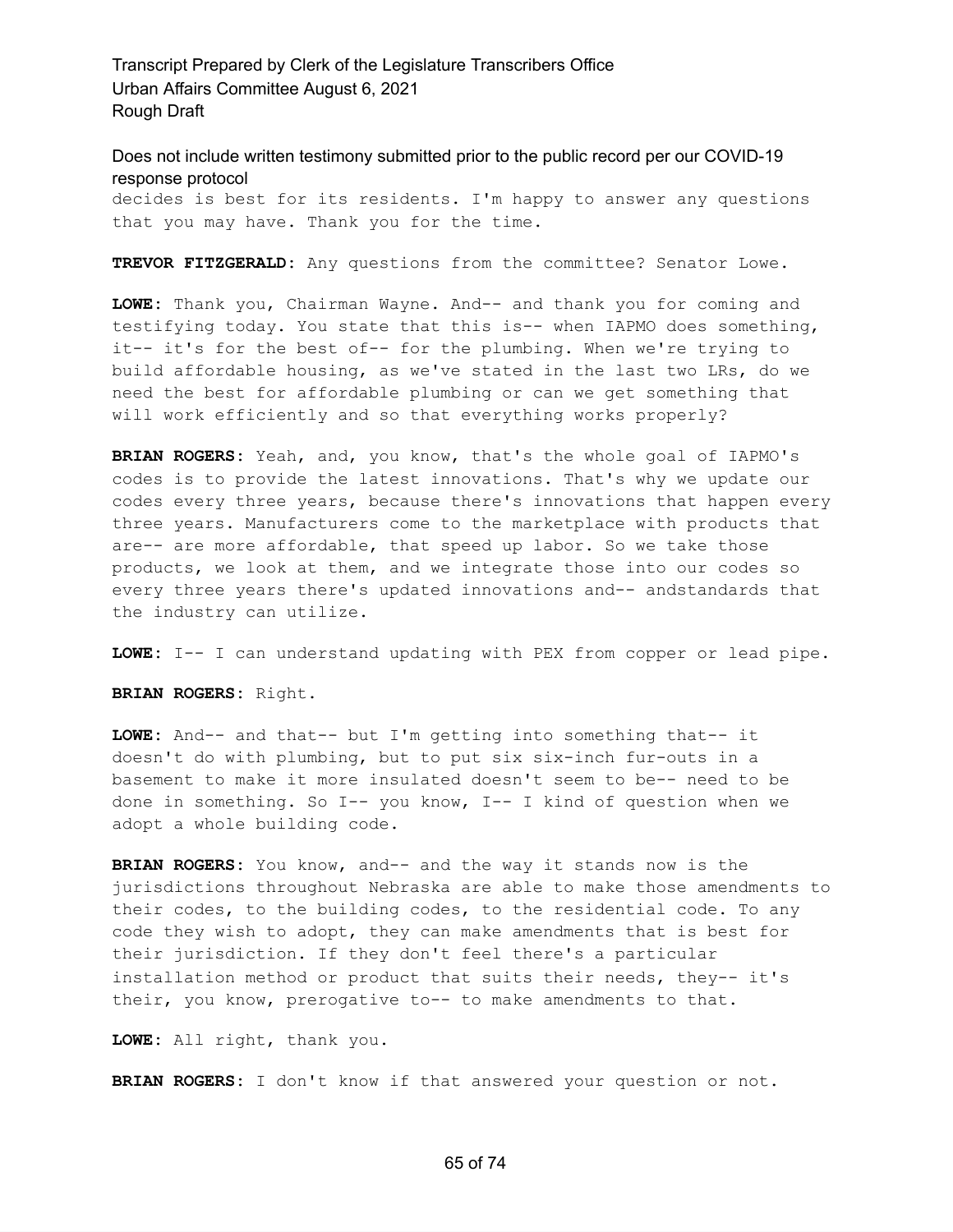Does not include written testimony submitted prior to the public record per our COVID-19 response protocol **LOWE:** It was just discussion--

**BRIAN ROGERS:** Yeah, yeah.

**LOWE:** --just discussion.

**BRIAN ROGERS:** Sure.

**WAYNE:** Any other questions from the committee? Seeing none, thank you for being here today.

**BRIAN ROGERS:** Thank you very much.

**WAYNE:** Next testifier. I thought you submitted written testimony. [LAUGHTER] I could have banned you. Welcome to your Urban Affairs Committee.

**JUSTIN BRADY:** Chairman Wayne and members of the committee, my name is Justin Brady, J-u-s-t-i-n B-r-a-d-y. I appear before you today as the registered lobbyist for the Metro Omaha Builders Association and the Home Builders Association of Lincoln in opposition to this idea. It's-- you heard from the State Home Builders that they said they like this concept of punting the ball to somebody else. We don't. We feel we have a great interaction with this committee, with the Legislature. And over the years, over the last 20-some years of working for the Lincoln and Omaha homebuilders, I have sat down with whoever's on this committee, our builders have come down and sat down with whoever is on this committee, and explained why they either are for or against code updates. An example this year, they came in and supported the plumbing code update. They had-- are opposed to the electrical update right now because it adds about-- in their opinion, about \$2,000 to the cost of a home. We don't see why taking this idea to a outside committee is going to benefit from the industry side is the one at the end who is paying for it and passing on that cost to their consumers. Senator Arch, you mentioned the 407 process. I'm also familiar with that. I think the one thing that's different from that to here is, no, you aren't experts in codes, but other than one of you, I don't think any of you are an expert in running a hospital. But yet you're still going to deal with the hospital issues in your-- in the Legislature. The 407 process gets more into that technical health safety of whether or not a doctor should be able to use a laser on an eye or not, I mean, some of that, as opposed to codes and whether or not you want to agree to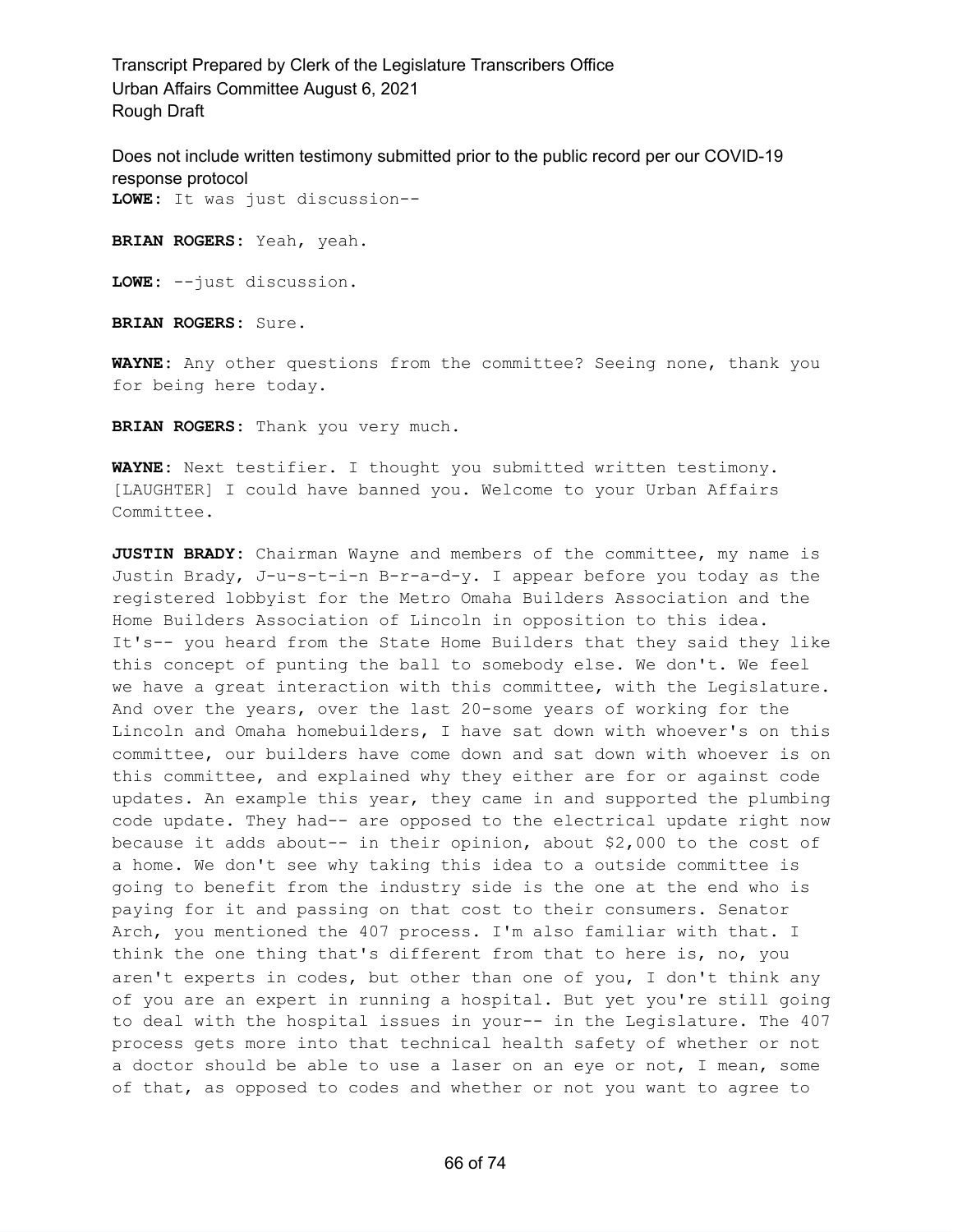# Does not include written testimony submitted prior to the public record per our COVID-19 response protocol

increase the cost to build homes or not. A couple of states they mentioned, they said it was all over and they only kept coming back to two states, North Dakota and Utah, two concepts in those states when looking at those. North Dakota and Utah take the whole process out of your hands. This-- the committee they created in North Dakota, they have the final say. If they say, yes, we update a code, that code is updated. It does not come back to the legislature. First of all, I think, and I-- and I've talked with the individuals from the ICC and to their lobbyist, and I appreciate them reaching out. And I pointed that out. I don't think under our laws you could actually give your authority, legislative authority to a committee to just update the codes. Yes, it is a resource, Senator Lowe, if you look at that. I think you're going to be back to the same place of having a committee that is the code-- set up heavily on the code side, membership coming in and saying, yes, let's update our codes quicker, faster. You're going to have the industry saying, we want time to review it, we want time to understand why it's increasing cost. And over time, some of those cost, as some of you know-- I look at Trevor-- know, you know, I mean, last time we updated the electrical code, the costs were tremendous when it first came out. After a couple of years of delay and waiting and understanding, that cost went from \$1,000, \$2,000 increase down to about \$100. By the time the manufacturers of some of these components and stuff were able to get their production up, that cost came down and eventually the builders said, we understand for a \$100 increase that makes sense. So I would-- am happy to try to answer any questions but just submit I think the process we have works, and willing to talk and listen to anybody but believe it works the way it is.

**WAYNE:** Any questions or comments? I do think, just so people who aren't familiar with the process, usually legal counsel reaches out, when there is an idea or new code, to all the associations. The pain I'm hearing, and the pain I understand, is the-- is the contractor or the person who's not necessarily plugged in with the association never gets to maybe be heard or the smaller contractor who isn't politically in the associations sometimes get left out. But we reach out to everybody and have multiple meetings, especially with your group, who usually opposes everything we do, [LAUGH] and-- and we try to do our best, so-- but I think we can figure out ways to improve it for the smaller contractors and for other people. But I think this is a good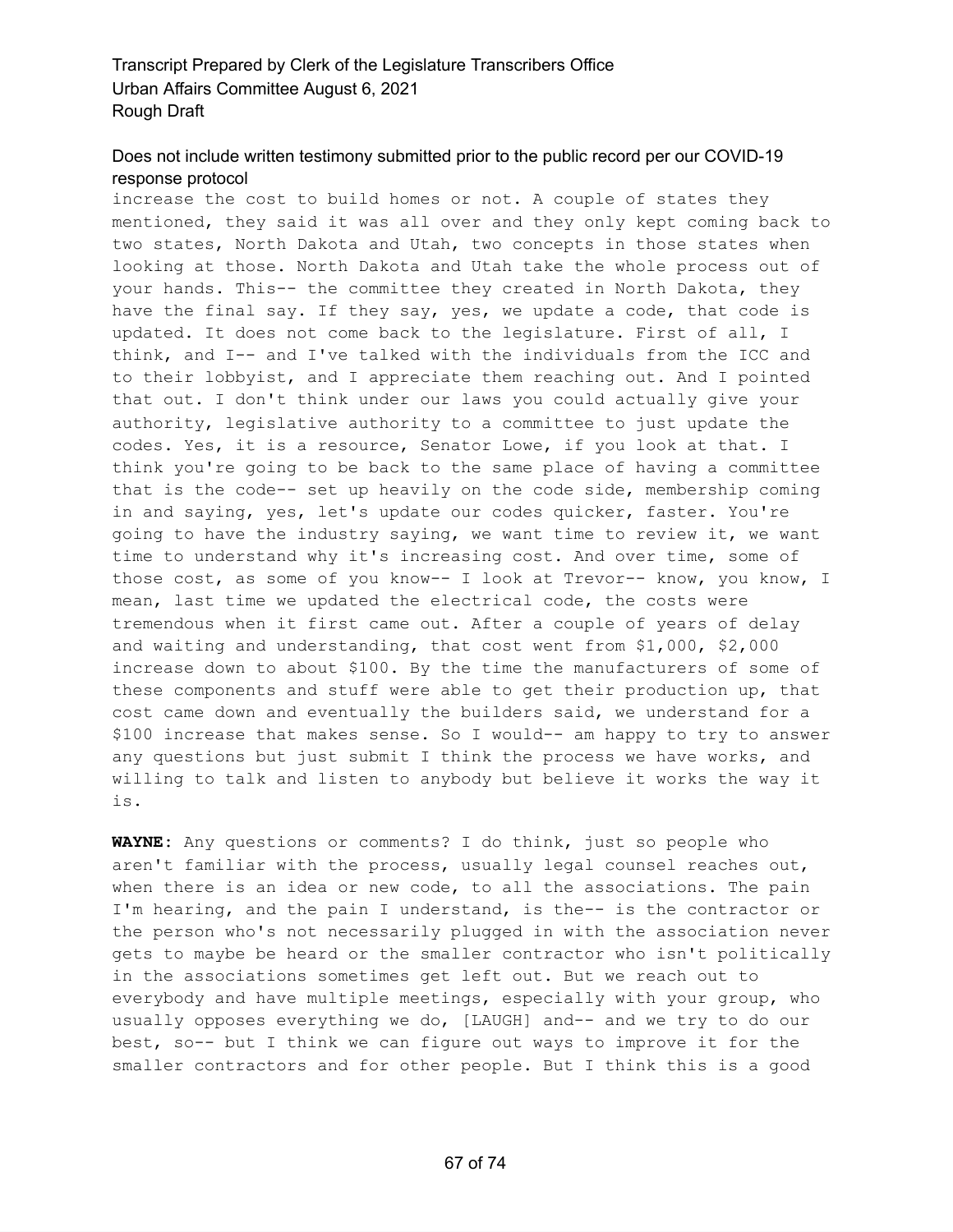Does not include written testimony submitted prior to the public record per our COVID-19 response protocol

discussion because I don't-- I don't know where I stand on that right now. I'm kind of just--

**JUSTIN BRADY:** One thing I'd say, Senators, you know, as far as reaching out, a state that-- South Dakota is one and what they've done is they actually-- now they also are one where an agency, their electric commission can just update the code. It doesn't go through the legislative process. But they just passed a bill this year that requires-- before any code is updated, they have to go out and get- in essence, put more work on Trevor. But in essence, Trevor has to reach out to a builder in the Omaha area, Lincoln area, and outstate area and get a bid. What would it cost? And then in essence he has that knowledge to share with you that this is what we're hearing it costs, as opposed to you kind of end up with this he-said-he-said-she-said process that you've all witnessed as we've sat here. But that's an idea that's in the neighboring state, too, that said, let's get you the information, get the information not from the code side, but from the actual industry side.

**WAYNE:** [INAUDIBLE] appreciate it. Any questions, thoughts, comments? None? Thank you for being here.

**JUSTIN BRADY:** Thank you.

**WAYNE:** Welcome back, my friend.

**JERRY STANDERFORD:** [INAUDIBLE] must be opposition.

**WAYNE:** [LAUGHER] That's right. [INAUDIBLE] I don't think-- it's summertime, so I can say this. I-- I don't think you've ever supported a bill from me.

**JERRY STANDERFORD:** I did. I'll-- I'll look it up and see.

**WAYNE:** I like-- I like giving you a hard-- I like giving you a hard time.

**JERRY STANDERFORD:** Good afternoon, Senator Wayne, members of the Urban Affairs Committee. Senator Lowe, thank you for bringing this to our attention.

**WAYNE:** Spell your name.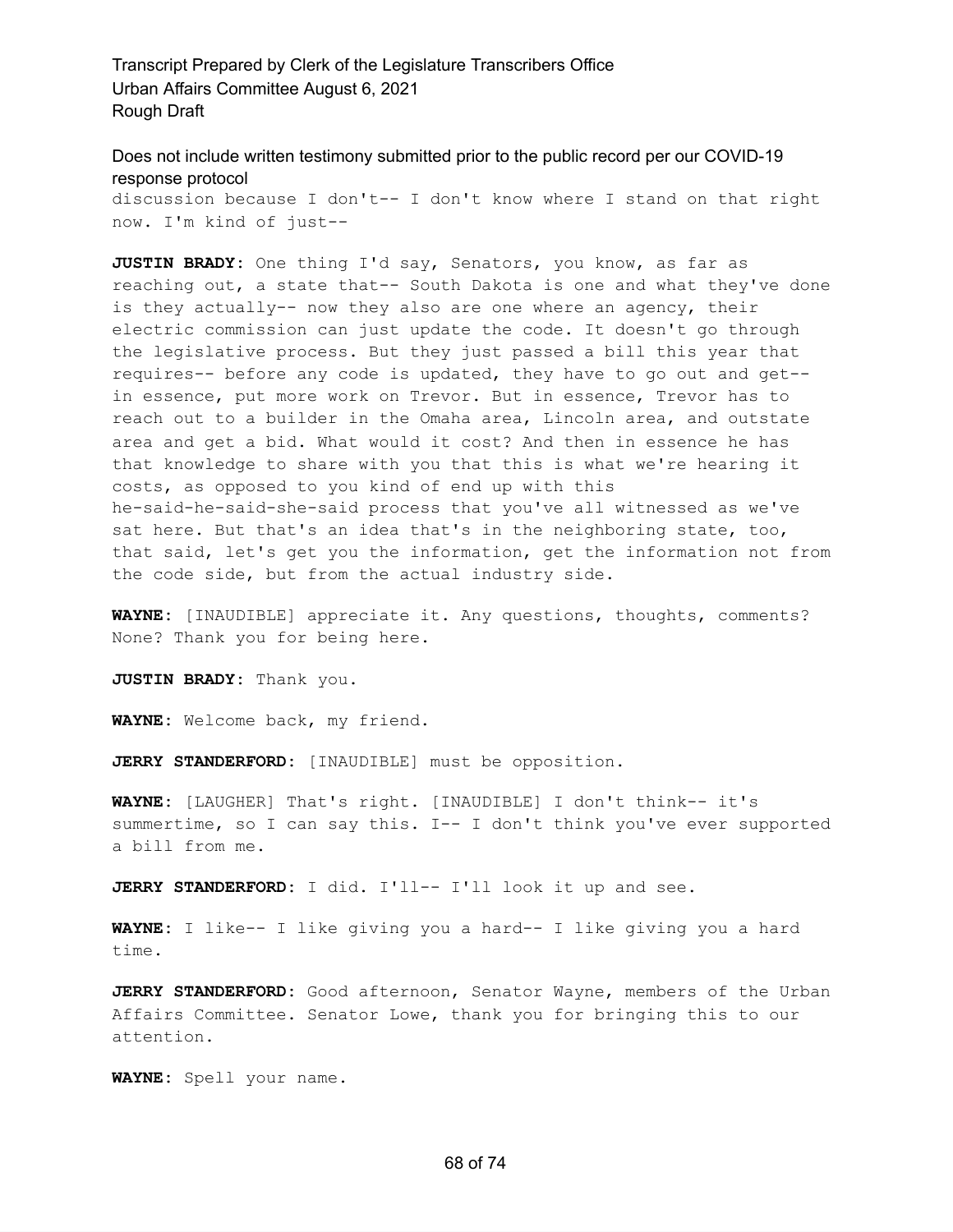# Does not include written testimony submitted prior to the public record per our COVID-19 response protocol

**JERRY STANDERFORD:** My name is Jerry Standerford, J-e-r-r-y S-t-a-n-d-e-r-f-o-r-d. I'm a longtime Omaha homebuilder. In fact, when Mr. Nordhues talked about the 1975 code book his dad had, I built my first house in 1975 and I do have that code book still in my in my office. So I'm here. I represent the two companies that I have managed for over 40 years, Sherwood Homes and Lane Building Corporation. We only build in Douglas and Sarpy County. And I'm also here speaking on behalf of the Metropolitan Omaha Builders Association. You know, interesting, a lot of-- a lot of things come to mind when you talk about a committee like this. I guess my-- my main opposition to a committee like is it seems pretty cut and dried that we hand off to someone else, whether I get to be a part of it or my friend gets to be a part of it or whoever, we do know that those codes that are-- that are passed by the International Code Council are voted on, but they're voted on by only members of the International Code Council. They're not builders. They're not developers. They're not consumers. And in Nebraska, you know, we have a-- we have a really diverse situation here. I can't imagine what it's like for these guys to try and build a house in Scottsbluff, Nebraska, with the labor that's available there, like they probably have no desire to come to Omaha and build houses in our jurisdictions either. Senator Wayne, you know, you're a registered contractor in Omaha. You know what it's like there. I will differ with you that Omaha writes its own codes. I think the only code that I'm aware of that affects residential housing right now that differs is the Omaha plumbing code. And I think if we live long enough, we're going to beat that down too. But, you know, the codes in Omaha, several years ago, the Metropolitan Omaha Builders Association and others discover-- could see a need for builder reg-- not builder registration like we have at the state of Nebraska where you send in \$25 and you're registered, but builder licensing. Our builders are all-- you know that to get a building permit in Omaha, you have to be a re-- a licensed builder. The same happens in-- in Bellevue. Mr. Christensen from Bellevue is here today. He requires a bill-- he requires the ICC license. The ICC license, to obtain that, one thing you have to do is take the ICC test, which is strictly over the code book, so you can-- so you do understand the code book in and out. You know what works. You know what-- what doesn't. Then you have continuing education that's required. The continuing education is required, part of it, to be provided by the city of Omaha, and it's all required over the code and on. So it's a bit different-- it's a bit different in Omaha and Lincoln than it is there in Omaha and-- and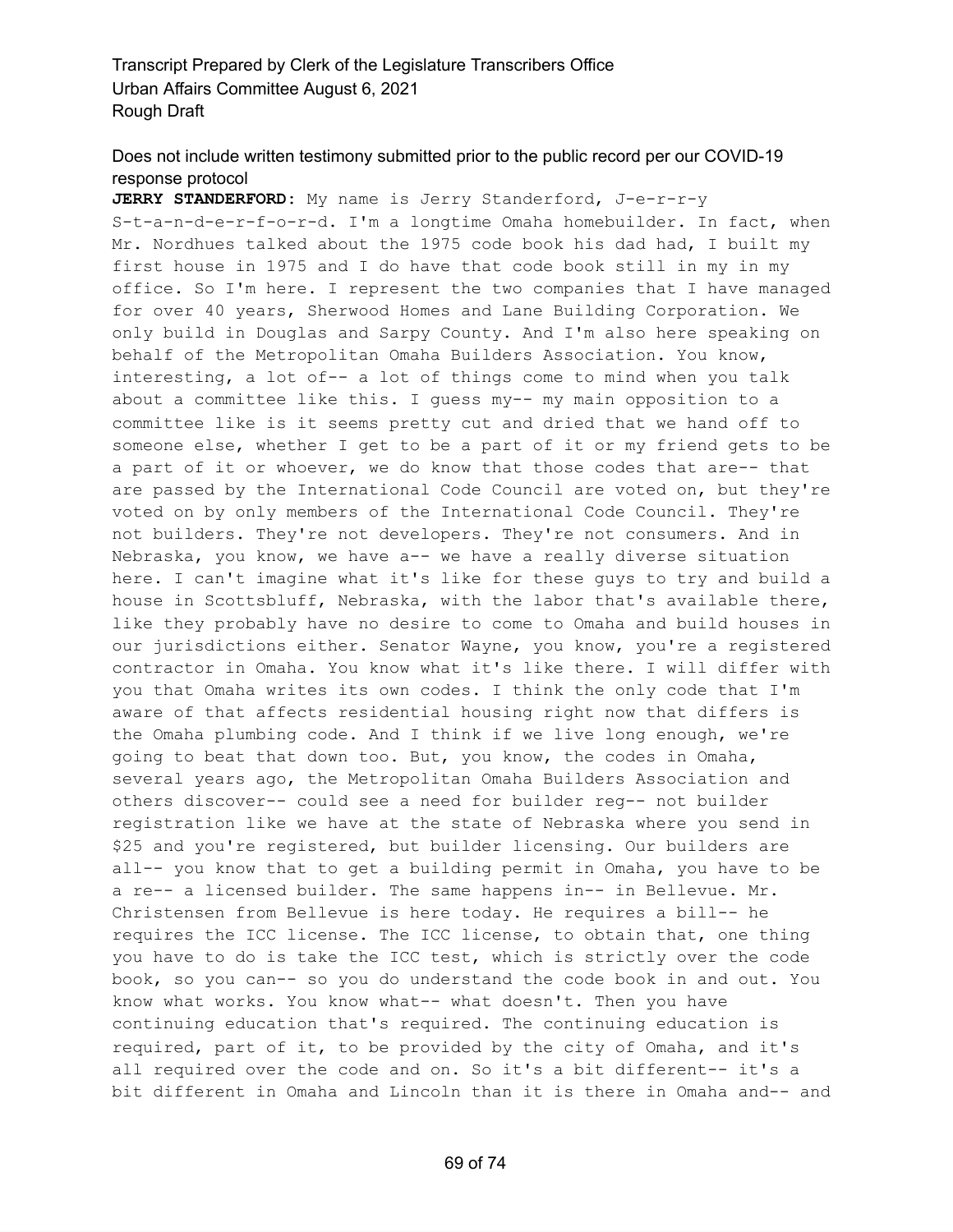# Does not include written testimony submitted prior to the public record per our COVID-19 response protocol

Bellevue and Sarpy County than it is maybe in other jurisdictions. One thing we've always scratched our head out about is, whether you live in Lincoln or you live in Grand Island or wherever, the state passes a code requirement and there's no-- there's no enforcement with it. Once you get outside the code jurisdictions-- you know, and you've seen those people come before your committee. I've been there when the people come who live outside the-- the inspection jurisdiction, and it doesn't matter whether it's a-- whether it's the latest code, the best in the nation, no matter what, there was no accountability to that builder who took the-- the person's money. So that's-- that's another thing. We can keep saying we're going to update the code. We get a new code. We need a new code. You know, that's a-- that's a problem in the state. It's a bit of a different deal. As far as the-- you talked- you talked about the-- and it's always a big deal how when I come to- to the hearings and hear the proponents for the new code and we need to update the code and-- and move on, you know, it's always said, well, there's new products that come out and we have to include those in the code. You know, there's new products come out in between every code cycle. And remember, I lived in Omaha where we didn't up-- update the code for a number of years. A lot of people snickered about it. But I'm going to tell you, nobody died over that. No one was injured over that. When new products came out, they were assessed. The manufacturer or the person who wanted to use them brought them to the building official. They were evaluated. There's tons of testing and evaluation labs up there, out there to get reports from. So we-- it wasn't like we were a backwards bunch of group-- a group up there trying to build houses that weren't moving forward and keeping up with the times. The most important thing I can say is the codes have to be left. The-- even the ICC, when they first developed and presented the codes to us-- and I've been on every code review committee in the city of Omaha and other since the-- the 2000 IRC code came out. It's always been put forth to the code-- or to the building officials that these codes are to be amended at the local level. The local level in Nebraska is a lot different than it is, in my opinion, in Omaha, Nebraska, than it is in Scottsbluff, for example, because of the distance. And if we would ever lose our ability to amend the codes at the local level, it would be a travesty. I can tell you in Douglas and Sarpy County, what typically happens is Omaha sits down with a group of builders. They'll bring in an architect and engineer. They'll review the code. They'll write the amendments and then-- and present those. You spoke about everybody is not a member of an association.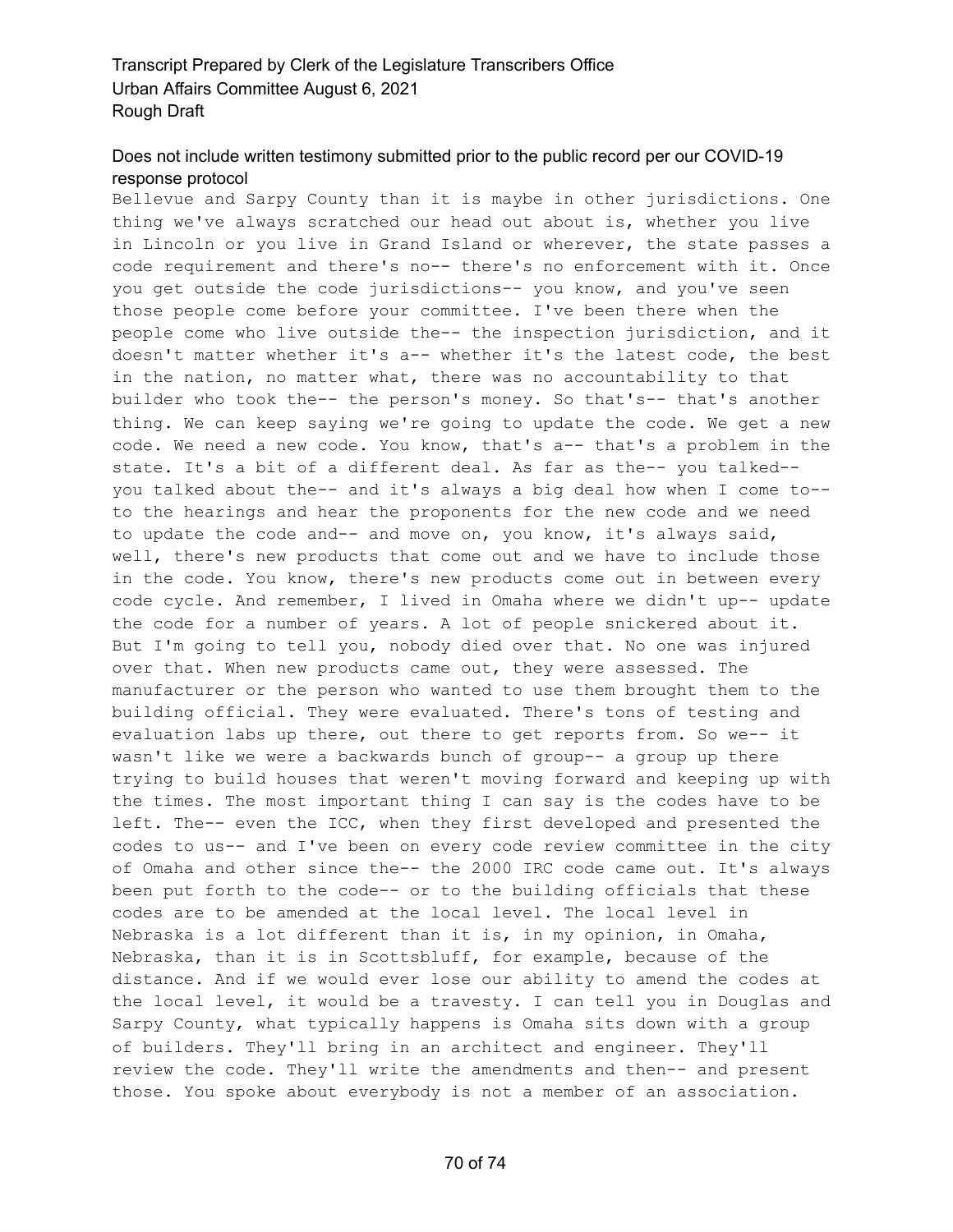# Does not include written testimony submitted prior to the public record per our COVID-19 response protocol

You know, I've been on a lot of code committees when more than members of associations were represented. And then also remember that every time that one of these amendments come forward or the city has to adopt a new code, the building official brings it to the city council, with or without amendments, if they didn't write amendments. He brings it to the city council. There's a public hearing on it. It's published and then voted on by the city council. And we've been to a lot of public hearings where there are proponents and opponents and it goes on for a while, whether it's the city of Omaha, the city of Bellevue. But it's-- one thing that licensing does is that the builders that are in-- that are in Omaha and in Bellevue, they're all--they have that, They have to update their information all the time, and their continuing ed. They know when the-- when a new code is coming out. They're able to be contacted, whether they belong to the-- the Remodelers Council, the Metropolitan Omaha Builders Association. Build Omaha is another building group in-- in Omaha. You know, it's not like we all get in one little room up there. So I guess I don't have much to add other than I think we maybe are throwing another layer on. I appreciate your recognition of the fact, and I heard more times today since affordable housing was included in this, that there is a real realization that codes equal cost; updated codes add a ton of cost, and I don't know where we stop. I mean, we just really-- you know, we pull our hair out with this trying to-- whether I'm trying to build a house for a \$400,000 or a \$200,000 client and we go all the way in between. It's still a money deal and every time we put that six inches of insulation in that basement that was-- that way exceeds the-- the numbers, you know, you just add the money. So with that, I'll be quiet and get out of here and answer any questions you might have.

**WAYNE:** Thank you. Any questions?

**LOWE:** Thank you.

**JERRY STANDERFORD:** OK.

**WAYNE:** Thanks for coming down.

**JERRY STANDERFORD:** Thank you.

**WAYNE:** We appreciate it.

**JERRY STANDERFORD:** Appreciate it.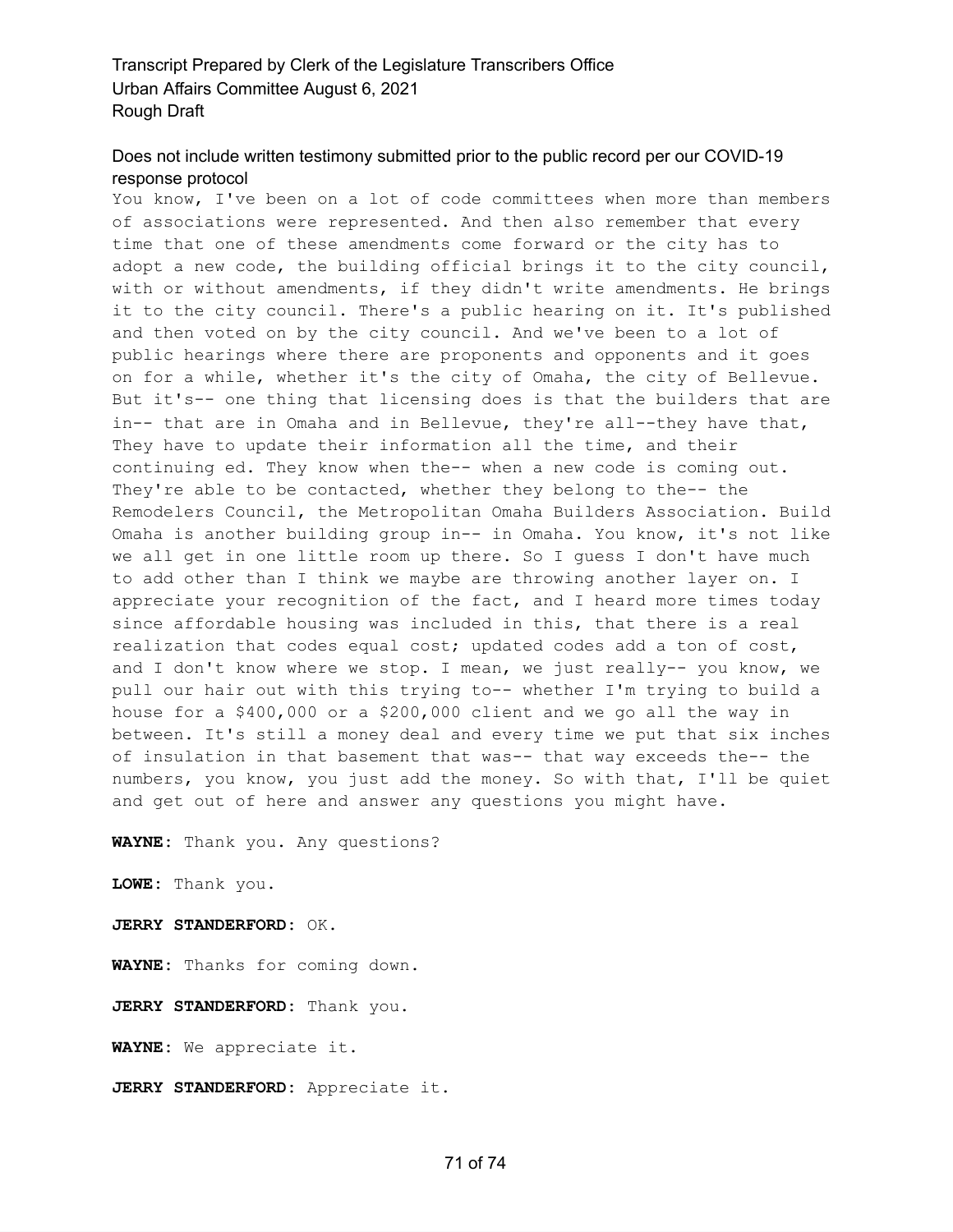Does not include written testimony submitted prior to the public record per our COVID-19 response protocol **WAYNE:** Next testifier. Any other testifiers? **RODGER KNAGGS:** I'll talk. **WAYNE:** Oh, yes. **RODGER KNAGGS:** You guys [INAUDIBLE] get off.

**\_\_\_\_\_\_\_\_\_\_\_\_\_\_\_\_\_:** Quicker.

**WAYNE:** Thought we were going to go over to Lowe's house afterwards. Welcome to your Urban Affairs.

**RODGER KNAGGS:** Well, I'm Rodger Knaggs, R-o-d-g-e-r K-n-a-g-g-s. OK, I kind of see the different point of view. I'm on a couple of committees in the state, you know, and they're like focused on energy codes or this or that. What we really need to do is be able to bring in other points of view. I mean, sure, I was on the committee that helped work on the-- the new 2018 energy code. But, you know, we need to be looking at-- Lincoln and Omaha do stuff totally different than, of course, the western part of the state. So leaving the ability in to amend would be very important. But we also need a bill-- bill to bring education too. A lot of these communities don't have jurisdictions. When you build there, it's just a zoning permit. So codes, there's no such thing as codes in half of Nebraska. So we need to find a way to bring education to those type of builders, but we also need to-- I can also see the point of view of, gee, it's nice to build that perfect house. It's a great energy code, perfectly logical and so forth. But then if they can't afford it, then what are the consequences? That means they got to go back and live in a, say, a pre-1978 home. Well, now they live in-- with lead-based paint, asbestos, you know, high energy bills. So we need to find a way to make a medium on this. And we probably need to bring in the affordable housing group, the energy group, you know, and so we can all put this information together and maybe give it to you guys so you can make the final decision. But I really think, yeah, the codes are getting more complicated all the time. And they're-- you know, if I pulled out the energy code book, I couldn't explain half of it to you, and that's what-- a lot of what I do. So we need to work on setting a standard somewhere where our code officials can amend out to fit their community. I mean, like you look at little towns like Sutherland, you know, they'll have no jurisdictions at all. So we do need to set a standard somewhere, which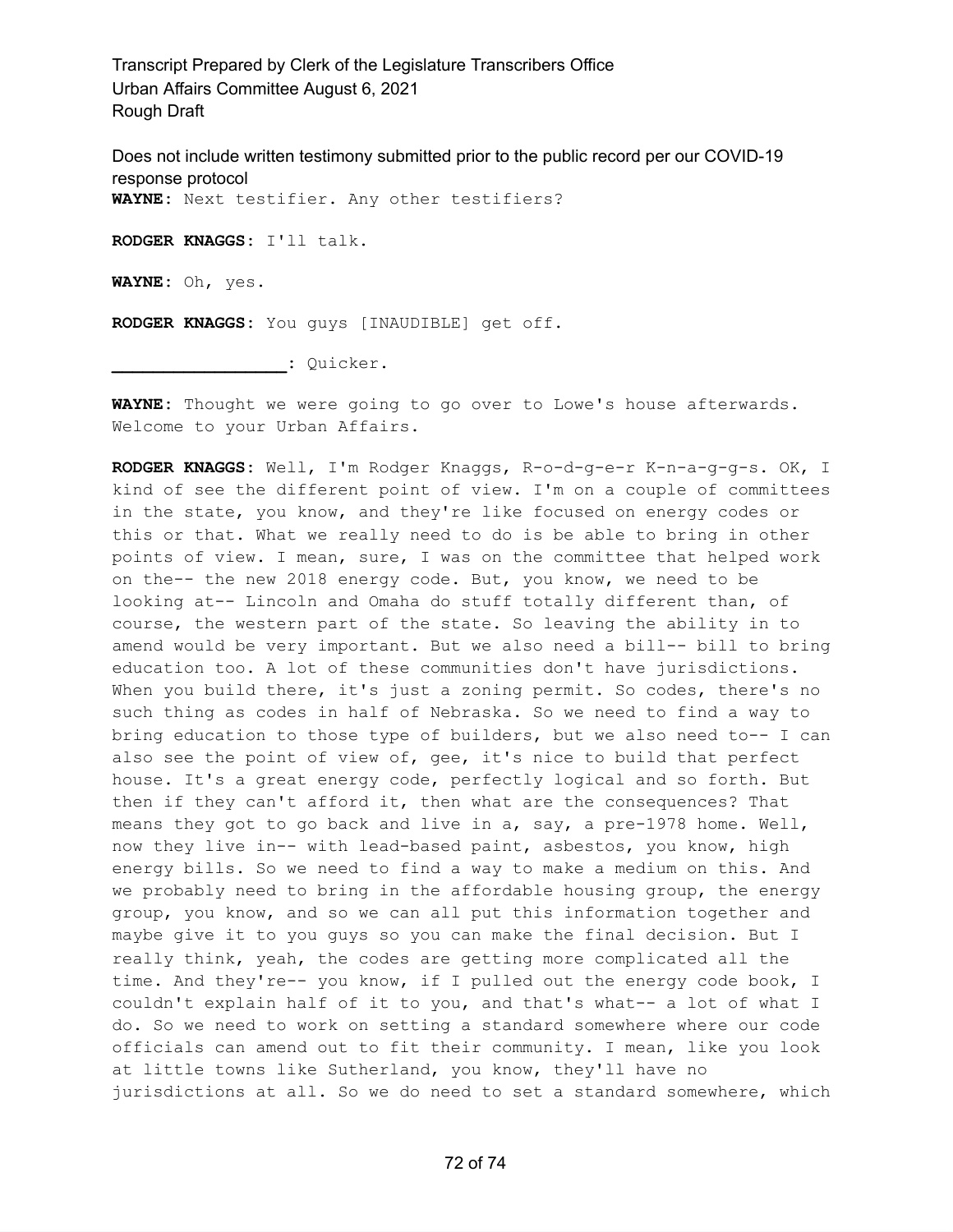Transcript Prepared by Clerk of the Legislature Transcribers Office Urban Affairs Committee August 6, 2021 Rough Draft

Does not include written testimony submitted prior to the public record per our COVID-19 response protocol

we should set at the state level, but we need to make sure that standard is the minimum standard and affordable to fit-- to fit our whole state because we really have multiple zones that we got to contend with. So that's my opinion.

**WAYNE:** Thank you for being here. Any questions? Seeing none, thanks again. Any other testimony? Not seeing anybody hopping up, Senator Lowe, you want to close or are you going to waive closing?

**LOWE:** I'll give a short closing.

**WAYNE:** That sounds like a winner.

**LOWE:** First of all, I want to thank the Urban Affairs Committee for coming out to Kearney and spending the day with us out here and for getting here on such a short time after lunch. It-- it was a-- we were out by the Younes Complex [SIC] Center and we had ten minutes to get here. And I'm glad to see there are other people that agree with me, that don't agree with Justin all the time. You know, I-- I-- I think when we look at our building codes, because of the diversity in Nebraska, we need to be flexible and we need to continue to build Nebraska because there's a huge demand for housing out here, all over the state, whether you're in Omaha, Lincoln, Kearney, Humphrey, just anywhere in Nebraska. So this is just a discussion. This is not a bill, but I appreciate everybody coming out and being with us today. Thank you.

**WAYNE:** Before anybody leaves, if you don't have--

**\_\_\_\_\_\_\_\_\_\_\_\_\_\_\_\_\_:** [INAUDIBLE] for the record.

**WAYNE:** Oh, I got letters for the record too.

**\_\_\_\_\_\_\_\_\_\_\_\_\_\_\_\_\_:** Yeah.

**WAYNE:** Letter for the record: Transduction Technology, David Holtzclaw. Please contact my office if we're-- if you're-- if you're interested in affordable housing, including the code aspect of it, because, like I said, Senator Hansen and I have been working on it for the last couple of years and we're looking at having some meetings in September after our special session on redistricting to really try to hammer out. And we-- we recognize that there's going to be some dollars. We don't know where those dollars are all necessarily going.